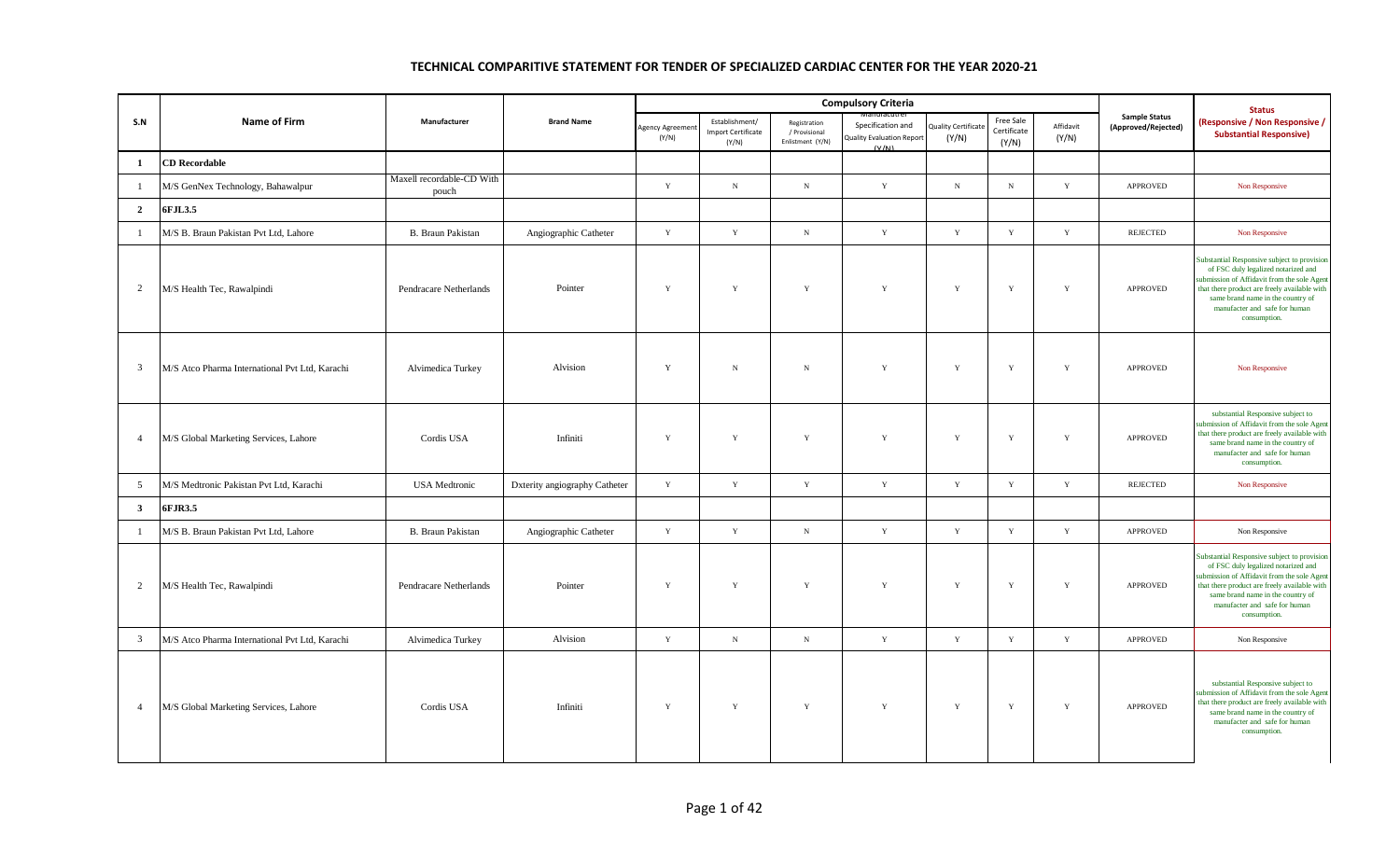|                |                                                |                          |                               |                          |                                                      |                                                   | <b>Compulsory Criteria</b>                                     |                                    |                                   |                    |                                             | <b>Status</b>                                                                                                                                                                                                                                                           |
|----------------|------------------------------------------------|--------------------------|-------------------------------|--------------------------|------------------------------------------------------|---------------------------------------------------|----------------------------------------------------------------|------------------------------------|-----------------------------------|--------------------|---------------------------------------------|-------------------------------------------------------------------------------------------------------------------------------------------------------------------------------------------------------------------------------------------------------------------------|
| S.N            | <b>Name of Firm</b>                            | Manufacturer             | <b>Brand Name</b>             | Agency Agreemen<br>(Y/N) | Establishment/<br><b>Import Certificate</b><br>(Y/N) | Registration<br>/ Provisional<br>Enlistment (Y/N) | Specification and<br><b>Quality Evaluation Report</b><br>(V/M) | <b>Quality Certificat</b><br>(Y/N) | Free Sale<br>Certificate<br>(Y/N) | Affidavit<br>(Y/N) | <b>Sample Status</b><br>(Approved/Rejected) | (Responsive / Non Responsive /<br><b>Substantial Responsive)</b>                                                                                                                                                                                                        |
| 5              | M/S Medtronic Pakistan Pvt Ltd, Karachi        | <b>USA</b> Medtronic     | Dxterity angiography Catheter | Y                        | Y                                                    | Y                                                 | Y                                                              | Y                                  | Y                                 | Y                  | <b>REJECTED</b>                             | Non Responsive                                                                                                                                                                                                                                                          |
| $\overline{4}$ | 6FJL4                                          |                          |                               |                          |                                                      |                                                   |                                                                |                                    |                                   |                    |                                             |                                                                                                                                                                                                                                                                         |
| -1             | M/S B. Braun Pakistan Pvt Ltd, Lahore          | <b>B.</b> Braun Pakistan | Angiographic Catheter         | Y                        | $\mathbf Y$                                          | $\,$ N                                            | Y                                                              | Y                                  | $\mathbf Y$                       | $\mathbf Y$        | <b>REJECTED</b>                             | Non Responsive                                                                                                                                                                                                                                                          |
| $\overline{2}$ | M/S Health Tec, Rawalpindi                     | Pendracare Netherlands   | Pointer                       | Y                        | $\mathbf Y$                                          | Y                                                 | Y                                                              | Y                                  | $\mathbf Y$                       | $\mathbf Y$        | <b>APPROVED</b>                             | Substantial Responsive subject to provision<br>of FSC duly legalized notarized and<br>submission of Affidavit from the sole Agent<br>that there product are freely available with<br>same brand name in the country of<br>manufacter and safe for human<br>consumption. |
| $\overline{3}$ | M/S Atco Pharma International Pvt Ltd, Karachi | Alvimedica Turkey        | Alvision                      | Y                        | $_{\rm N}$                                           | ${\bf N}$                                         | Y                                                              | Y                                  | Y                                 | Y                  | <b>APPROVED</b>                             | Non Responsive                                                                                                                                                                                                                                                          |
| $\overline{4}$ | M/S Global Marketing Services, Lahore          | Cordis USA               | Infiniti                      | Y                        | Y                                                    | Y                                                 | Y                                                              | Y                                  | Y                                 | Y                  | <b>APPROVED</b>                             | substantial Responsive subject to<br>submission of Affidavit from the sole Agent<br>that there product are freely available with<br>same brand name in the country of<br>manufacter and safe for human<br>consumption.                                                  |
| 5              | M/S Medtronic Pakistan Pvt Ltd. Karachi        | <b>USA</b> Medtronic     | Dxterity angiography Catheter | Y                        | Y                                                    | $\mathbf Y$                                       | $\mathbf Y$                                                    | $\mathbf Y$                        | Y                                 | $\mathbf Y$        | REJECTED                                    | Non Responsive                                                                                                                                                                                                                                                          |
| $\overline{5}$ | 6FJR4                                          |                          |                               |                          |                                                      |                                                   |                                                                |                                    |                                   |                    |                                             |                                                                                                                                                                                                                                                                         |
| -1             | M/S B. Braun Pakistan Pvt Ltd, Lahore          | B. Braun Pakistan        | Angiographic Catheter         | Y                        | $\mathbf Y$                                          | ${\bf N}$                                         | $\mathbf Y$                                                    | $\mathbf Y$                        | $\mathbf Y$                       | Y                  | <b>REJECTED</b>                             | Non Responsive                                                                                                                                                                                                                                                          |
| $\overline{2}$ | M/S Health Tec, Rawalpindi                     | Pendracare Netherlands   | Pointer                       | Y                        | Y                                                    | $\mathbf Y$                                       | Y                                                              | $\mathbf Y$                        | Y                                 | $\mathbf Y$        | REJECTED                                    | Non Responsive                                                                                                                                                                                                                                                          |
| $\overline{3}$ | M/S Atco Pharma International Pvt Ltd, Karachi | Alvimedica Turkey        | Alvision                      | Y                        | $_{\rm N}$                                           | ${\bf N}$                                         | Y                                                              | Y                                  | Y                                 | Y                  | <b>REJECTED</b>                             | Non Responsive                                                                                                                                                                                                                                                          |
| $\overline{4}$ | M/S Global Marketing Services, Lahore          | Cordis USA               | Infiniti                      | Y                        | Y                                                    | Y                                                 | Y                                                              | Y                                  | Y                                 | $\mathbf Y$        | <b>APPROVED</b>                             | substantial Responsive subject to<br>submission of Affidavit from the sole Agent<br>that there product are freely available with<br>same brand name in the country of<br>manufacter and safe for human<br>consumption.                                                  |
| 5              | M/S Medtronic Pakistan Pvt Ltd, Karachi        | <b>USA</b> Medtronic     | Dxterity angiography Catheter | Y                        | Y                                                    | $\mathbf Y$                                       | $\mathbf Y$                                                    | Y                                  | Y                                 | Y                  | <b>REJECTED</b>                             | Non Responsive                                                                                                                                                                                                                                                          |
| 6              | <b>JR3.5,5F</b>                                |                          |                               |                          |                                                      |                                                   |                                                                |                                    |                                   |                    |                                             |                                                                                                                                                                                                                                                                         |
| 1              | M/S B. Braun Pakistan Pvt Ltd, Lahore          | <b>B.</b> Braun Pakistan | Angiographic Catheter         | Y                        | Y                                                    | $_{\rm N}$                                        | Y                                                              | Y                                  | Y                                 | $\mathbf Y$        | <b>APPROVED</b>                             | Non Responsive                                                                                                                                                                                                                                                          |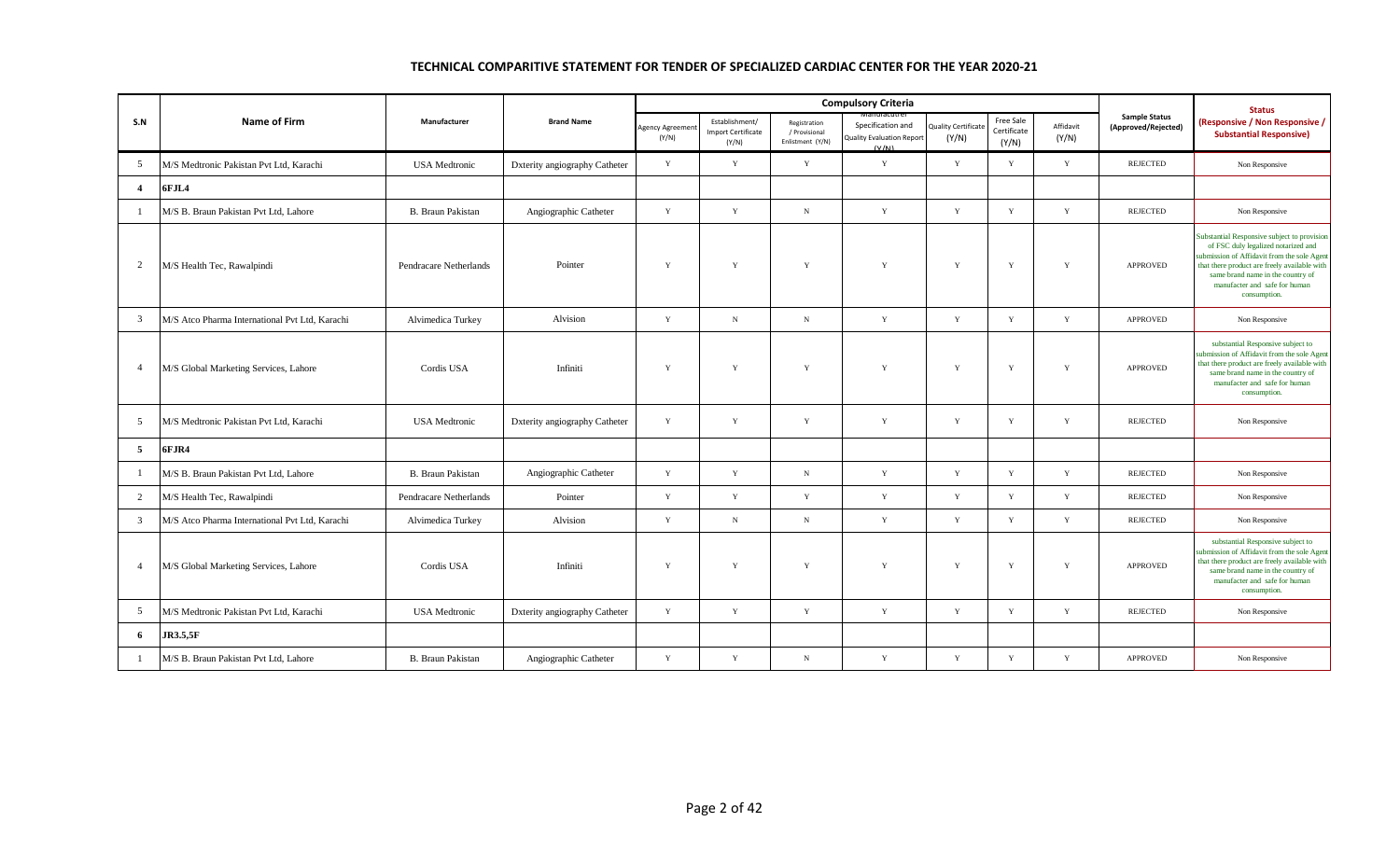|                |                                                |                          |                               |                         |                                                      |                                                   | <b>Compulsory Criteria</b>                                     |                            |                                   |                    |                                             | <b>Status</b>                                                                                                                                                                                                                                                           |
|----------------|------------------------------------------------|--------------------------|-------------------------------|-------------------------|------------------------------------------------------|---------------------------------------------------|----------------------------------------------------------------|----------------------------|-----------------------------------|--------------------|---------------------------------------------|-------------------------------------------------------------------------------------------------------------------------------------------------------------------------------------------------------------------------------------------------------------------------|
| S.N            | <b>Name of Firm</b>                            | Manufacturer             | <b>Brand Name</b>             | Agency Agreeme<br>(Y/N) | Establishment/<br><b>Import Certificate</b><br>(Y/N) | Registration<br>/ Provisional<br>Enlistment (Y/N) | Specification and<br><b>Quality Evaluation Report</b><br>(V/N) | uality Certificat<br>(Y/N) | Free Sale<br>Certificate<br>(Y/N) | Affidavit<br>(Y/N) | <b>Sample Status</b><br>(Approved/Rejected) | <b>Responsive / Non Responsive /</b><br><b>Substantial Responsive)</b>                                                                                                                                                                                                  |
| $\overline{2}$ | M/S Health Tec, Rawalpindi                     | Pendracare Netherlands   | Pointer                       | Y                       | $\mathbf Y$                                          | Y                                                 | Y                                                              | Y                          | $\mathbf Y$                       | Y                  | <b>APPROVED</b>                             | Substantial Responsive subject to provision<br>of FSC duly legalized notarized and<br>submission of Affidavit from the sole Agent<br>that there product are freely available with<br>same brand name in the country of<br>manufacter and safe for human<br>consumption. |
| 3              | M/S Atco Pharma International Pvt Ltd, Karachi | Alvimedica Turkey        | Alvision                      | $\mathbf Y$             | $_{\rm N}$                                           | $\,$ N                                            | $\mathbf Y$                                                    | Y                          | Y                                 | $\mathbf Y$        | APPROVED                                    | Non Responsive                                                                                                                                                                                                                                                          |
| $\overline{4}$ | M/S Global Marketing Services, Lahore          | Cordis USA               | Infiniti                      | Y                       | $\mathbf Y$                                          | Y                                                 | Y                                                              | Y                          | Y                                 | Y                  | APPROVED                                    | substantial Responsive subject to<br>submission of Affidavit from the sole Agent<br>that there product are freely available with<br>same brand name in the country of<br>manufacter and safe for human<br>consumption.                                                  |
| 5              | M/S Medtronic Pakistan Pvt Ltd, Karachi        | <b>USA</b> Medtronic     | Dxterity angiography Catheter | Y                       | $\mathbf Y$                                          | Y                                                 | Y                                                              | Y                          | $\mathbf Y$                       | Y                  | <b>APPROVED</b>                             | substantial Responsive subject to<br>submission of Affidavit from the sole Agent<br>that there product are freely available with<br>same brand name in the country of<br>manufacter and safe for human<br>consumption.                                                  |
| $\overline{7}$ | <b>JL3.5,5F</b>                                |                          |                               |                         |                                                      |                                                   |                                                                |                            |                                   |                    |                                             |                                                                                                                                                                                                                                                                         |
| -1             | M/S B. Braun Pakistan Pvt Ltd, Lahore          | <b>B.</b> Braun Pakistan | Angiographic Catheter         | $\mathbf Y$             | $\mathbf Y$                                          | ${\bf N}$                                         | $\mathbf Y$                                                    | $\mathbf Y$                | $\mathbf Y$                       | $\mathbf Y$        | <b>APPROVED</b>                             | Non Responsive                                                                                                                                                                                                                                                          |
| $\overline{2}$ | M/S Health Tec, Rawalpindi                     | Pendracare Netherlands   | Pointer                       | Y                       | Y                                                    | Y                                                 | Y                                                              | Y                          | Y                                 | Y                  | <b>APPROVED</b>                             | Substantial Responsive subject to provision<br>of FSC duly legalized notarized and<br>submission of Affidavit from the sole Agent<br>that there product are freely available with<br>same brand name in the country of<br>manufacter and safe for human<br>consumption. |
| 3              | M/S ATCO Pharma International Pvt Ltd, Karachi | Alvimedica Turkey        | Alvision                      | $\mathbf Y$             | $_{\rm N}$                                           | $\,$ N                                            | $\mathbf Y$                                                    | $\mathbf Y$                | Y                                 | $\mathbf Y$        | APPROVED                                    | Non Responsive                                                                                                                                                                                                                                                          |
| $\overline{4}$ | M/S Global Marketing Services, Lahore          | Cordis USA               | Infiniti                      | Y                       | Y                                                    | Y                                                 | Y                                                              | $\mathbf{Y}$               | Y                                 | Y                  | <b>APPROVED</b>                             | substantial Responsive subject to<br>submission of Affidavit from the sole Agent<br>that there product are freely available with<br>same brand name in the country of<br>manufacter and safe for human<br>consumption.                                                  |
| 5              | M/S Medtronic Pakistan Pvt Ltd, Karachi        | <b>USA</b> Medtronic     | Dxterity angiography Catheter | Y                       | $\mathbf Y$                                          | $\mathbf Y$                                       | $\mathbf Y$                                                    | $\mathbf Y$                | $\mathbf Y$                       | Y                  | APPROVED                                    | substantial Responsive subject to<br>submission of Affidavit from the sole Agent<br>that there product are freely available with<br>same brand name in the country of<br>manufacter and safe for human<br>consumption.                                                  |
| 8              | <b>JR5</b> , 6F                                |                          |                               |                         |                                                      |                                                   |                                                                |                            |                                   |                    |                                             |                                                                                                                                                                                                                                                                         |
| $\mathbf{1}$   | M/S B. Braun Pakistan Pvt Ltd, Lahore          | <b>B.</b> Braun Pakistan | Angiographic Catheter         | $\mathbf Y$             | $\mathbf Y$                                          | $_{\rm N}$                                        | $\mathbf Y$                                                    | $\mathbf Y$                | $\mathbf Y$                       | $\mathbf Y$        | <b>APPROVED</b>                             | Non Responsive                                                                                                                                                                                                                                                          |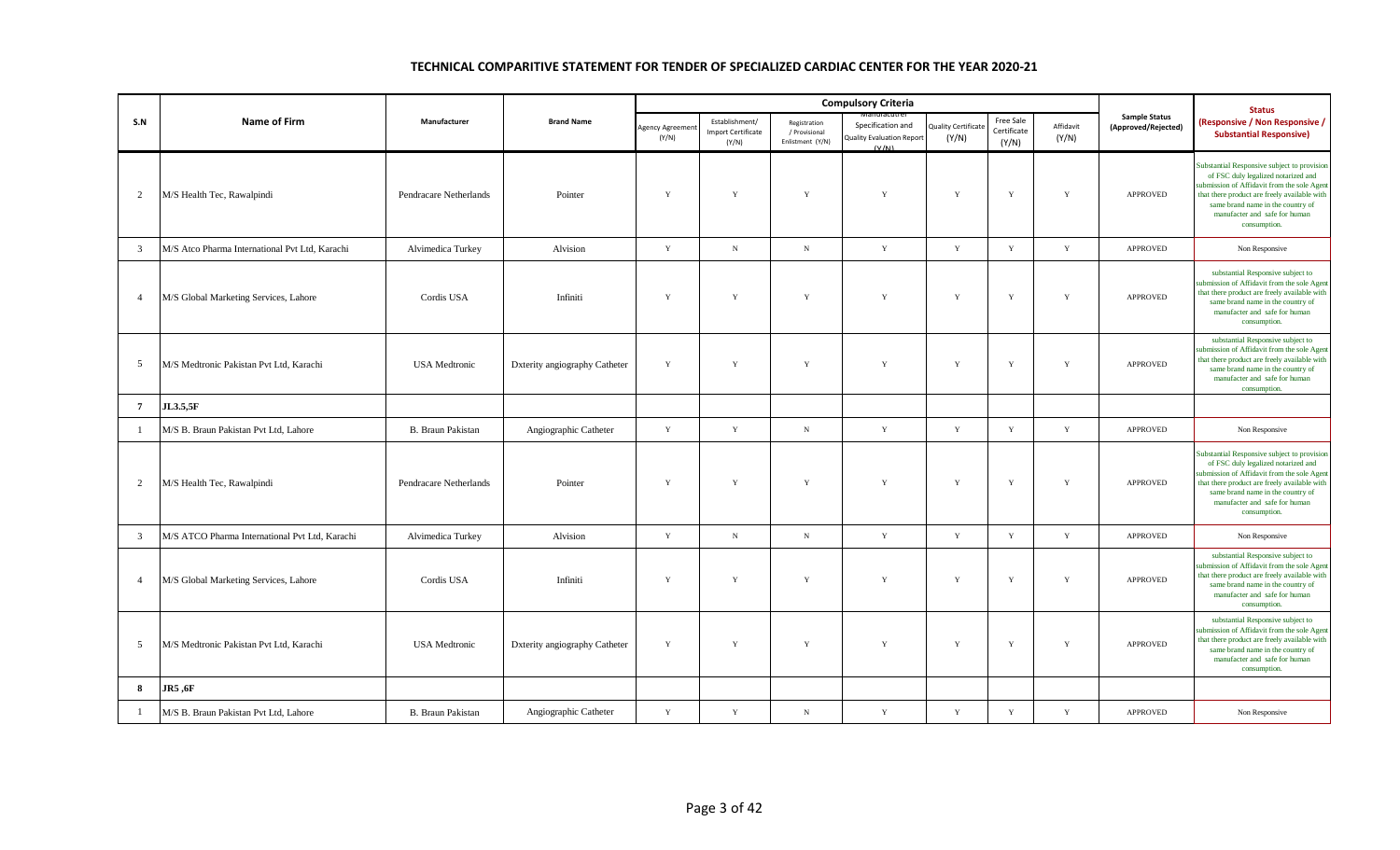|                |                                                |                        |                               |                         |                                                      |                                                   | <b>Compulsory Criteria</b>                                     |                                     |                                   |                    |                                             | <b>Status</b>                                                                                                                                                                                                                                                          |
|----------------|------------------------------------------------|------------------------|-------------------------------|-------------------------|------------------------------------------------------|---------------------------------------------------|----------------------------------------------------------------|-------------------------------------|-----------------------------------|--------------------|---------------------------------------------|------------------------------------------------------------------------------------------------------------------------------------------------------------------------------------------------------------------------------------------------------------------------|
| S.N            | Name of Firm                                   | Manufacturer           | <b>Brand Name</b>             | Agency Agreeme<br>(Y/N) | Establishment/<br><b>Import Certificate</b><br>(Y/N) | Registration<br>/ Provisional<br>Enlistment (Y/N) | Specification and<br><b>Quality Evaluation Report</b><br>(V/N) | <b>Quality Certificate</b><br>(Y/N) | Free Sale<br>Certificate<br>(Y/N) | Affidavit<br>(Y/N) | <b>Sample Status</b><br>(Approved/Rejected) | (Responsive / Non Responsive /<br><b>Substantial Responsive)</b>                                                                                                                                                                                                       |
| $\overline{2}$ | M/S Health Tec, Rawalpindi                     | Pendracare Netherlands | Pointer                       | $\mathbf Y$             | Y                                                    | Y                                                 | $\mathbf Y$                                                    | Y                                   | $\mathbf Y$                       | Y                  | <b>APPROVED</b>                             | Substantial Responsive subject to provision<br>of FSC duly legalized notarized and<br>ubmission of Affidavit from the sole Agent<br>that there product are freely available with<br>same brand name in the country of<br>manufacter and safe for human<br>consumption. |
| $\overline{3}$ | M/S Atco Pharma International Pvt Ltd, Karachi | Alvimedica Turkey      | Alvision                      | $\mathbf Y$             | $_{\rm N}$                                           | ${\bf N}$                                         | $\mathbf Y$                                                    | $\mathbf Y$                         | $\mathbf Y$                       | $\mathbf Y$        | APPROVED                                    | Non Responsive                                                                                                                                                                                                                                                         |
| $\overline{4}$ | M/S Global Marketing Services, Lahore          | Cordis USA             | Infiniti                      | Y                       | Y                                                    | Y                                                 | Y                                                              | Y                                   | Y                                 | Y                  | <b>APPROVED</b>                             | substantial Responsive subject to<br>ubmission of Affidavit from the sole Agent<br>that there product are freely available with<br>same brand name in the country of<br>manufacter and safe for human<br>consumption.                                                  |
| 5              | M/S Medtronic Pakistan Pvt Ltd, Karachi        | <b>USA</b> Medtronic   | Dxterity angiography Catheter | $\mathbf Y$             | Y                                                    | $\mathbf Y$                                       | $\mathbf Y$                                                    | $\mathbf Y$                         | $\mathbf Y$                       | $\mathbf Y$        | <b>APPROVED</b>                             | substantial Responsive subject to<br>abmission of Affidavit from the sole Agent<br>that there product are freely available with<br>same brand name in the country of<br>manufacter and safe for human<br>consumption.                                                  |
| 9              | JL5,6F                                         |                        |                               |                         |                                                      |                                                   |                                                                |                                     |                                   |                    |                                             |                                                                                                                                                                                                                                                                        |
| $\mathbf{1}$   | M/S B. Braun Pakistan Pvt Ltd, Lahore          | B. Braun Pakistan      | Angiographic Catheter         | Y                       | $\mathbf Y$                                          | ${\bf N}$                                         | $\mathbf Y$                                                    | $\mathbf Y$                         | $\mathbf Y$                       | $\mathbf Y$        | APPROVED                                    | Non Responsive                                                                                                                                                                                                                                                         |
| 2              | M/S Health Tec, Rawalpindi                     | Pendracare Netherlands | Pointer                       | Y                       | Y                                                    | Y                                                 | $\mathbf Y$                                                    | Y                                   | $\mathbf Y$                       | Y                  | <b>APPROVED</b>                             | Substantial Responsive subject to provision<br>of FSC duly legalized notarized and<br>abmission of Affidavit from the sole Agent<br>that there product are freely available with<br>same brand name in the country of<br>manufacter and safe for human<br>consumption. |
| $\overline{3}$ | M/S Atco Pharma International Pvt Ltd, Karachi | Alvimedica Turkey      | Alvision                      | Y                       | $_{\rm N}$                                           | $\,$ N $\,$                                       | $\mathbf Y$                                                    | Y                                   | Y                                 | Y                  | <b>APPROVED</b>                             | Non Responsive                                                                                                                                                                                                                                                         |
| $\overline{4}$ | M/S Global Marketing Services, Lahore          | Cordis USA             | Infiniti                      | $\mathbf Y$             | Y                                                    | Y                                                 | $\mathbf Y$                                                    | Y                                   | $\mathbf Y$                       | Y                  | <b>APPROVED</b>                             | substantial Responsive subject to<br>submission of Affidavit from the sole Agent<br>that there product are freely available with<br>same brand name in the country of<br>manufacter and safe for human<br>consumption.                                                 |
| 5              | M/S Medtronic Pakistan Pvt Ltd, Karachi        | <b>USA</b> Medtronic   | Dxterity angiography Catheter | $\mathbf Y$             | Y                                                    | $\mathbf Y$                                       | $\mathbf Y$                                                    | Y                                   | $\mathbf Y$                       | $\mathbf Y$        | APPROVED                                    | substantial Responsive subject to<br>submission of Affidavit from the sole Agent<br>that there product are freely available with<br>same brand name in the country of<br>manufacter and safe for human<br>consumption.                                                 |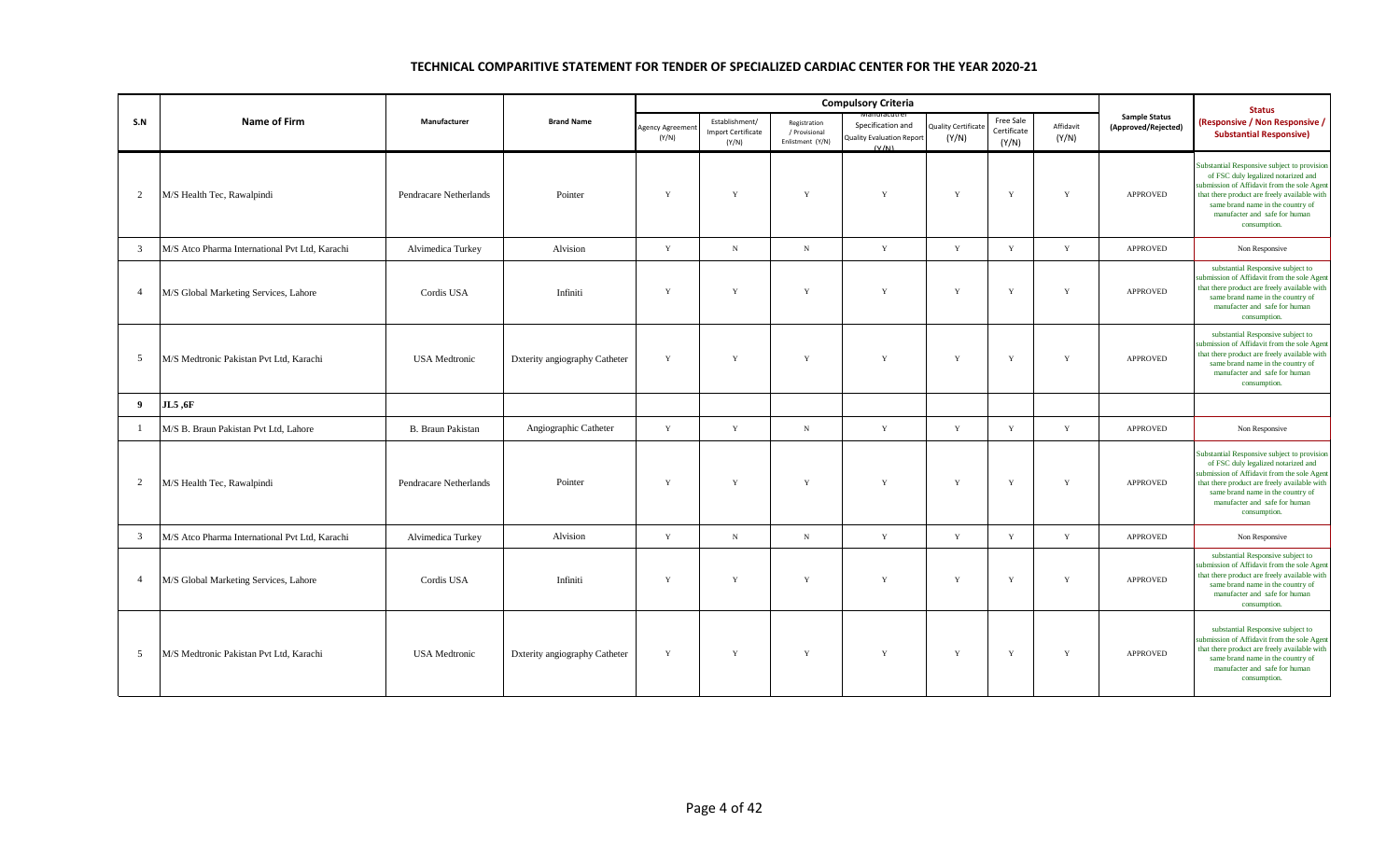|                |                                         |                                     |                                 |                         |                                                      |                                                   | <b>Compulsory Criteria</b>                              |                                    |                                   |                    |                                             | <b>Status</b>                                                                                                                                                                                                                                                           |
|----------------|-----------------------------------------|-------------------------------------|---------------------------------|-------------------------|------------------------------------------------------|---------------------------------------------------|---------------------------------------------------------|------------------------------------|-----------------------------------|--------------------|---------------------------------------------|-------------------------------------------------------------------------------------------------------------------------------------------------------------------------------------------------------------------------------------------------------------------------|
| S.N            | Name of Firm                            | Manufacturer                        | <b>Brand Name</b>               | Agency Agreeme<br>(Y/N) | Establishment/<br><b>Import Certificate</b><br>(Y/N) | Registration<br>/ Provisional<br>Enlistment (Y/N) | Specification and<br>Quality Evaluation Report<br>(V/M) | <b>Quality Certificat</b><br>(Y/N) | Free Sale<br>Certificate<br>(Y/N) | Affidavit<br>(Y/N) | <b>Sample Status</b><br>(Approved/Rejected) | (Responsive / Non Responsive /<br><b>Substantial Responsive)</b>                                                                                                                                                                                                        |
| 10             | Exchange Guide Wire (260 cm)            |                                     |                                 |                         |                                                      |                                                   |                                                         |                                    |                                   |                    |                                             |                                                                                                                                                                                                                                                                         |
| $\mathbf{1}$   | M/S B. Braun Pakistan Pvt Ltd, Lahore   | B. Braun Pakistan                   | Angiodyn                        | $\mathbf Y$             | $\mathbf Y$                                          | $_{\rm N}$                                        | $\mathbf Y$                                             | $\mathbf Y$                        | $\mathbf Y$                       | $\mathbf Y$        | APPROVED                                    | Non Responsive                                                                                                                                                                                                                                                          |
| 2              | M/S Verizon, Lahore                     | Cook Medical                        |                                 | Y                       | $\mathbf Y$                                          | $_{\rm N}$                                        | $\mathbf Y$                                             | Y                                  | $\mathbf Y$                       | $\mathbf Y$        | <b>APPROVED</b>                             | Non Responsive                                                                                                                                                                                                                                                          |
| $\mathbf{3}$   | M/S Health Tec, Rawalpindi              | SP Medical Denmark                  | Accot-260cm                     | Y                       | Y                                                    | $\mathbf Y$                                       | Y                                                       | $\mathbf Y$                        | $\mathbf Y$                       | $\mathbf Y$        | APPROVED                                    | Substantial Responsive subject to provision<br>of FSC duly legalized notarized and<br>ubmission of Affidavit from the sole Agen<br>that there product are freely available with<br>same brand name in the country of<br>manufacter and safe for human<br>consumption.   |
| $\overline{4}$ | M/S Global Marketing Services, Lahore   | Cordis USA                          | Emerald                         | Y                       | Y                                                    | $\mathbf Y$                                       | Y                                                       | $\mathbf Y$                        | $\mathbf Y$                       | $\mathbf Y$        | APPROVED                                    | substantial Responsive subject to<br>submission of Affidavit from the sole Agent<br>that there product are freely available with<br>same brand name in the country of<br>manufacter and safe for human<br>consumption.                                                  |
| 5              | M/S Medtronic Pakistan Pvt Ltd. Karachi | <b>USA</b> Medtronic                | Angiographic Guidewire          | Y                       | Y                                                    | Y                                                 | Y                                                       | Y                                  | $\mathbf Y$                       | $\mathbf Y$        | <b>APPROVED</b>                             | substantial Responsive subject to<br>ubmission of Affidavit from the sole Agent<br>that there product are freely available with<br>same brand name in the country of<br>manufacter and safe for human<br>consumption.                                                   |
| 11             | Femoral Sheath e punctured needle 6F    |                                     |                                 |                         |                                                      |                                                   |                                                         |                                    |                                   |                    |                                             |                                                                                                                                                                                                                                                                         |
| $\overline{1}$ | M/S B. Braun Pakistan Pvt Ltd, Lahore   | B. Braun Pakistan                   | Intradyn Arterial               | Y                       | Y                                                    | $_{\rm N}$                                        | $\mathbf Y$                                             | $\mathbf{Y}$                       | $\mathbf Y$                       | Y                  | REJECTED                                    | Non Responsive                                                                                                                                                                                                                                                          |
| $\overline{2}$ | M/S Verizon, Lahore                     | <b>Cook Medical</b>                 |                                 | $\mathbf{Y}$            | $\mathbf Y$                                          | $_{\rm N}$                                        | $\mathbf Y$                                             | $\mathbf Y$                        | $\mathbf Y$                       | $\mathbf Y$        | <b>REJECTED</b>                             | Non Responsive                                                                                                                                                                                                                                                          |
| $\overline{3}$ | M/S Health Tec, Rawalpindi              | <b>SCW Medical Ltd CE</b><br>Marked | Femoral SheathImported<br>China | Y                       | $\mathbf Y$                                          | $\mathbf Y$                                       | $\mathbf Y$                                             | $\,$ N                             | $_{\rm N}$                        | $\mathbf Y$        | APPROVED                                    | Non Responsive                                                                                                                                                                                                                                                          |
| $\overline{4}$ | M/S Global Marketing Services, Lahore   | Cordis USA                          | Avanti                          | Y                       | Y                                                    | Y                                                 | Y                                                       | Y                                  | Y                                 | Y                  | <b>APPROVED</b>                             | substantial Responsive subject to<br>abmission of Affidavit from the sole Agen<br>that there product are freely available with<br>same brand name in the country of<br>manufacter and safe for human<br>consumption.                                                    |
| 12             | <b>Guide Wire 0.035, 150cm</b>          |                                     |                                 |                         |                                                      |                                                   |                                                         |                                    |                                   |                    |                                             |                                                                                                                                                                                                                                                                         |
| -1             | M/S B. Braun Pakistan Pvt Ltd, Lahore   | <b>B.</b> Braun Pakistan            | Angiodyn                        | Y                       | Y                                                    | $_{\rm N}$                                        | Y                                                       | Y                                  | $\mathbf Y$                       | $\mathbf Y$        | APPROVED                                    | Non Responsive                                                                                                                                                                                                                                                          |
| 2              | M/S Verizon, Lahore                     | Cook Medical                        |                                 | $\mathbf Y$             | $\mathbf Y$                                          | ${\bf N}$                                         | $\mathbf Y$                                             | $\mathbf Y$                        | $\mathbf Y$                       | $\mathbf Y$        | APPROVED                                    | Non Responsive                                                                                                                                                                                                                                                          |
| $\overline{3}$ | M/S Health Tec, Rawalpindi              | SP Medical Denmark                  | Accot-150cm                     | $\mathbf Y$             | Y                                                    | $\mathbf Y$                                       | Y                                                       | $\mathbf Y$                        | $\mathbf Y$                       | $\mathbf Y$        | APPROVED                                    | Substantial Responsive subject to provision<br>of FSC duly legalized notarized and<br>submission of Affidavit from the sole Agent<br>that there product are freely available with<br>same brand name in the country of<br>manufacter and safe for human<br>consumption. |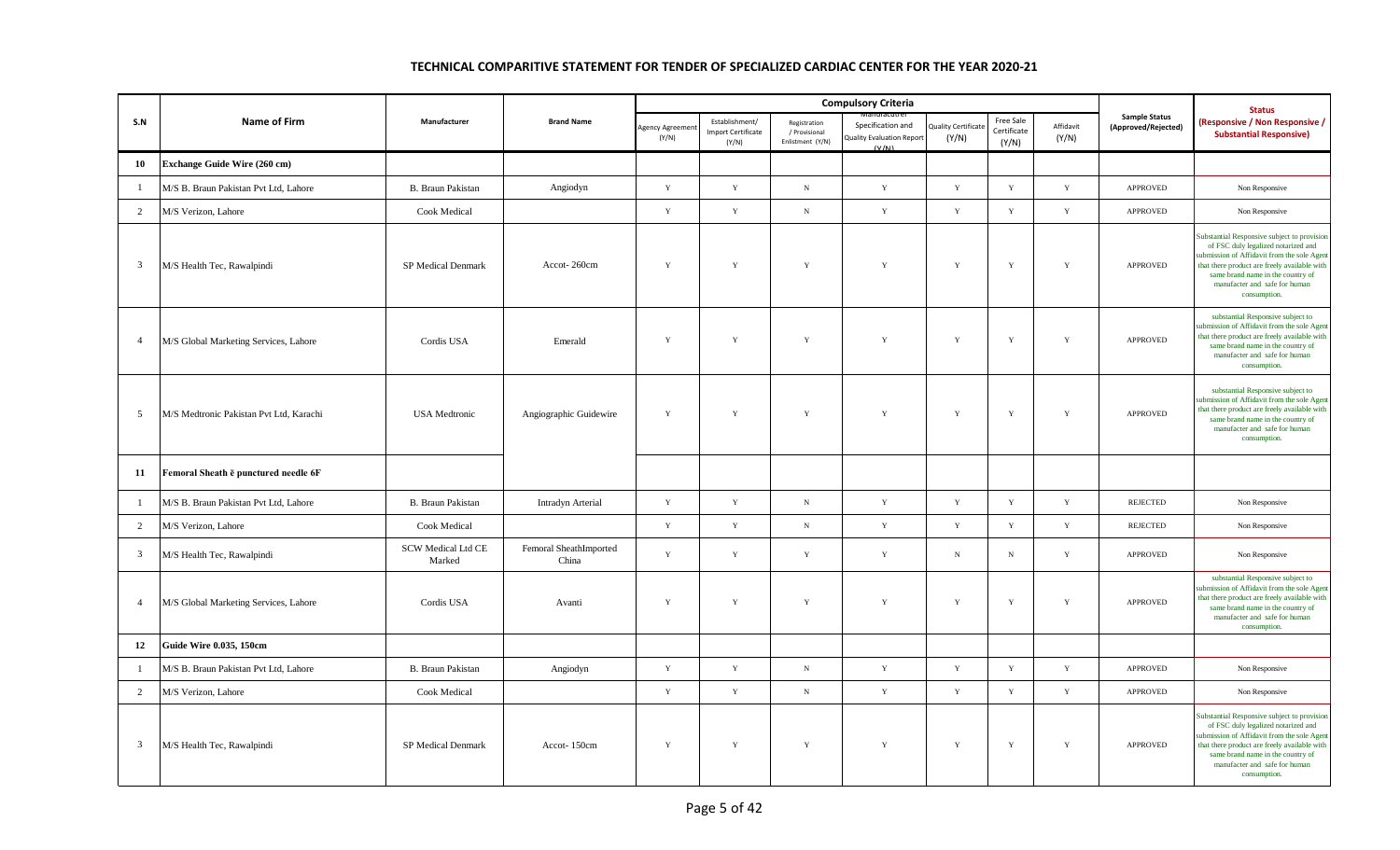|                |                                                |                        |                            |                                  |                                                      |                                                   | <b>Compulsory Criteria</b>                                                     |                                     |                                   |                    |                                             | <b>Status</b>                                                                                                                                                                                                          |
|----------------|------------------------------------------------|------------------------|----------------------------|----------------------------------|------------------------------------------------------|---------------------------------------------------|--------------------------------------------------------------------------------|-------------------------------------|-----------------------------------|--------------------|---------------------------------------------|------------------------------------------------------------------------------------------------------------------------------------------------------------------------------------------------------------------------|
| S.N            | <b>Name of Firm</b>                            | Manufacturer           | <b>Brand Name</b>          | <b>Agency Agreement</b><br>(Y/N) | Establishment/<br><b>Import Certificate</b><br>(Y/N) | Registration<br>/ Provisional<br>Enlistment (Y/N) | ivianufacutr<br>Specification and<br><b>Quality Evaluation Report</b><br>(V/M) | <b>Quality Certificate</b><br>(Y/N) | Free Sale<br>Certificate<br>(Y/N) | Affidavit<br>(Y/N) | <b>Sample Status</b><br>(Approved/Rejected) | (Responsive / Non Responsive /<br><b>Substantial Responsive)</b>                                                                                                                                                       |
| $\overline{4}$ | M/S Global Marketing Services, Lahore          | Cordis USA             | Emerald                    | V                                | v                                                    | $\mathbf{v}$                                      | Y                                                                              | Y                                   | V                                 | Y                  | <b>APPROVED</b>                             | substantial Responsive subject to<br>submission of Affidavit from the sole Agent<br>that there product are freely available with<br>same brand name in the country of<br>manufacter and safe for human<br>consumption. |
| -5             | M/S Medtronic Pakistan Pvt Ltd. Karachi        | <b>USA</b> Medtronic   | Angiographic Guidewire     | $\mathbf{v}$                     | $\mathbf{v}$                                         | $\mathbf{v}$                                      | V                                                                              | Y                                   | $\mathbf{v}$                      | v                  | <b>APPROVED</b>                             | substantial Responsive subject to<br>submission of Affidavit from the sole Agent<br>that there product are freely available with<br>same brand name in the country of<br>manufacter and safe for human<br>consumption. |
| 13             | <b>Guiding Catheter 6FJL4</b>                  |                        |                            |                                  |                                                      |                                                   |                                                                                |                                     |                                   |                    |                                             |                                                                                                                                                                                                                        |
|                | M/S Health Tec, Rawalpindi                     | Pendracare Netherlands | Primium Hydrophilic Coated | Y                                | Y                                                    | Y                                                 | Y                                                                              | Y                                   | V                                 | Y                  | REJECTED                                    | Non Responsive                                                                                                                                                                                                         |
| 2              | M/S Atco Pharma International Pvt Ltd. Karachi | Alvimedica Turkey      | Aiviguide Blue Plus        | Y                                | $_{\rm N}$                                           | $\mathbf{v}$                                      | Y                                                                              | Y                                   | v                                 | Y                  | <b>REJECTED</b>                             | Non Responsive                                                                                                                                                                                                         |
| 3              | M/S Global Marketing Services, Lahore          | Cordis USA             | Vist Brite TIP             | $\mathbf{v}$                     | $\mathbf{v}$                                         | $\mathbf{v}$                                      | $\mathbf{v}$                                                                   | Y                                   | $\mathbf{v}$                      | $\mathbf{v}$       | <b>APPROVED</b>                             | substantial Responsive subject to<br>submission of Affidavit from the sole Agent<br>that there product are freely available with<br>same brand name in the country of<br>manufacter and safe for human<br>consumption. |
| $\overline{4}$ | M/S Medtronic Pakistan Pvt Ltd, Karachi        | Launcher USA Medtronic | Launcher                   | V                                | v                                                    | $\mathbf{v}$                                      | Y                                                                              | Y                                   | $\mathbf{v}$                      | $\mathbf{v}$       | <b>REJECTED</b>                             | Non Responsive                                                                                                                                                                                                         |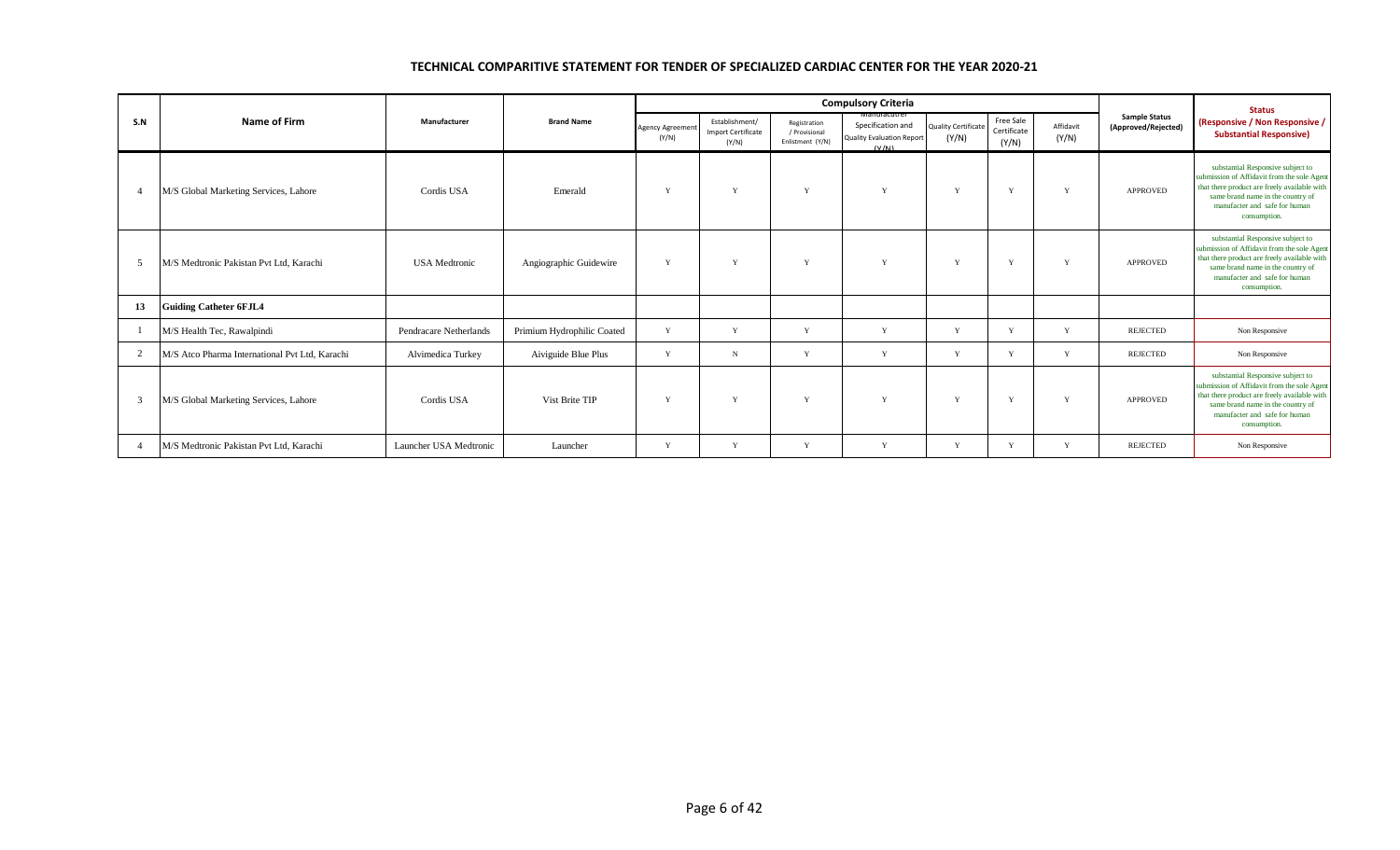|                |                                                    |                                     |                            |                          |                                                      |                                                   | <b>Compulsory Criteria</b>                                     |                                    |                                   |                    |                                             | <b>Status</b>                                                                                                                                                                                                          |
|----------------|----------------------------------------------------|-------------------------------------|----------------------------|--------------------------|------------------------------------------------------|---------------------------------------------------|----------------------------------------------------------------|------------------------------------|-----------------------------------|--------------------|---------------------------------------------|------------------------------------------------------------------------------------------------------------------------------------------------------------------------------------------------------------------------|
| S.N            | <b>Name of Firm</b>                                | Manufacturer                        | <b>Brand Name</b>          | Agency Agreemen<br>(Y/N) | Establishment/<br><b>Import Certificate</b><br>(Y/N) | Registration<br>/ Provisional<br>Enlistment (Y/N) | Specification and<br><b>Quality Evaluation Report</b><br>(V/N) | <b>Quality Certificat</b><br>(Y/N) | Free Sale<br>Certificate<br>(Y/N) | Affidavit<br>(Y/N) | <b>Sample Status</b><br>(Approved/Rejected) | (Responsive / Non Responsive /<br><b>Substantial Responsive)</b>                                                                                                                                                       |
| 14             | <b>Guiding Catheter 6FJR4</b>                      |                                     |                            |                          |                                                      |                                                   |                                                                |                                    |                                   |                    |                                             |                                                                                                                                                                                                                        |
| $\overline{1}$ | M/S Health Tec, Rawalpindi                         | Pendracare Netherlands              | Primium Hydrophilic Coated | Y                        | Y                                                    | Y                                                 | Y                                                              | Y                                  | Y                                 | Y                  | <b>REJECTED</b>                             | Non Responsive                                                                                                                                                                                                         |
| 2              | M/S Atco Pharma International Pvt Ltd, Karachi     | Alvimedica Turkey                   | Aiviguide Blue Plus        | Y                        | $_{\rm N}$                                           | $\mathbf Y$                                       | Y                                                              | Y                                  | Y                                 | $\mathbf Y$        | <b>REJECTED</b>                             | Non Responsive                                                                                                                                                                                                         |
| 3              | M/S Global Marketing Services, Lahore              | Cordis USA                          | Vist Brite TIP             | Y                        | Y                                                    | Y                                                 | Y                                                              | Y                                  | Y                                 | Y                  | <b>APPROVED</b>                             | substantial Responsive subject to<br>submission of Affidavit from the sole Agent<br>that there product are freely available with<br>same brand name in the country of<br>manufacter and safe for human<br>consumption. |
| $\overline{4}$ | M/S Medtronic Pakistan Pvt Ltd, Karachi            | Launcher USA Medtronic              | Launcher                   | Y                        | Y                                                    | Y                                                 | Y                                                              | Y                                  | Y                                 | Y                  | REJECTED                                    | Non Responsive                                                                                                                                                                                                         |
| 15             | Inflation Device with Y Connector 03 Way All sizes |                                     |                            |                          |                                                      |                                                   |                                                                |                                    |                                   |                    |                                             |                                                                                                                                                                                                                        |
| $\overline{1}$ | M/S Cor- Med, Rawalpindi                           | Merit Medical USA                   |                            | Y                        | Y                                                    | Y                                                 | Y                                                              | Y                                  | Y                                 | $\mathbf Y$        | <b>REJECTED</b>                             | substantial Responsive subject to<br>abmission of Affidavit from the sole Agent<br>that there product are freely available with<br>same brand name in the country of<br>manufacter and safe for human<br>consumption.  |
| $\overline{2}$ | M/S Digital Imaging System, Lahore                 | <b>Abbott Vascular</b>              | Priority Pack              | Y                        | Y                                                    | $\mathbf Y$                                       | Y                                                              | Y                                  | Y                                 | Y                  | APPROVED                                    | Responsive                                                                                                                                                                                                             |
| $\mathfrak{Z}$ | M/S Cardiac Care, Lahore                           | Perouse Medical (Vygon),<br>Europe  |                            | Y                        | Y                                                    | $_{\rm N}$                                        | $\mathbf Y$                                                    | Y                                  | $\mathbf Y$                       | $\mathbf Y$        | <b>REJECTED</b>                             | Non Responsive                                                                                                                                                                                                         |
| $\overline{4}$ | M/S Health Tec, Rawalpindi                         | <b>SCW Medical Ltd CE</b><br>Marked | <b>SCW</b> Medical         | Y                        | Y                                                    | $\mathbf Y$                                       | Y                                                              | Y                                  | N                                 | Y                  | REJECTED                                    | Non Responsive                                                                                                                                                                                                         |
| 16             | Manifold 2 port                                    |                                     |                            |                          |                                                      |                                                   |                                                                |                                    |                                   |                    |                                             |                                                                                                                                                                                                                        |
|                | M/S Cor- Med, Rawalpindi                           | Deroyal USA                         |                            | Y                        | Y                                                    | Y                                                 | $\mathbf Y$                                                    | $\mathbf Y$                        | $\mathbf Y$                       | $\mathbf Y$        | <b>APPROVED</b>                             | Responsive                                                                                                                                                                                                             |
| $\overline{2}$ | M/S Mediling Enterprises, Lahore                   | Navilyst Medical USA                | Namic                      | Y                        | Y                                                    | $\mathbf Y$                                       | $\mathbf Y$                                                    | Y                                  | $\mathbf Y$                       | $\mathbf Y$        | <b>APPROVED</b>                             | substantial Responsive subject to<br>abmission of Affidavit from the sole Agent<br>that there product are freely available with<br>same brand name in the country of<br>manufacter and safe for human<br>consumption.  |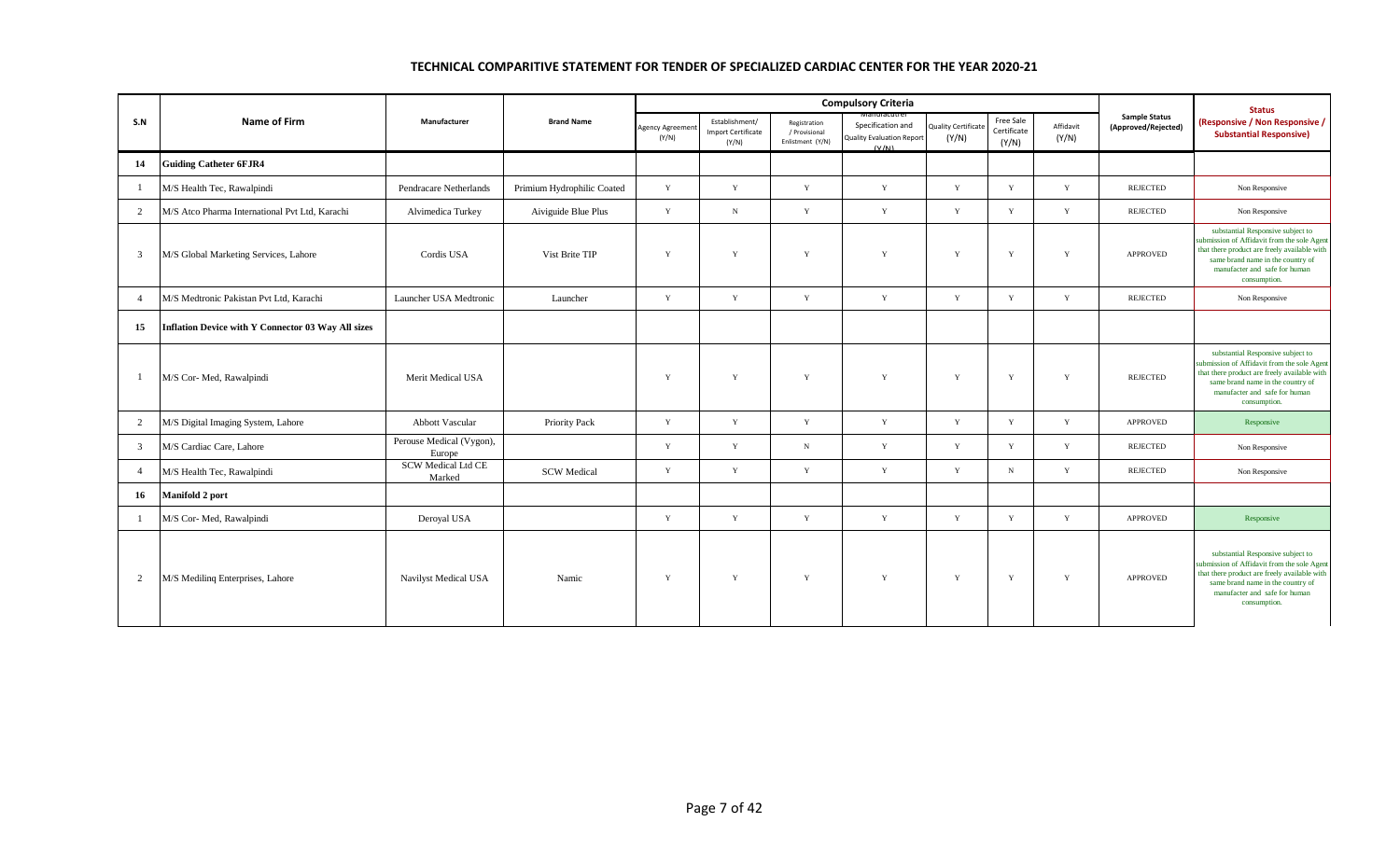|                         |                                                |                                     |                               |                        |                                                      |                                                   | <b>Compulsory Criteria</b>                                     |                                    |                                   |                    |                                             | <b>Status</b>                                                                                                                                                                                                                                                          |
|-------------------------|------------------------------------------------|-------------------------------------|-------------------------------|------------------------|------------------------------------------------------|---------------------------------------------------|----------------------------------------------------------------|------------------------------------|-----------------------------------|--------------------|---------------------------------------------|------------------------------------------------------------------------------------------------------------------------------------------------------------------------------------------------------------------------------------------------------------------------|
| S.N                     | <b>Name of Firm</b>                            | Manufacturer                        | <b>Brand Name</b>             | Agency Agreem<br>(Y/N) | Establishment/<br><b>Import Certificate</b><br>(Y/N) | Registration<br>/ Provisional<br>Enlistment (Y/N) | Specification and<br><b>Quality Evaluation Report</b><br>(V/M) | <b>Quality Certificat</b><br>(Y/N) | Free Sale<br>Certificate<br>(Y/N) | Affidavit<br>(Y/N) | <b>Sample Status</b><br>(Approved/Rejected) | (Responsive / Non Responsive /<br><b>Substantial Responsive)</b>                                                                                                                                                                                                       |
| $\mathbf{3}$            | M/S B. Braun Pakistan Pvt Ltd, Lahore          | <b>B.</b> Braun Pakistan            | Angiodyn                      | Y                      | $\mathbf Y$                                          | $\,$ N                                            | Y                                                              | Y                                  | $\mathbf Y$                       | $\mathbf Y$        | <b>REJECTED</b>                             | Non Responsive                                                                                                                                                                                                                                                         |
| 17                      | Multipurpose Catheter 6F (Diagnostic) I, II    |                                     |                               |                        |                                                      |                                                   |                                                                |                                    |                                   |                    |                                             |                                                                                                                                                                                                                                                                        |
| $\mathbf{1}$            | M/S B. Braun Pakistan Pvt Ltd, Lahore          | B. Braun Pakistan                   | Angiographic Catheter         | $\mathbf Y$            | $\mathbf Y$                                          | $_{\rm N}$                                        | $\mathbf Y$                                                    | $\mathbf Y$                        | $\mathbf Y$                       | $\mathbf Y$        | APPROVED                                    | Non Responsive                                                                                                                                                                                                                                                         |
| $\overline{2}$          | M/S Health Tec, Rawalpindi                     | Pendracare Netherlands              | Pointer                       | $\mathbf Y$            | Y                                                    | $\mathbf Y$                                       | Y                                                              | Y                                  | $\mathbf Y$                       | $\mathbf Y$        | <b>APPROVED</b>                             | Substantial Responsive subject to provision<br>of FSC duly legalized notarized and<br>ubmission of Affidavit from the sole Agent<br>that there product are freely available with<br>same brand name in the country of<br>manufacter and safe for human<br>consumption. |
| $\overline{\mathbf{3}}$ | M/S Global Marketing Services, Lahore          | Cordis USA                          | Super Torque Plus             | $\mathbf Y$            | Y                                                    | $\mathbf Y$                                       | Y                                                              | Y                                  | $\mathbf Y$                       | Y                  | <b>APPROVED</b>                             | substantial Responsive subject to<br>ubmission of Affidavit from the sole Agent<br>that there product are freely available with<br>same brand name in the country of<br>manufacter and safe for human<br>consumption.                                                  |
| $\overline{4}$          | M/S Medtronic Pakistan Pvt Ltd, Karachi        | <b>USA</b> Medtronic                | Deterity angiography Catheter | $\mathbf Y$            | $\mathbf Y$                                          | $\mathbf Y$                                       | $\mathbf Y$                                                    | $\mathbf Y$                        | $\mathbf Y$                       | Y                  | APPROVED                                    | substantial Responsive subject to<br>ubmission of Affidavit from the sole Agent<br>that there product are freely available with<br>same brand name in the country of<br>manufacter and safe for human<br>consumption.                                                  |
| 18                      | Pigtail Catheter, all sizes, Straight & angled |                                     |                               |                        |                                                      |                                                   |                                                                |                                    |                                   |                    |                                             |                                                                                                                                                                                                                                                                        |
| $\mathbf{1}$            | M/S B. Braun Pakistan Pvt Ltd, Lahore          | B. Braun Pakistan                   | Angiographic Catheter         | Y                      | Y                                                    | $\,$ N                                            | $\mathbf Y$                                                    | Y                                  | Y                                 | Y                  | APPROVED                                    | Non Responsive                                                                                                                                                                                                                                                         |
| $\overline{2}$          | M/S Health Tec, Rawalpindi                     | Pendracare Netherlands              | Pointer                       | $\mathbf Y$            | Y                                                    | Y                                                 | Y                                                              | Y                                  | $\mathbf Y$                       | Y                  | APPROVED                                    | Substantial Responsive subject to provision<br>of FSC duly legalized notarized and<br>ubmission of Affidavit from the sole Agent<br>that there product are freely available with<br>same brand name in the country of<br>manufacter and safe for human<br>consumption. |
| $\overline{3}$          | M/S Global Marketing Services, Lahore          | Cordis USA                          | Super Torque Plus             | Y                      | Y                                                    | $\mathbf Y$                                       | $\mathbf Y$                                                    | Y                                  | $\mathbf Y$                       | $\mathbf Y$        | APPROVED                                    | substantial Responsive subject to<br>ubmission of Affidavit from the sole Agent<br>that there product are freely available with<br>same brand name in the country of<br>manufacter and safe for human<br>consumption.                                                  |
| $\overline{4}$          | M/S Medtronic Pakistan Pvt Ltd, Karachi        | <b>USA</b> Medtronic                | Deterity angiography Catheter | $\mathbf Y$            | Y                                                    | $\mathbf Y$                                       | $\mathbf Y$                                                    | $\mathbf Y$                        | $\mathbf Y$                       | $\mathbf Y$        | <b>APPROVED</b>                             | substantial Responsive subject to<br>ubmission of Affidavit from the sole Agent<br>that there product are freely available with<br>same brand name in the country of<br>manufacter and safe for human<br>consumption.                                                  |
| 19                      | <b>Radial Sheath 6F</b>                        |                                     |                               |                        |                                                      |                                                   |                                                                |                                    |                                   |                    |                                             |                                                                                                                                                                                                                                                                        |
| -1                      | M/S Verizon, Lahore                            | Cook Medical                        |                               | Y                      | $\mathbf Y$                                          | ${\bf N}$                                         | $\mathbf Y$                                                    | Y                                  | Y                                 | $\mathbf Y$        | <b>REJECTED</b>                             | Non Responsive                                                                                                                                                                                                                                                         |
| $\overline{2}$          | M/S Health Tec, Rawalpindi                     | <b>SCW Medical Ltd CE</b><br>Marked | Imported-China                | $\mathbf Y$            | $\mathbf Y$                                          | $\mathbf Y$                                       | $\mathbf Y$                                                    | Y                                  | $_{\rm N}$                        | $\mathbf Y$        | APPROVED                                    | Non Responsive                                                                                                                                                                                                                                                         |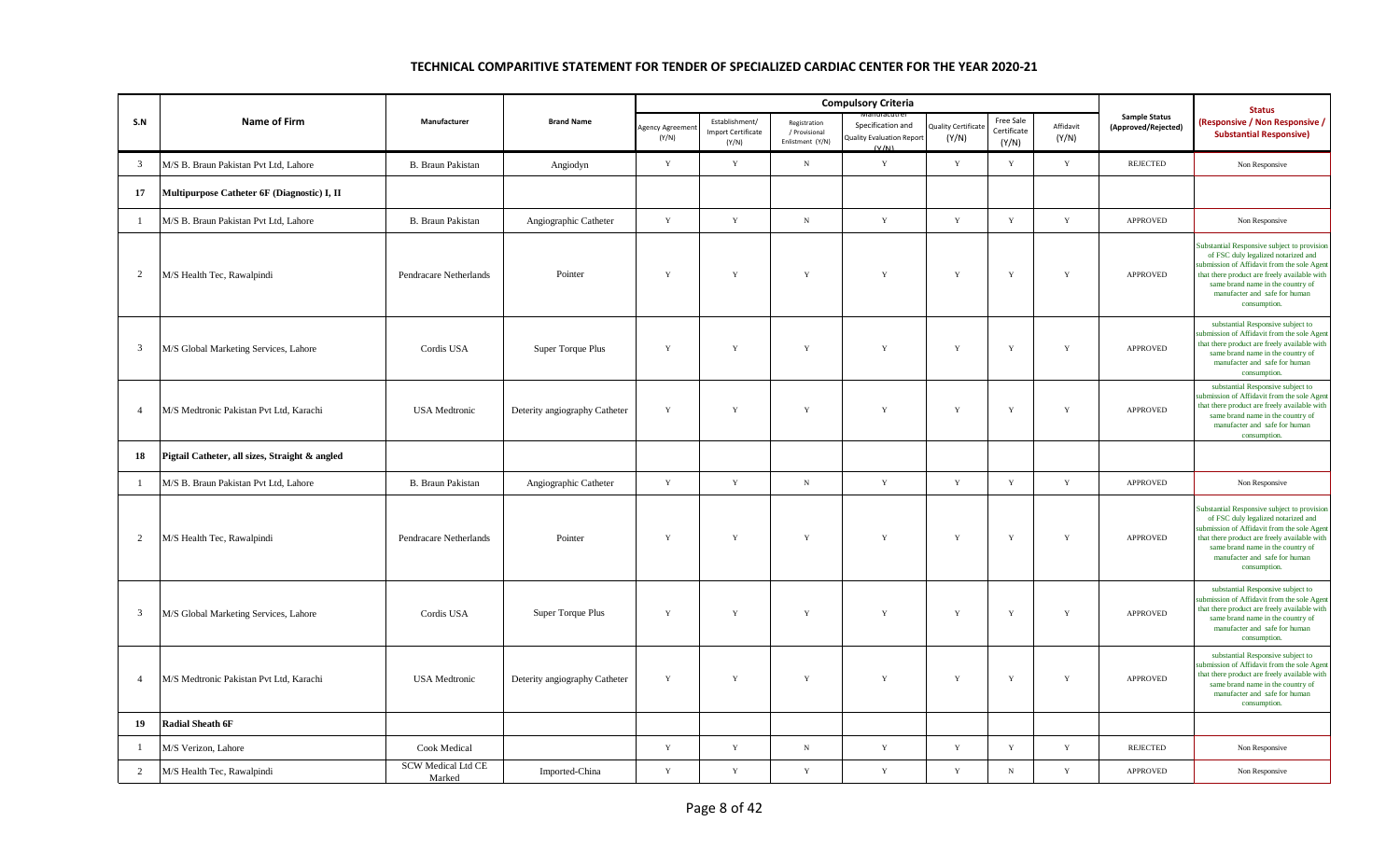|                 |                                                |                      |                               |                         |                                                      |                                                   | <b>Compulsory Criteria</b>                                     |                                    |                                   |                    |                                             | <b>Status</b>                                                                                                                                                                                                          |
|-----------------|------------------------------------------------|----------------------|-------------------------------|-------------------------|------------------------------------------------------|---------------------------------------------------|----------------------------------------------------------------|------------------------------------|-----------------------------------|--------------------|---------------------------------------------|------------------------------------------------------------------------------------------------------------------------------------------------------------------------------------------------------------------------|
| S.N             | <b>Name of Firm</b>                            | Manufacturer         | <b>Brand Name</b>             | Agency Agreeme<br>(Y/N) | Establishment/<br><b>Import Certificate</b><br>(Y/N) | Registration<br>/ Provisional<br>Enlistment (Y/N) | Specification and<br><b>Quality Evaluation Report</b><br>(V/N) | <b>Quality Certificat</b><br>(Y/N) | Free Sale<br>Certificate<br>(Y/N) | Affidavit<br>(Y/N) | <b>Sample Status</b><br>(Approved/Rejected) | (Responsive / Non Responsive /<br><b>Substantial Responsive)</b>                                                                                                                                                       |
| 3               | M/S Global Marketing Services, Lahore          | Cordis USA           | Avanti                        | Y                       | Y                                                    | Y                                                 | Y                                                              | Y                                  | Y                                 | Y                  | <b>APPROVED</b>                             | substantial Responsive subject to<br>submission of Affidavit from the sole Agent<br>that there product are freely available with<br>same brand name in the country of<br>manufacter and safe for human<br>consumption. |
| 20              | LIMA, all sizes                                |                      |                               |                         |                                                      |                                                   |                                                                |                                    |                                   |                    |                                             |                                                                                                                                                                                                                        |
| $\overline{1}$  | M/S Al. Hamd Scientific Traders, Bahawalpur    | Foyomed Chian        |                               | Y                       | $_{\rm N}$                                           | N                                                 | Y                                                              | Y                                  | N                                 | Y                  | <b>APPROVED</b>                             | Non Responsive                                                                                                                                                                                                         |
| $\overline{2}$  | M/S Intek Corporation, Lahore                  | Lepu Medical         | <b>Intoducer Kit</b>          | Y                       | Y                                                    | Y                                                 | Y                                                              | Y                                  | Y                                 | Y                  | APPROVED                                    | Responsive                                                                                                                                                                                                             |
| $\overline{4}$  | M/S Global Marketing Services, Lahore          | Cordis USA           | Infiniti                      | Y                       | Y                                                    | Y                                                 | Y                                                              | Y                                  | $\mathbf{Y}$                      | Y                  | <b>APPROVED</b>                             | substantial Responsive subject to<br>submission of Affidavit from the sole Agent<br>that there product are freely available with<br>same brand name in the country of<br>manufacter and safe for human<br>consumption. |
| $5\overline{)}$ | M/S Medtronic Pakistan Pvt Ltd, Karachi        | <b>USA</b> Medtronic | Deterity angiography Catheter | Y                       | Y                                                    | Y                                                 | Y                                                              | Y                                  | Y                                 | Y                  | <b>APPROVED</b>                             | substantial Responsive subject to<br>submission of Affidavit from the sole Agent<br>that there product are freely available with<br>same brand name in the country of<br>manufacter and safe for human<br>consumption. |
| 21              | Left and right coronary bypass all sizes       |                      |                               |                         |                                                      |                                                   |                                                                |                                    |                                   |                    |                                             |                                                                                                                                                                                                                        |
|                 | M/S Atco Pharma International Pvt Ltd, Karachi | Alvimedica Turkey    | Alvision                      | Y                       | $_{\rm N}$                                           | ${\bf N}$                                         | Y                                                              | Y                                  | Y                                 | Y                  | APPROVED                                    | Non Responsive                                                                                                                                                                                                         |
| $\overline{2}$  | M/S Global Marketing Services, Lahore          | Cordis USA           | Infiniti                      | Y                       | Y                                                    | Y                                                 | Y                                                              | Y                                  | Y                                 | Y                  | <b>APPROVED</b>                             | substantial Responsive subject to<br>submission of Affidavit from the sole Agent<br>that there product are freely available with<br>same brand name in the country of<br>manufacter and safe for human<br>consumption. |
| 3               | M/S Medtronic Pakistan Pvt Ltd, Karachi        | <b>USA</b> Medtronic | Deterity angiography Catheter | Y                       | Y                                                    | $\mathbf Y$                                       | Y                                                              | Y                                  | Y                                 | Y                  | <b>APPROVED</b>                             | substantial Responsive subject to<br>submission of Affidavit from the sole Agent<br>that there product are freely available with<br>same brand name in the country of<br>manufacter and safe for human<br>consumption. |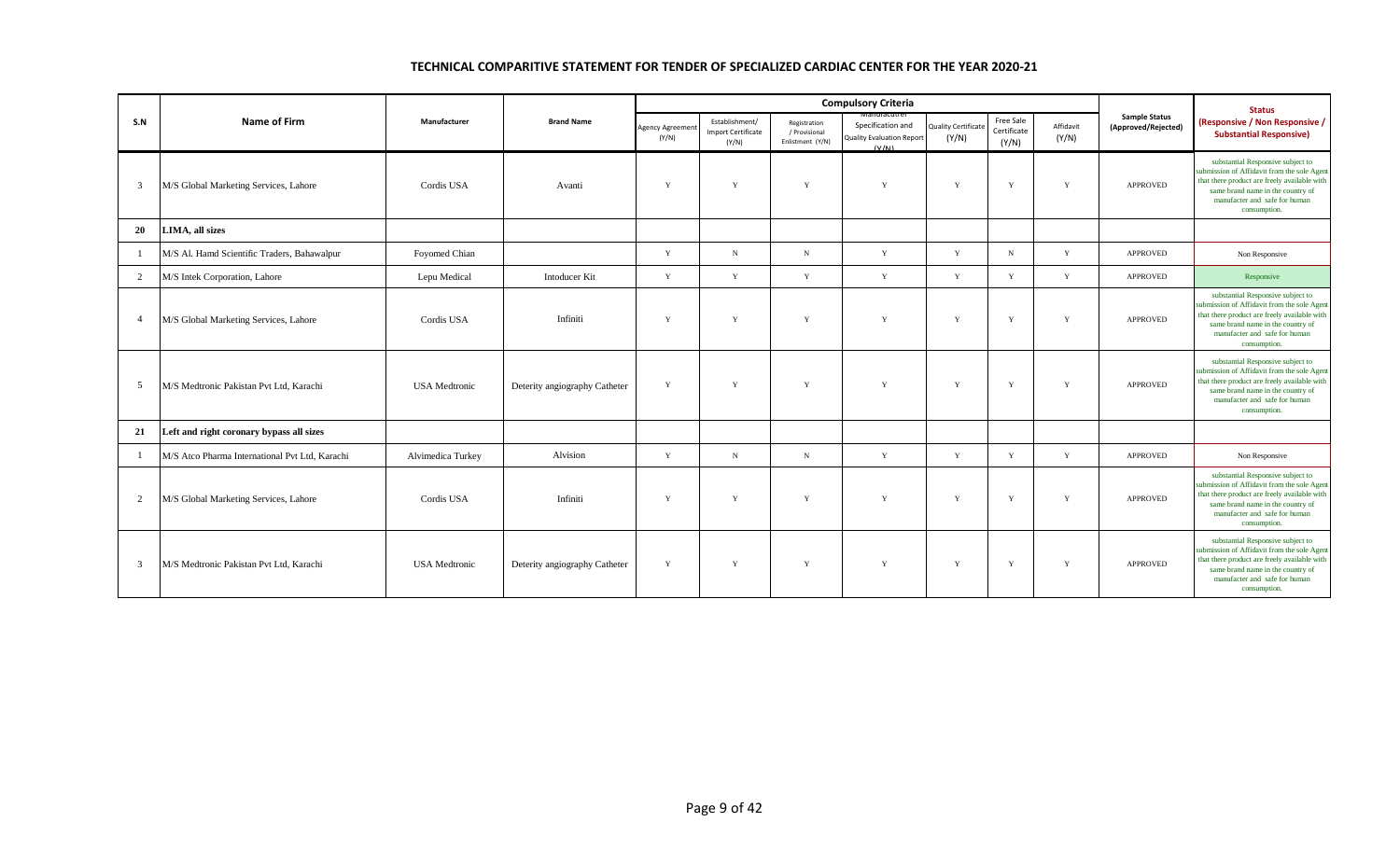|                |                                                        |                          |                          |                                |                                                      |                                                   | <b>Compulsory Criteria</b>                                     |                                    |                                   |                    |                                             | <b>Status</b>                                                                                                                                                                                                                                                          |
|----------------|--------------------------------------------------------|--------------------------|--------------------------|--------------------------------|------------------------------------------------------|---------------------------------------------------|----------------------------------------------------------------|------------------------------------|-----------------------------------|--------------------|---------------------------------------------|------------------------------------------------------------------------------------------------------------------------------------------------------------------------------------------------------------------------------------------------------------------------|
| S.N            | Name of Firm                                           | Manufacturer             | <b>Brand Name</b>        | <b>Agency Agreeme</b><br>(Y/N) | Establishment/<br><b>Import Certificate</b><br>(Y/N) | Registration<br>/ Provisional<br>Enlistment (Y/N) | Specification and<br><b>Quality Evaluation Report</b><br>(V/N) | <b>Quality Certificat</b><br>(Y/N) | Free Sale<br>Certificate<br>(Y/N) | Affidavit<br>(Y/N) | <b>Sample Status</b><br>(Approved/Rejected) | (Responsive / Non Responsive /<br><b>Substantial Responsive)</b>                                                                                                                                                                                                       |
| 22             | <b>IVUS Catheter (Polaris BVH Cath Lab compatible)</b> |                          |                          |                                |                                                      |                                                   |                                                                |                                    |                                   |                    |                                             |                                                                                                                                                                                                                                                                        |
| $\mathbf{1}$   | M/S Ferozsons Laboratories Limited, Lahore             | <b>Baston Scientific</b> | Opticross                | Y                              | Y                                                    | $\mathbf Y$                                       | Y                                                              | $\mathbf Y$                        | $\mathbf Y$                       | Y                  | <b>APPROVED</b>                             | substantial Responsive subject to<br>ubmission of Affidavit from the sole Agent<br>that there product are freely available with<br>same brand name in the country of<br>manufacter and safe for human<br>consumption.                                                  |
| 23             | FFR pressure wire (BVH Cath Lab compatible)            |                          |                          |                                |                                                      |                                                   |                                                                |                                    |                                   |                    |                                             |                                                                                                                                                                                                                                                                        |
| -1             | M/S Ferozsons Laboratories Limited, Lahore             | <b>Baston Scientific</b> | Comet Wire               | $\mathbf Y$                    | $\mathbf Y$                                          | $\mathbf Y$                                       | $\mathbf Y$                                                    | $\mathbf Y$                        | $\mathbf Y$                       | $\mathbf Y$        | APPROVED                                    | substantial Responsive subject to<br>ubmission of Affidavit from the sole Agent<br>that there product are freely available with<br>same brand name in the country of<br>manufacter and safe for human<br>consumption.                                                  |
| 24             | <b>ROTA link Plus With ROTA wire</b>                   |                          |                          |                                |                                                      |                                                   |                                                                |                                    |                                   |                    |                                             |                                                                                                                                                                                                                                                                        |
| -1             | M/S Ferozsons Laboratories Limited, Lahore             | <b>Baston Scientific</b> | Rota Link Plus With Wire | Y                              | $\mathbf Y$                                          | $\mathbf Y$                                       | $\mathbf Y$                                                    | $\mathbf Y$                        | $\mathbf Y$                       | $\mathbf Y$        | APPROVED                                    | Substantial Responsive subject to provision<br>of FSC duly legalized notarized and<br>ubmission of Affidavit from the sole Agent<br>that there product are freely available with<br>same brand name in the country of<br>manufacter and safe for human<br>consumption. |
| 25             | NIH Catheter 5F                                        |                          |                          |                                |                                                      |                                                   |                                                                |                                    |                                   |                    |                                             |                                                                                                                                                                                                                                                                        |
| $\mathbf{1}$   | M/S Verizon, Lahore                                    | <b>Cook Medical</b>      |                          | $\mathbf Y$                    | $\mathbf Y$                                          | $_{\rm N}$                                        | $\mathbf Y$                                                    | $\mathbf Y$                        | $\mathbf Y$                       | $\mathbf Y$        | APPROVED                                    | Non Responsive                                                                                                                                                                                                                                                         |
| $\overline{2}$ | M/S Global Marketing Services, Lahore                  | Cordis USA               | Super Torque Plus        | Y                              | $\mathbf Y$                                          | $\mathbf Y$                                       | $\mathbf Y$                                                    | $\mathbf Y$                        | $\mathbf Y$                       | $\mathbf Y$        | <b>APPROVED</b>                             | substantial Responsive subject to<br>ubmission of Affidavit from the sole Agent<br>that there product are freely available with<br>same brand name in the country of<br>manufacter and safe for human<br>consumption.                                                  |
| 26             | 0.035 Glide wire with straight tip exchange length     |                          |                          |                                |                                                      |                                                   |                                                                |                                    |                                   |                    |                                             |                                                                                                                                                                                                                                                                        |
| $\mathbf{1}$   | M/S Intek Corporation, Lahore                          | Terumo                   | Radifocus Guidewire      | $\mathbf Y$                    | Y                                                    | $\mathbf Y$                                       | $\mathbf Y$                                                    | $\mathbf Y$                        | $\mathbf Y$                       | $\mathbf Y$        | <b>APPROVED</b>                             | substantial Responsive subject to<br>ubmission of Affidavit from the sole Agent<br>that there product are freely available with<br>same brand name in the country of<br>manufacter and safe for human<br>consumption.                                                  |
| 2              | M/S Verizon, Lahore                                    | Cook Medical             |                          | $\mathbf Y$                    | $\mathbf Y$                                          | $\,$ N                                            | $\mathbf Y$                                                    | $\mathbf Y$                        | $\mathbf Y$                       | $\mathbf Y$        | APPROVED                                    | Non Responsive                                                                                                                                                                                                                                                         |
| $\mathbf{3}$   | M/S Health Tec, Rawalpindi                             | SP Medical Denmark       | Poseidon                 | Y                              | $\mathbf Y$                                          | $\mathbf Y$                                       | $\mathbf Y$                                                    | $\mathbf Y$                        | $\mathbf Y$                       | $\mathbf Y$        | <b>APPROVED</b>                             | Substantial Responsive subject to provision<br>of FSC duly legalized notarized and<br>ubmission of Affidavit from the sole Agent<br>that there product are freely available with<br>same brand name in the country of<br>manufacter and safe for human<br>consumption. |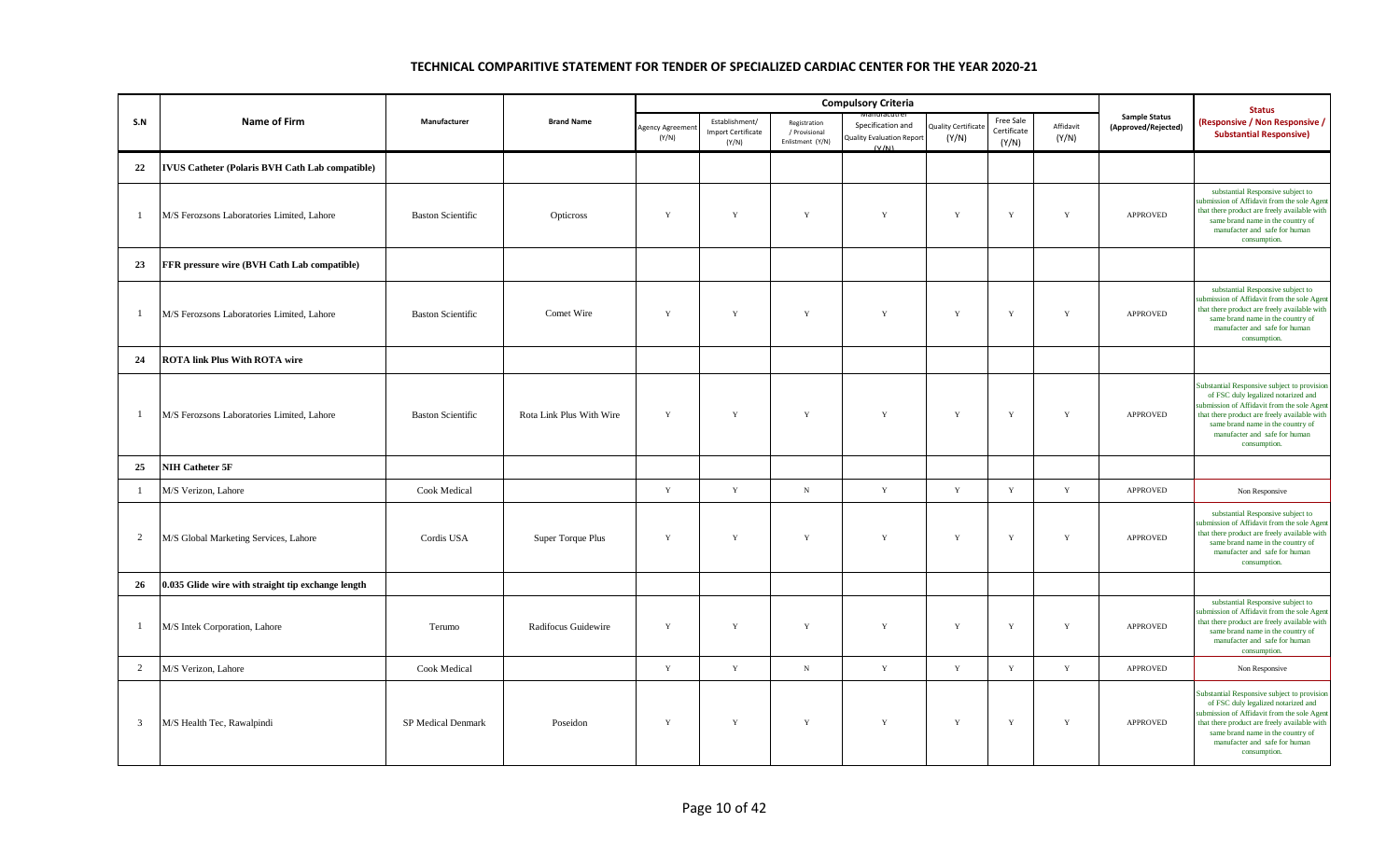|                |                                                          |                 |                   |                                  |                                                      |                                                   | <b>Compulsory Criteria</b>                                                            |                                     |                                   |                    |                                             | <b>Status</b>                                                                                                                                                                                                          |
|----------------|----------------------------------------------------------|-----------------|-------------------|----------------------------------|------------------------------------------------------|---------------------------------------------------|---------------------------------------------------------------------------------------|-------------------------------------|-----------------------------------|--------------------|---------------------------------------------|------------------------------------------------------------------------------------------------------------------------------------------------------------------------------------------------------------------------|
| S.N            | Name of Firm                                             | Manufacturer    | <b>Brand Name</b> | <b>Agency Agreement</b><br>(Y/N) | Establishment/<br><b>Import Certificate</b><br>(Y/N) | Registration<br>/ Provisional<br>Enlistment (Y/N) | <b>Manufacutrer</b><br>Specification and<br><b>Quality Evaluation Report</b><br>(V/N) | <b>Quality Certificate</b><br>(Y/N) | Free Sale<br>Certificate<br>(Y/N) | Affidavit<br>(Y/N) | <b>Sample Status</b><br>(Approved/Rejected) | (Responsive / Non Responsive /<br><b>Substantial Responsive)</b>                                                                                                                                                       |
| 27             | Bare Metals / Covered Stents, Hybrid cell design (Peads) |                 |                   |                                  |                                                      |                                                   |                                                                                       |                                     |                                   |                    |                                             |                                                                                                                                                                                                                        |
|                | M/S Intek Corporation, Lahore                            | Numed           | CP Stent          | $\mathbf N$                      | Y                                                    | Y                                                 | Y                                                                                     | N                                   | v                                 | Y                  | <b>REJECTED</b>                             | Non Responsive                                                                                                                                                                                                         |
| 2              | M/S Verizon, Lahore                                      | Bentley InnoMed |                   | $\mathbf{v}$                     | Y                                                    | $\mathbf{v}$                                      | Y                                                                                     | V                                   | Y                                 | Y                  | <b>APPROVED</b>                             | Responsive                                                                                                                                                                                                             |
| 28             | <b>BIB Balloons</b>                                      |                 |                   |                                  |                                                      |                                                   |                                                                                       |                                     |                                   |                    |                                             |                                                                                                                                                                                                                        |
|                | M/S Intek Corporation, Lahore                            | Numed           | <b>BIB</b> Ballon | $_{\rm N}$                       | Y                                                    | $\mathbf{v}$                                      | Y                                                                                     | $\mathbf N$                         | v                                 | Y                  | <b>APPROVED</b>                             | Non Responsive                                                                                                                                                                                                         |
| 29             | <b>Retrieval Grasping Forceps</b>                        |                 |                   |                                  |                                                      |                                                   |                                                                                       |                                     |                                   |                    |                                             |                                                                                                                                                                                                                        |
| -1             | N.Q                                                      |                 |                   |                                  |                                                      |                                                   |                                                                                       |                                     |                                   |                    |                                             |                                                                                                                                                                                                                        |
| 30             | 0.035 Extra Stiff Exchange length                        |                 |                   |                                  |                                                      |                                                   |                                                                                       |                                     |                                   |                    |                                             |                                                                                                                                                                                                                        |
|                | M/S Verizon, Lahore                                      | Cook Medical    |                   |                                  | Y                                                    | $_{\rm N}$                                        | Y                                                                                     |                                     | $\mathbf{v}$                      | Y                  | <b>APPROVED</b>                             | Non Responsive                                                                                                                                                                                                         |
| $\overline{2}$ | M/S Global Marketing Services, Lahore                    | Cordis USA      | Emerald           | $\mathbf{v}$                     | Y                                                    | Y                                                 | Y                                                                                     | $\mathbf{Y}$                        | Y                                 | Y                  | <b>APPROVED</b>                             | substantial Responsive subject to<br>submission of Affidavit from the sole Agent<br>that there product are freely available with<br>same brand name in the country of<br>manufacter and safe for human<br>consumption. |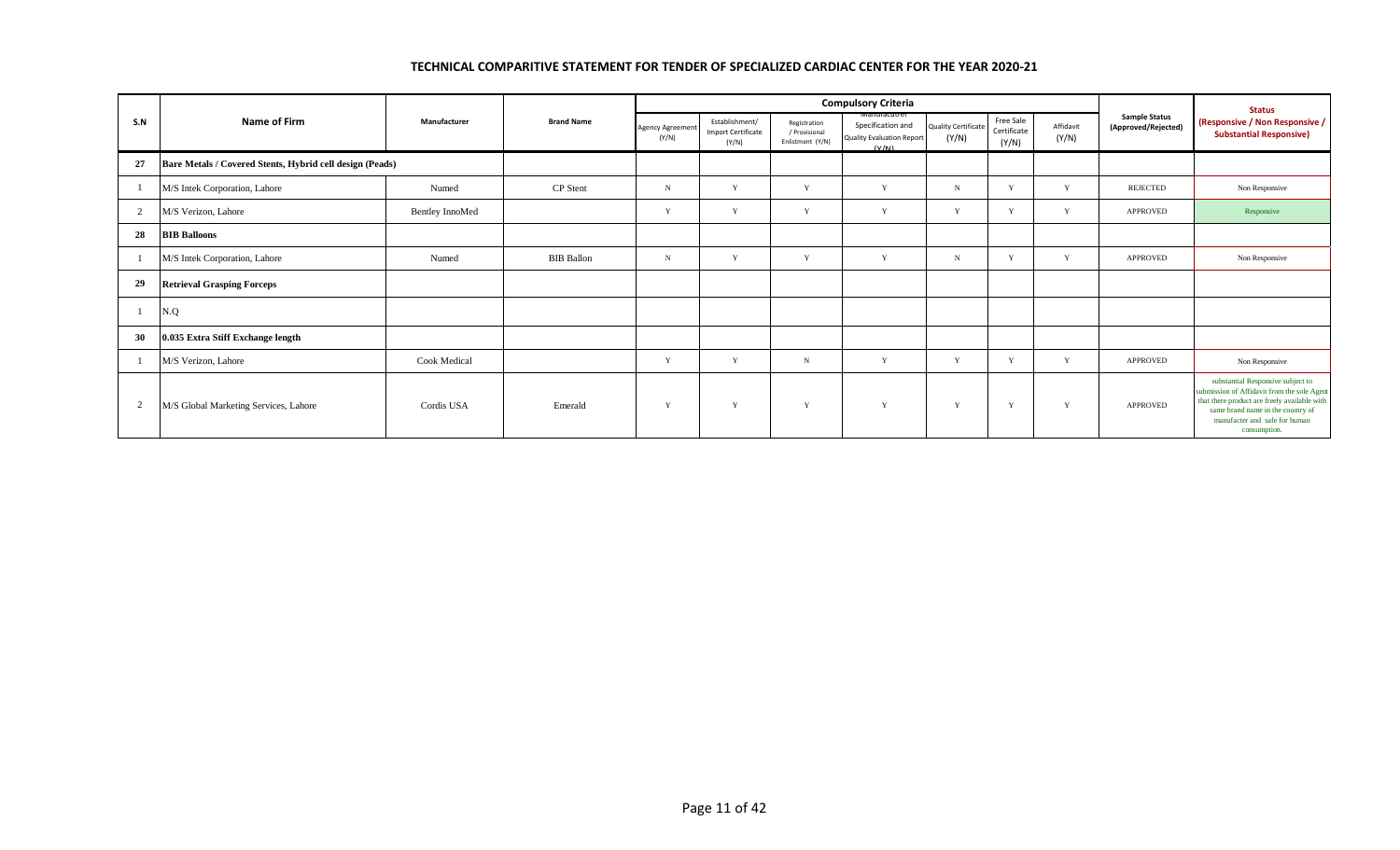|                |                                                                |                                 |                               |                        |                                                      |                                                   | <b>Compulsory Criteria</b>                                     |                                    |                                   |                    |                                             | <b>Status</b>                                                                                                                                                                                                          |
|----------------|----------------------------------------------------------------|---------------------------------|-------------------------------|------------------------|------------------------------------------------------|---------------------------------------------------|----------------------------------------------------------------|------------------------------------|-----------------------------------|--------------------|---------------------------------------------|------------------------------------------------------------------------------------------------------------------------------------------------------------------------------------------------------------------------|
| S.N            | <b>Name of Firm</b>                                            | Manufacturer                    | <b>Brand Name</b>             | Agency Agreem<br>(Y/N) | Establishment/<br><b>Import Certificate</b><br>(Y/N) | Registration<br>/ Provisional<br>Enlistment (Y/N) | Specification and<br><b>Quality Evaluation Report</b><br>(V/M) | <b>Quality Certificat</b><br>(Y/N) | Free Sale<br>Certificate<br>(Y/N) | Affidavit<br>(Y/N) | <b>Sample Status</b><br>(Approved/Rejected) | <b>Responsive / Non Responsive /</b><br><b>Substantial Responsive)</b>                                                                                                                                                 |
| 31             | <b>Steri Straps</b>                                            |                                 |                               |                        |                                                      |                                                   |                                                                |                                    |                                   |                    |                                             |                                                                                                                                                                                                                        |
| $\mathbf{1}$   | N.Q                                                            |                                 |                               |                        |                                                      |                                                   |                                                                |                                    |                                   |                    |                                             |                                                                                                                                                                                                                        |
| 32             | <b>Suture based Vascular Closure Device (All Sizes)</b>        |                                 |                               |                        |                                                      |                                                   |                                                                |                                    |                                   |                    |                                             |                                                                                                                                                                                                                        |
| $\mathbf{1}$   | N.Q                                                            |                                 |                               |                        |                                                      |                                                   |                                                                |                                    |                                   |                    |                                             |                                                                                                                                                                                                                        |
| 33             | <b>Collagen Plug Based Vascular Closure Device (All Sizes)</b> |                                 |                               |                        |                                                      |                                                   |                                                                |                                    |                                   |                    |                                             |                                                                                                                                                                                                                        |
| $\mathbf{1}$   | M/S Intek Corporation, Lahore                                  | Terumo                          | Angio Seal VIP                | $\,$ N                 | $\mathbf Y$                                          | $\mathbf Y$                                       | N                                                              | $\mathbf N$                        | $\mathbf Y$                       | $_{\rm N}$         | APPROVED                                    | substantial Responsive subject to<br>submission of Affidavit from the sole Agent<br>that there product are freely available with<br>same brand name in the country of<br>manufacter and safe for human<br>consumption. |
| 34             | Double Lumen Intracoronary Micro catheter                      |                                 |                               |                        |                                                      |                                                   |                                                                |                                    |                                   |                    |                                             |                                                                                                                                                                                                                        |
| $\mathbf{1}$   | M/S Intek Corporation, Lahore                                  | Kaneka                          | Crusade                       | $\mathbf Y$            | $\mathbf Y$                                          | $\mathbf Y$                                       | $\mathbf N$                                                    | N                                  | $_{\rm N}$                        | ${\bf N}$          | APPROVED                                    | Non Responsive                                                                                                                                                                                                         |
| 35             | <b>Sterile Transparent Covers For Hanging Lead Glass</b>       |                                 |                               |                        |                                                      |                                                   |                                                                |                                    |                                   |                    |                                             |                                                                                                                                                                                                                        |
| $\mathbf{1}$   | M/S Imtiaz Brothers, Lahore                                    | <b>Optimal Turkey</b>           | <b>Blue Drape</b>             | $\mathbf Y$            | $\mathbf Y$                                          | N/A                                               | $\mathbf Y$                                                    | $\mathbf Y$                        | $\mathbf Y$                       | $\mathbf Y$        | <b>REJECTED</b>                             | Non Responsive                                                                                                                                                                                                         |
| 36             | <b>Transradial 5F Tiger</b>                                    |                                 |                               |                        |                                                      |                                                   |                                                                |                                    |                                   |                    |                                             |                                                                                                                                                                                                                        |
| $\mathbf{1}$   | M/S Intek Corporation, Lahore                                  | Terumo                          | Optitorque TIG                | ${\bf N}$              | $\mathbf Y$                                          | Y                                                 | $\mathbf N$                                                    | $_{\rm N}$                         | $\mathbf Y$                       | $_{\rm N}$         | APPROVED                                    | substantial Responsive subject to<br>ubmission of Affidavit from the sole Agent<br>that there product are freely available with<br>same brand name in the country of<br>manufacter and safe for human<br>consumption.  |
| $\overline{2}$ | M/S Health Tec, Rawalpindi                                     | <b>Blue Medical Netherlands</b> | Pointer                       | $\mathbf Y$            | $\mathbf Y$                                          | $\mathbf Y$                                       | $\mathbf Y$                                                    | $\mathbf Y$                        | $\mathbf Y$                       | $\mathbf Y$        | <b>REJECTED</b>                             | Non Responsive                                                                                                                                                                                                         |
| $\overline{3}$ | M/S Medtronic Pakistan Pvt Ltd, Karachi                        | <b>USA</b> Medtronic            | Deterity angiography Catheter | $\mathbf Y$            | $\mathbf Y$                                          | $\mathbf Y$                                       | $\mathbf Y$                                                    | $\mathbf Y$                        | $\mathbf Y$                       | $\mathbf Y$        | <b>REJECTED</b>                             | Non Responsive                                                                                                                                                                                                         |
| 37             | Manifold 3 port with tubing                                    |                                 |                               |                        |                                                      |                                                   |                                                                |                                    |                                   |                    |                                             |                                                                                                                                                                                                                        |
| $\mathbf{1}$   | M/S Medilinq Enterprises, Lahore                               | Navilyst Medical USA            | Namic                         | $\mathbf Y$            | $\mathbf Y$                                          | $\mathbf Y$                                       | $\mathbf Y$                                                    | $\mathbf Y$                        | $\mathbf Y$                       | $\mathbf Y$        | <b>REJECTED</b>                             | Non Responsive                                                                                                                                                                                                         |
| $\overline{2}$ | M/S Ali Gohar & Company Pvt Ltd, Bwp                           | Smiths Medical, U.K.            | Medex                         | Y                      | $\mathbf Y$                                          | ${\bf N}$                                         | $\mathbf Y$                                                    | $\mathbf Y$                        | $_{\rm N}$                        | $\mathbf Y$        | <b>REJECTED</b>                             | Non Responsive                                                                                                                                                                                                         |
| 38             | <b>Angle Micro catheter</b>                                    |                                 |                               |                        |                                                      |                                                   |                                                                |                                    |                                   |                    |                                             |                                                                                                                                                                                                                        |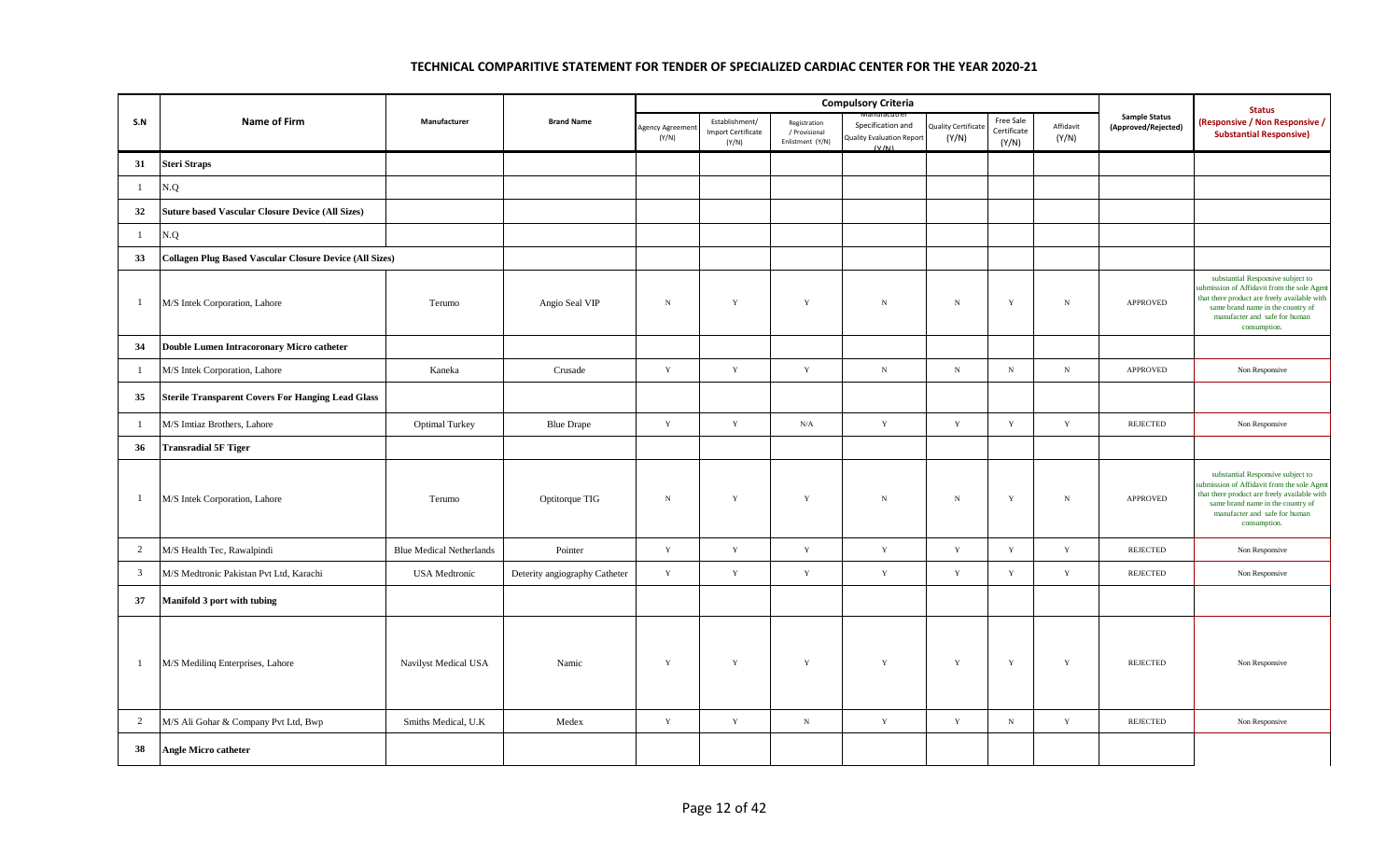|                |                                                                                    |                             |                     |                         |                                                      |                                                   | <b>Compulsory Criteria</b>                                     |                             |                                   |                    |                                             | <b>Status</b>                                                                                                                                                                                                                                                          |
|----------------|------------------------------------------------------------------------------------|-----------------------------|---------------------|-------------------------|------------------------------------------------------|---------------------------------------------------|----------------------------------------------------------------|-----------------------------|-----------------------------------|--------------------|---------------------------------------------|------------------------------------------------------------------------------------------------------------------------------------------------------------------------------------------------------------------------------------------------------------------------|
| S.N            | Name of Firm                                                                       | Manufacturer                | <b>Brand Name</b>   | Agency Agreeme<br>(Y/N) | Establishment/<br><b>Import Certificate</b><br>(Y/N) | Registration<br>/ Provisional<br>Enlistment (Y/N) | Specification and<br><b>Quality Evaluation Report</b><br>(V/N) | Quality Certificat<br>(Y/N) | Free Sale<br>Certificate<br>(Y/N) | Affidavit<br>(Y/N) | <b>Sample Status</b><br>(Approved/Rejected) | <b>Responsive / Non Responsive /</b><br><b>Substantial Responsive)</b>                                                                                                                                                                                                 |
| -1             | M/S UDL Distribution Pvt Limited, Karachi                                          | <b>Teleflex Medical USA</b> | <b>VSI</b>          | Y                       | $\mathbf Y$                                          | $\mathbf Y$                                       | $\mathbf Y$                                                    | Y                           | ${\bf N}$                         | $\mathbf Y$        | APPROVED                                    | Non Responsive                                                                                                                                                                                                                                                         |
| 39             | <b>Embolic Protection Devices</b>                                                  |                             |                     |                         |                                                      |                                                   |                                                                |                             |                                   |                    |                                             |                                                                                                                                                                                                                                                                        |
| -1             | M/S Medtronic Pakistan Pvt Ltd, Karachi                                            | ev3 Inc USA                 | Spider Fx           | $\mathbf Y$             | $\mathbf Y$                                          | $\mathbf Y$                                       | $\mathbf Y$                                                    | $\mathbf Y$                 | $\mathbf Y$                       | $\mathbf Y$        | APPROVED                                    | substantial Responsive subject to<br>submission of Affidavit from the sole Agent<br>that there product are freely available with<br>same brand name in the country of<br>manufacter and safe for human<br>consumption.                                                 |
| 40             | Wire For Externalization for Retrograde                                            |                             |                     |                         |                                                      |                                                   |                                                                |                             |                                   |                    |                                             |                                                                                                                                                                                                                                                                        |
| -1             | N.Q                                                                                |                             |                     |                         |                                                      |                                                   |                                                                |                             |                                   |                    |                                             |                                                                                                                                                                                                                                                                        |
| 41             | Pressure lines 1200 PSI (230cm)                                                    |                             |                     |                         |                                                      |                                                   |                                                                |                             |                                   |                    |                                             |                                                                                                                                                                                                                                                                        |
| $\mathbf{1}$   | M/S Mediling Enterprises, Lahore                                                   | Sunny Medical China         | Sunmed              | $\mathbf Y$             | $\mathbf Y$                                          | $\,$ N                                            | $\mathbf Y$                                                    | $\mathbf Y$                 | $\mathbf Y$                       | $\mathbf Y$        | APPROVED                                    | Substantial Responsive subject to provision<br>of FSC duly legalized notarized and<br>abmission of Affidavit from the sole Agent<br>that there product are freely available with<br>same brand name in the country of<br>manufacter and safe for human<br>consumption. |
| 42             | DES : second Generation with thin strut, all Diameters, Length up to 38mm,         |                             |                     |                         |                                                      |                                                   |                                                                |                             |                                   |                    |                                             |                                                                                                                                                                                                                                                                        |
| 1              | M/S Otsuka Pakistan Limited, Multan                                                | Microport (Eu CE Mark)      | Firehawk            | $\mathbf Y$             | $\mathbf Y$                                          | $\mathbf Y$                                       | $\mathbf Y$                                                    | $\mathbf Y$                 | $\mathbf Y$                       | $\mathbf Y$        | <b>REJECTED</b>                             | Non Responsive                                                                                                                                                                                                                                                         |
| 2              | M/S Digital Imaging System, Lahore                                                 | Abbott Vascular             | Xience Xpedition    | Y                       | $\mathbf Y$                                          | $\mathbf Y$                                       | Y                                                              | Y                           | Y                                 | Y                  | <b>APPROVED</b>                             | Responsive                                                                                                                                                                                                                                                             |
| $\mathfrak{Z}$ | M/S Ferozsons Laboratories Limited, Lahore                                         | <b>Baston Scientific</b>    | Promus Premier      | $\mathbf Y$             | Y                                                    | $\mathbf Y$                                       | $\mathbf Y$                                                    | $\mathbf Y$                 | Y                                 | Y                  | APPROVED                                    | substantial Responsive subject to<br>ubmission of Affidavit from the sole Agent<br>that there product are freely available with<br>same brand name in the country of<br>manufacter and safe for human<br>consumption.                                                  |
| $\overline{4}$ | M/S Medtronic Pakistan Pvt Ltd, Karachi                                            | Medtronic Galway Ireland    | Resolute Onyx stent | $\mathbf Y$             | $\mathbf Y$                                          | $\mathbf Y$                                       | $\mathbf Y$                                                    | $\mathbf Y$                 | $\mathbf Y$                       | $\mathbf Y$        | APPROVED                                    | substantial Responsive subject to<br>submission of Affidavit from the sole Agent<br>that there product are freely available with<br>same brand name in the country of<br>manufacter and safe for human<br>consumption.                                                 |
| 43             | DES : second Generation, all Diameters up to 39mm to 48mm,                         |                             |                     |                         |                                                      |                                                   |                                                                |                             |                                   |                    |                                             |                                                                                                                                                                                                                                                                        |
| -1             | M/S Digital Imaging System, Lahore                                                 | Abbott Vascular             | Xience Xpedition 48 | $\mathbf Y$             | Y                                                    | $\mathbf Y$                                       | $\mathbf Y$                                                    | $\mathbf Y$                 | $\mathbf Y$                       | $\mathbf Y$        | <b>APPROVED</b>                             | Responsive                                                                                                                                                                                                                                                             |
| 44             | <b>DES</b> : second Generation Budget stents, all<br>Diameters, Length up to 38mm, |                             |                     |                         |                                                      |                                                   |                                                                |                             |                                   |                    |                                             |                                                                                                                                                                                                                                                                        |
| $\mathbf{1}$   | M/S Ferozsons Laboratories Limited, Lahore                                         | <b>Baston Scientific</b>    | Promus Element Plus | Y                       | $\mathbf Y$                                          | Y                                                 | Y                                                              | $\mathbf Y$                 | Y                                 | $\mathbf Y$        | <b>APPROVED</b>                             | substantial Responsive subject to<br>abmission of Affidavit from the sole Agent<br>that there product are freely available with<br>same brand name in the country of<br>manufacter and safe for human<br>consumption.                                                  |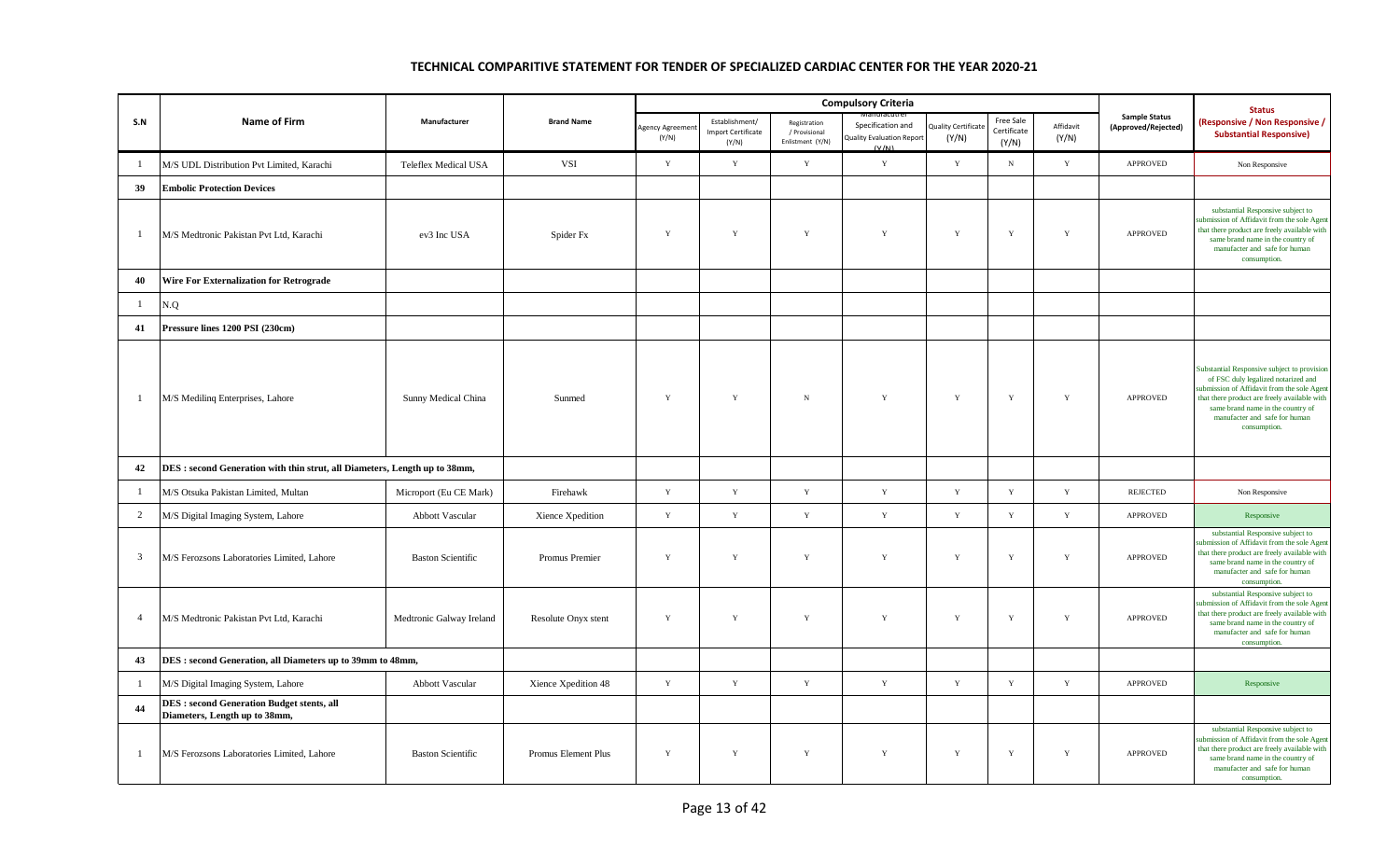|     |                                                |                                 |                                 |                                 |                                                      |                                                   | <b>Compulsory Criteria</b>                                                   |                                     |                                   |                    |                                             | <b>Status</b>                                                                                                                                                                                                          |
|-----|------------------------------------------------|---------------------------------|---------------------------------|---------------------------------|------------------------------------------------------|---------------------------------------------------|------------------------------------------------------------------------------|-------------------------------------|-----------------------------------|--------------------|---------------------------------------------|------------------------------------------------------------------------------------------------------------------------------------------------------------------------------------------------------------------------|
| S.N | Name of Firm                                   | Manufacturer                    | <b>Brand Name</b>               | <b>Agency Agreemer</b><br>(Y/N) | Establishment/<br><b>Import Certificate</b><br>(Y/N) | Registration<br>/ Provisional<br>Enlistment (Y/N) | wanuracuri<br>Specification and<br><b>Quality Evaluation Report</b><br>(V/M) | <b>Quality Certificate</b><br>(Y/N) | Free Sale<br>Certificate<br>(Y/N) | Affidavit<br>(Y/N) | <b>Sample Status</b><br>(Approved/Rejected) | (Responsive / Non Responsive /<br><b>Substantial Responsive)</b>                                                                                                                                                       |
| 2   | M/S Medtronic Pakistan Pvt Ltd, Karachi        | Medtronic Galway Ireland        | <b>Resolute Integrity Stent</b> | Y                               | Y                                                    | Y                                                 | Y                                                                            | Y                                   | Y                                 | Y                  | <b>APPROVED</b>                             | substantial Responsive subject to<br>submission of Affidavit from the sole Agent<br>that there product are freely available with<br>same brand name in the country of<br>manufacter and safe for human<br>consumption. |
| 45  | <b>DES: third Generation Polymer Free</b>      |                                 |                                 |                                 |                                                      |                                                   |                                                                              |                                     |                                   |                    |                                             |                                                                                                                                                                                                                        |
|     | M/S B. Braun Pakistan Pvt Ltd, Lahore          | <b>B.</b> Braun Pakistan        | Coroflex ISAR Neo               | Y                               | Y                                                    | Y                                                 | Y                                                                            | Y                                   | Y                                 | Y                  | <b>APPROVED</b>                             | substantial Responsive subject to<br>submission of Affidavit from the sole Agent<br>that there product are freely available with<br>same brand name in the country of<br>manufacter and safe for human<br>consumption. |
| 2   | M/S Atco Pharma International Pvt Ltd, Karachi | CID Italy                       | Cre8                            | Y                               | $_{\rm N}$                                           | Y                                                 | Y                                                                            | N                                   | Y                                 | Y                  | REJECTED                                    | Non Responsive                                                                                                                                                                                                         |
| 46  | <b>Drug Eluting Balloon</b>                    |                                 |                                 |                                 |                                                      |                                                   |                                                                              |                                     |                                   |                    |                                             |                                                                                                                                                                                                                        |
|     | M/S Ferozsons Laboratories Limited, Lahore     | <b>Baston Scientific</b>        | Agent                           | Y                               | $\mathbf{v}$                                         | Y                                                 | Y                                                                            | $\mathbf{v}$                        | Y                                 | Y                  | <b>APPROVED</b>                             | substantial Responsive subject to<br>submission of Affidavit from the sole Agent<br>that there product are freely available with<br>same brand name in the country of<br>manufacter and safe for human<br>consumption. |
| 2   | M/S B. Braun Pakistan Pvt Ltd, Lahore          | <b>B.</b> Braun Pakistan        | SeQuent Please Neo              | Y                               | Y                                                    | Y                                                 | Y                                                                            | Y                                   | Y                                 | Y                  | <b>APPROVED</b>                             | substantial Responsive subject to<br>submission of Affidavit from the sole Agent<br>that there product are freely available with<br>same brand name in the country of<br>manufacter and safe for human<br>consumption. |
| 3   | M/S Health Tec, Rawalpindi                     | <b>Blue Medical Netherlands</b> | Protégé DEB                     | Y                               | Y                                                    | Y                                                 | Y                                                                            | Y                                   | Y                                 | Y                  | <b>REJECTED</b>                             | Non Responsive                                                                                                                                                                                                         |
| 47  | <b>OTW Balloon</b>                             |                                 |                                 |                                 |                                                      |                                                   |                                                                              |                                     |                                   |                    |                                             |                                                                                                                                                                                                                        |
|     | M/S Ferozsons Laboratories Limited, Lahore     | <b>Baston Scientific</b>        | Emerge                          | Y                               | Y                                                    | Y                                                 | Y                                                                            | Y                                   | Y                                 | Y                  | <b>APPROVED</b>                             | substantial Responsive subject to<br>submission of Affidavit from the sole Agent<br>that there product are freely available with<br>same brand name in the country of<br>manufacter and safe for human<br>consumption. |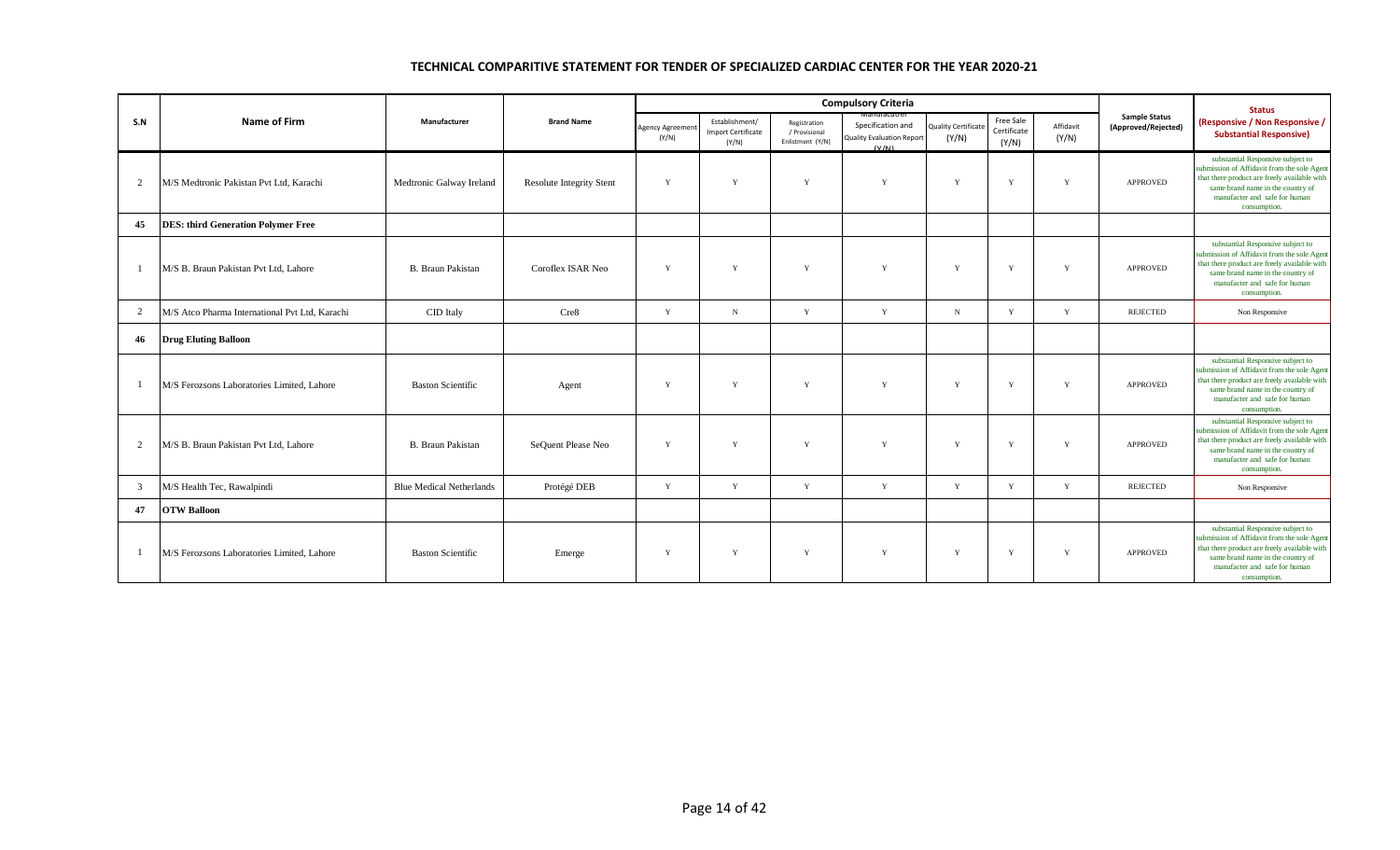|                |                                                |                                 |                                |                          |                                                      |                                                   | <b>Compulsory Criteria</b>                                     |                                    |                                   |                    |                                             | <b>Status</b>                                                                                                                                                                                                          |
|----------------|------------------------------------------------|---------------------------------|--------------------------------|--------------------------|------------------------------------------------------|---------------------------------------------------|----------------------------------------------------------------|------------------------------------|-----------------------------------|--------------------|---------------------------------------------|------------------------------------------------------------------------------------------------------------------------------------------------------------------------------------------------------------------------|
| S.N            | Name of Firm                                   | Manufacturer                    | <b>Brand Name</b>              | Agency Agreemer<br>(Y/N) | Establishment/<br><b>Import Certificate</b><br>(Y/N) | Registration<br>/ Provisional<br>Enlistment (Y/N) | Specification and<br><b>Quality Evaluation Report</b><br>(V/M) | <b>Quality Certificat</b><br>(Y/N) | Free Sale<br>Certificate<br>(Y/N) | Affidavit<br>(Y/N) | <b>Sample Status</b><br>(Approved/Rejected) | (Responsive / Non Responsive /<br><b>Substantial Responsive)</b>                                                                                                                                                       |
| 48             | Intra- Aortic Balloon, all sizes FDA Approved  |                                 |                                |                          |                                                      |                                                   |                                                                |                                    |                                   |                    |                                             |                                                                                                                                                                                                                        |
| $\mathbf{1}$   | M/S UDL Distribution Pvt Limited, Karachi      | <b>Teleflex Medical USA</b>     | Arrow                          | $\mathbf{Y}$             | $\mathbf Y$                                          | $\mathbf{Y}$                                      | $\mathbf Y$                                                    | Y                                  | $\mathbf Y$                       | $\mathbf Y$        | <b>REJECTED</b>                             | Non Responsive                                                                                                                                                                                                         |
| 2              | M/S Mediland Pakistan Pvt Ltd. Lahore          | Maquet                          |                                | $\mathbf{Y}$             | $\mathbf Y$                                          | ${\bf N}$                                         | Y                                                              | $\mathbf{Y}$                       | Y                                 | $\mathbf Y$        | <b>APPROVED</b>                             | Non Responsive                                                                                                                                                                                                         |
| $\mathbf{3}$   | M/S Cardiac Care, Lahore                       | Insightra USA                   |                                | $\mathbf{Y}$             | $\mathbf Y$                                          | $\mathbf Y$                                       | Y                                                              | $\mathbf{Y}$                       | $\mathbf Y$                       | $\mathbf Y$        | <b>REJECTED</b>                             | Non Responsive                                                                                                                                                                                                         |
| 49             | <b>Thrombus Catheter</b>                       |                                 |                                |                          |                                                      |                                                   |                                                                |                                    |                                   |                    |                                             |                                                                                                                                                                                                                        |
| $\mathbf{1}$   | M/S Cor- Med, Rawalpindi                       | Merit Medical USA               |                                | Y                        | $\mathbf Y$                                          | $\mathbf Y$                                       | Y                                                              | $\mathbf{Y}$                       | $\mathbf Y$                       | Y                  | <b>REJECTED</b>                             | Non Responsive                                                                                                                                                                                                         |
| $\overline{2}$ | M/S Intek Corporation, Lahore                  | Kaneka                          | Thrombuster II                 | $\mathbf Y$              | $\mathbf Y$                                          | $\mathbf Y$                                       | $\mathbf Y$                                                    | ${\bf N}$                          | ${\bf N}$                         | $\mathbf Y$        | <b>REJECTED</b>                             | Non Responsive                                                                                                                                                                                                         |
| $\mathbf{3}$   | M/S Medtronic Pakistan Pvt Ltd, Karachi        | <b>USA</b> Medtronic            | <b>Export Advance Catheter</b> | $\mathbf{Y}$             | $\mathbf Y$                                          | $\, {\rm N}$                                      | Y                                                              | $\mathbf{Y}$                       | $\mathbf Y$                       | Y                  | <b>APPROVED</b>                             | substantial Responsive subject to<br>submission of Affidavit from the sole Agent<br>that there product are freely available with<br>same brand name in the country of<br>manufacter and safe for human<br>consumption. |
| 50             | All sizes , Monorail, complaint                |                                 |                                |                          |                                                      |                                                   |                                                                |                                    |                                   |                    |                                             |                                                                                                                                                                                                                        |
| $\mathbf{1}$   | M/S Ferozsons Laboratories Limited, Lahore     | <b>Baston Scientific</b>        | Maverick2                      | $\mathbf Y$              | Y                                                    | $\mathbf Y$                                       | Y                                                              | Y                                  | $\mathbf Y$                       | $\mathbf Y$        | APPROVED                                    | substantial Responsive subject to<br>submission of Affidavit from the sole Agen<br>that there product are freely available with<br>same brand name in the country of<br>manufacter and safe for human<br>consumption.  |
| $\overline{2}$ | M/S B. Braun Pakistan Pvt Ltd, Lahore          | B. Braun Pakistan               | SeQuent Neo SC                 | Y                        | $\mathbf Y$                                          | $\mathbf Y$                                       | Y                                                              | Y                                  | $\mathbf Y$                       | $\mathbf Y$        | <b>APPROVED</b>                             | substantial Responsive subject to<br>submission of Affidavit from the sole Agent<br>that there product are freely available with<br>same brand name in the country of<br>manufacter and safe for human<br>consumption. |
| 3              | M/S Health Tec, Rawalpindi                     | <b>Blue Medical Netherlands</b> | Everest-Se                     | Y                        | $\mathbf Y$                                          | $\mathbf Y$                                       | $\mathbf Y$                                                    | Y                                  | $\mathbf Y$                       | $\mathbf Y$        | <b>REJECTED</b>                             | Non Responsive                                                                                                                                                                                                         |
| $\overline{4}$ | M/S Atco Pharma International Pvt Ltd, Karachi | CID Italy                       | Fluydo                         | $\mathbf Y$              | ${\bf N}$                                            | $\mathbf Y$                                       | $\mathbf Y$                                                    | $\,$ N                             | $\mathbf Y$                       | $\mathbf Y$        | <b>REJECTED</b>                             | Non Responsive                                                                                                                                                                                                         |
| 5              | M/S Medtronic Pakistan Pvt Ltd. Karachi        | Mexico Medtronic                | Sprinter Legend                | $\mathbf Y$              | $\mathbf Y$                                          | $\mathbf Y$                                       | $\mathbf Y$                                                    | Y                                  | $\mathbf Y$                       | $\mathbf Y$        | <b>APPROVED</b>                             | substantial Responsive subject to<br>submission of Affidavit from the sole Agent<br>that there product are freely available with<br>same brand name in the country of<br>manufacter and safe for human<br>consumption. |
| 51             | All sizes , Monorail, Non complaint            |                                 |                                |                          |                                                      |                                                   |                                                                |                                    |                                   |                    |                                             |                                                                                                                                                                                                                        |
| $\mathbf{1}$   | M/S Ferozsons Laboratories Limited, Lahore     | <b>Baston Scientific</b>        | NC Quantum apex                | Y                        | Y                                                    | $\mathbf Y$                                       | Y                                                              | Y                                  | $\mathbf Y$                       | $\mathbf Y$        | <b>APPROVED</b>                             | substantial Responsive subject to<br>ubmission of Affidavit from the sole Agen<br>that there product are freely available with<br>same brand name in the country of<br>manufacter and safe for human<br>consumption.   |
| $\overline{2}$ | M/S B. Braun Pakistan Pvt Ltd, Lahore          | B. Braun Pakistan               | SeQuent Neo SC                 | Y                        | $\mathbf Y$                                          | $\mathbf Y$                                       | Y                                                              | Y                                  | Y                                 | Y                  | <b>REJECTED</b>                             | Non Responsive                                                                                                                                                                                                         |
| $\overline{3}$ | M/S Health Tec, Rawalpindi                     | <b>Blue Medical Netherlands</b> | Force-Nc                       | $\mathbf Y$              | $\mathbf Y$                                          | $\mathbf Y$                                       | $\mathbf Y$                                                    | $\mathbf{Y}$                       | $\mathbf Y$                       | $\mathbf Y$        | <b>REJECTED</b>                             | Non Responsive                                                                                                                                                                                                         |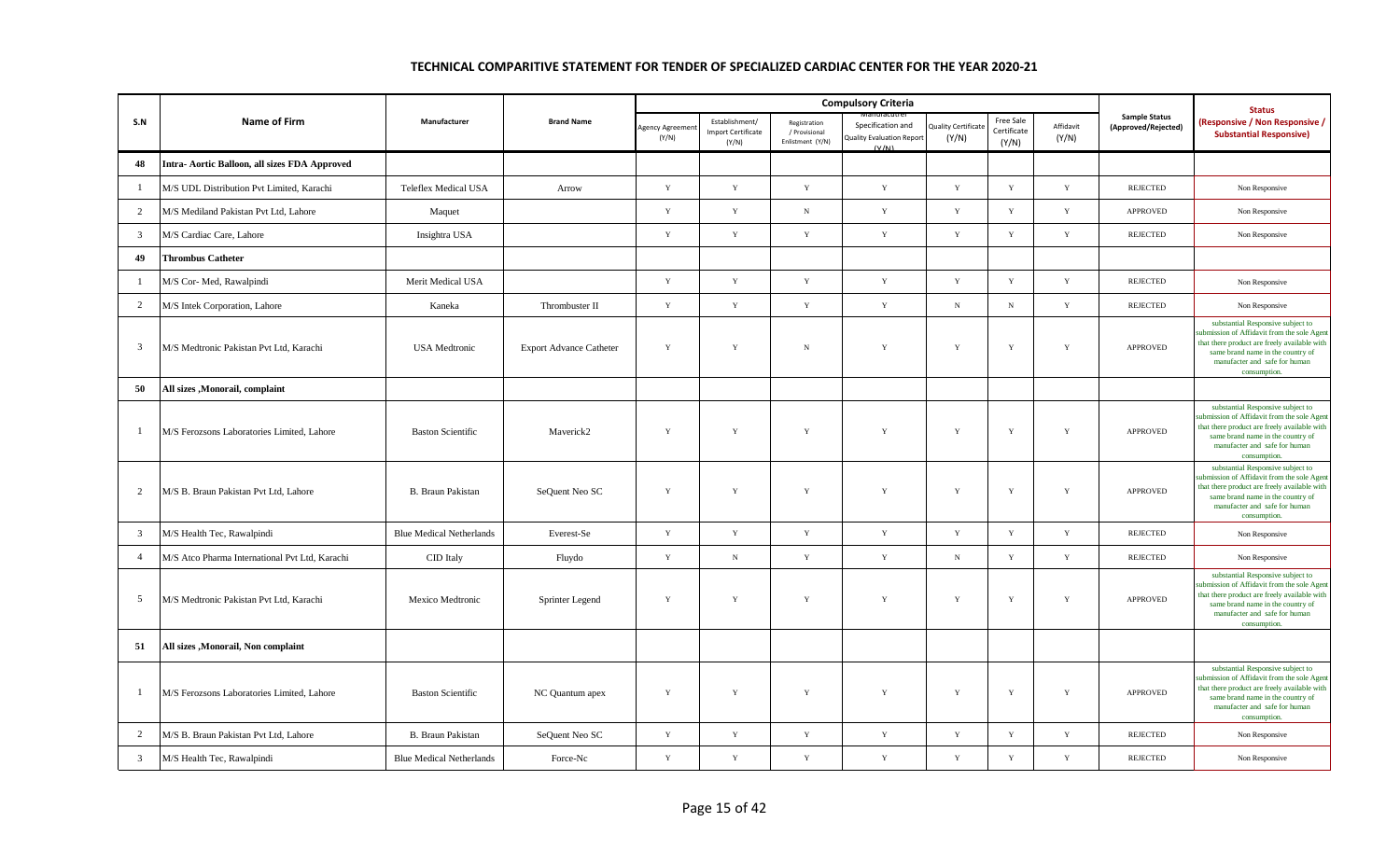|                |                                            |                                              |                        |                                  |                                               |                                                   | <b>Compulsory Criteria</b>                                                      |                                     |                                   |                    |                                             | <b>Status</b>                                                                                                                                                                                                          |
|----------------|--------------------------------------------|----------------------------------------------|------------------------|----------------------------------|-----------------------------------------------|---------------------------------------------------|---------------------------------------------------------------------------------|-------------------------------------|-----------------------------------|--------------------|---------------------------------------------|------------------------------------------------------------------------------------------------------------------------------------------------------------------------------------------------------------------------|
| S.N            | Name of Firm                               | Manufacturer                                 | <b>Brand Name</b>      | <b>Agency Agreement</b><br>(Y/N) | Establishment/<br>Import Certificate<br>(Y/N) | Registration<br>/ Provisional<br>Enlistment (Y/N) | ivianuracutre<br>Specification and<br><b>Quality Evaluation Report</b><br>(V/N) | <b>Quality Certificate</b><br>(Y/N) | Free Sale<br>Certificate<br>(Y/N) | Affidavit<br>(Y/N) | <b>Sample Status</b><br>(Approved/Rejected) | (Responsive / Non Responsive /<br><b>Substantial Responsive)</b>                                                                                                                                                       |
| $\overline{4}$ | M/S Medtronic Pakistan Pvt Ltd. Karachi    | Mexico Medtronic                             | Sprinter NC            | Y                                | $\bf{v}$                                      | $\mathbf N$                                       | Y                                                                               | Y                                   | Y                                 | Y                  | <b>APPROVED</b>                             | substantial Responsive subject to<br>submission of Affidavit from the sole Agent<br>that there product are freely available with<br>same brand name in the country of<br>manufacter and safe for human<br>consumption. |
| 52             | All sizes over the Wire, Peripheral,       |                                              |                        |                                  |                                               |                                                   |                                                                                 |                                     |                                   |                    |                                             |                                                                                                                                                                                                                        |
|                | M/S Ferozsons Laboratories Limited, Lahore | <b>Baston Scientific</b>                     | <b>Mustang Balloon</b> | $\mathbf{v}$                     | $\mathbf{v}$                                  | $\mathbf{v}$                                      | Y                                                                               | Y                                   | $\mathbf{v}$                      | Y                  | <b>APPROVED</b>                             | substantial Responsive subject to<br>submission of Affidavit from the sole Agent<br>that there product are freely available with<br>same brand name in the country of<br>manufacter and safe for human<br>consumption. |
| 53             | Wires for peripheral intravascular         |                                              |                        |                                  |                                               |                                                   |                                                                                 |                                     |                                   |                    |                                             |                                                                                                                                                                                                                        |
|                | M/S Ferozsons Laboratories Limited, Lahore | <b>Baston Scientific</b>                     | $V-18$                 | $\mathbf{v}$                     | Y                                             | N/A                                               | Y                                                                               | $\mathbf{v}$                        | v                                 | Y                  | <b>APPROVED</b>                             | substantial Responsive subject to<br>submission of Affidavit from the sole Agent<br>that there product are freely available with<br>same brand name in the country of<br>manufacter and safe for human<br>consumption. |
| 2              | M/S Verizon, Lahore                        | Cook Medical CMW-14-300-<br>ST.HMW-14-300-ST |                        | Y                                | Y                                             | N/A                                               | Y                                                                               | v                                   | $\mathbf{v}$                      | Y                  | <b>REJECTED</b>                             | Non Responsive                                                                                                                                                                                                         |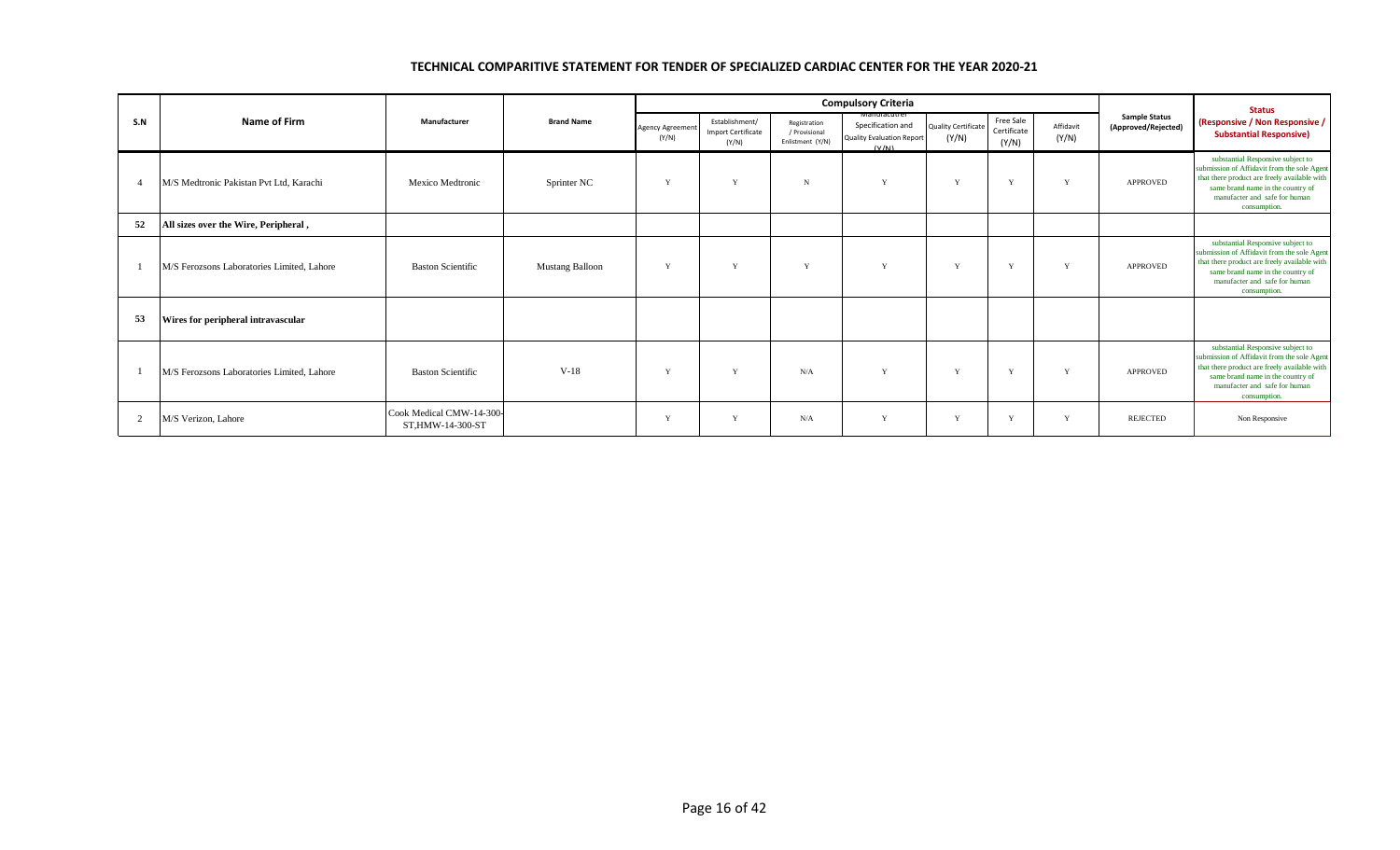|                         |                                                                                       |                                                                        |                        |                          |                                                      |                                                   | <b>Compulsory Criteria</b>                              |                                     |                                   |                    |                                             | <b>Status</b>                                                                                                                                                                                                          |
|-------------------------|---------------------------------------------------------------------------------------|------------------------------------------------------------------------|------------------------|--------------------------|------------------------------------------------------|---------------------------------------------------|---------------------------------------------------------|-------------------------------------|-----------------------------------|--------------------|---------------------------------------------|------------------------------------------------------------------------------------------------------------------------------------------------------------------------------------------------------------------------|
| S.N                     | <b>Name of Firm</b>                                                                   | Manufacturer                                                           | <b>Brand Name</b>      | Agency Agreemen<br>(Y/N) | Establishment/<br><b>Import Certificate</b><br>(Y/N) | Registration<br>/ Provisional<br>Enlistment (Y/N) | Specification and<br>Quality Evaluation Report<br>(V/M) | <b>Quality Certificate</b><br>(Y/N) | Free Sale<br>Certificate<br>(Y/N) | Affidavit<br>(Y/N) | <b>Sample Status</b><br>(Approved/Rejected) | (Responsive / Non Responsive /<br><b>Substantial Responsive)</b>                                                                                                                                                       |
| 54                      | <b>Peripheral Self-Expendable Stents</b>                                              |                                                                        |                        |                          |                                                      |                                                   |                                                         |                                     |                                   |                    |                                             |                                                                                                                                                                                                                        |
| $\mathbf{1}$            | M/S Ferozsons Laboratories Limited, Lahore                                            | <b>Baston Scientific</b>                                               | Wall Stent             | Y                        | Y                                                    | $\mathbf Y$                                       | $\mathbf Y$                                             | $\mathbf Y$                         | $\mathbf Y$                       | $\mathbf Y$        | APPROVED                                    | substantial Responsive subject to<br>submission of Affidavit from the sole Agent<br>that there product are freely available with<br>same brand name in the country of<br>manufacter and safe for human<br>consumption. |
| 2                       | M/S Intek Corporation, Lahore                                                         | Medtronic                                                              | Protégé                | $\mathbf N$              | $\mathbf Y$                                          | $_{\rm N}$                                        | $\mathbf Y$                                             | $\,$ N                              | ${\bf N}$                         | Y                  | <b>APPROVED</b>                             | Non Responsive                                                                                                                                                                                                         |
| $\overline{3}$          | M/S Verizon, Lahore                                                                   | Cook Medical                                                           |                        | Y                        | Y                                                    | $\mathbf Y$                                       | $\mathbf Y$                                             | $\mathbf Y$                         | $\mathbf Y$                       | $\mathbf Y$        | <b>REJECTED</b>                             | Non Responsive                                                                                                                                                                                                         |
| 55                      | <b>Peripheral Balloons All Sizes</b>                                                  |                                                                        |                        |                          |                                                      |                                                   |                                                         |                                     |                                   |                    |                                             |                                                                                                                                                                                                                        |
| $\mathbf{1}$            | M/S Ferozsons Laboratories Limited, Lahore                                            | <b>Baston Scientific</b>                                               | <b>Mustang Balloon</b> | Y                        | $\mathbf Y$                                          | $\mathbf Y$                                       | $\mathbf Y$                                             | Y                                   | $\mathbf Y$                       | $\mathbf Y$        | APPROVED                                    | substantial Responsive subject to<br>submission of Affidavit from the sole Agent<br>that there product are freely available with<br>same brand name in the country of<br>manufacter and safe for human<br>consumption. |
| 2                       | M/S Intek Corporation, Lahore                                                         | Medtronic                                                              | Evercross              | $\,$ N                   | Y                                                    | ${\rm N}$                                         | $\mathbf Y$                                             | $\,$ N                              | $\,$ N                            | $\mathbf Y$        | <b>APPROVED</b>                             | Non Responsive                                                                                                                                                                                                         |
| $\overline{\mathbf{3}}$ | M/S Verizon, Lahore                                                                   | Cook Medical ATB5-35-80-<br>8-6.0, PTA4-18-135-8-<br>2, PTA3-14-50-3-8 |                        | Y                        | Y                                                    | ${\bf N}$                                         | $\mathbf Y$                                             | Y                                   | $\mathbf Y$                       | $\mathbf Y$        | <b>REJECTED</b>                             | Non Responsive                                                                                                                                                                                                         |
| 56                      | <b>Long Sheaths 45cm</b>                                                              |                                                                        |                        |                          |                                                      |                                                   |                                                         |                                     |                                   |                    |                                             |                                                                                                                                                                                                                        |
| $\mathbf{1}$            | M/S Verizon, Lahore                                                                   | Cook Medical                                                           |                        | Y                        | $\mathbf Y$                                          | $\, {\bf N} \,$                                   | $\mathbf Y$                                             | $\mathbf Y$                         | $\mathbf Y$                       | $\mathbf Y$        | APPROVED                                    | Non Responsive                                                                                                                                                                                                         |
| $\overline{2}$          | M/S Global Marketing Services, Lahore                                                 | Cordis USA                                                             | <b>Brite Tip</b>       | Y                        | $\mathbf Y$                                          | $\mathbf Y$                                       | $\mathbf Y$                                             | $\mathbf Y$                         | $\mathbf Y$                       | $\mathbf Y$        | <b>APPROVED</b>                             | substantial Responsive subject to<br>submission of Affidavit from the sole Agent<br>that there product are freely available with<br>same brand name in the country of<br>manufacter and safe for human<br>consumption. |
| 57                      | Hydrophilic intermediate type, moderate support straight tip, 0.014 inch x 175-195cm, |                                                                        |                        |                          |                                                      |                                                   |                                                         |                                     |                                   |                    |                                             |                                                                                                                                                                                                                        |
| $\mathbf{1}$            | M/S Heart Care System, Lahore                                                         | Asahi Intec                                                            | Rinato                 | $\mathbf Y$              | $\mathbf Y$                                          | $\mathbf Y$                                       | $\mathbf Y$                                             | $\mathbf Y$                         | ${\bf N}$                         | $\mathbf Y$        | APPROVED                                    | Non Responsive                                                                                                                                                                                                         |
| $\overline{2}$          | M/S Digital Imaging System, Lahore                                                    | Abbott Vascular                                                        | B.M.W                  | $\mathbf Y$              | $\mathbf Y$                                          | $\mathbf Y$                                       | $\mathbf Y$                                             | $\mathbf Y$                         | $\mathbf Y$                       | $\mathbf Y$        | APPROVED                                    | Responsive                                                                                                                                                                                                             |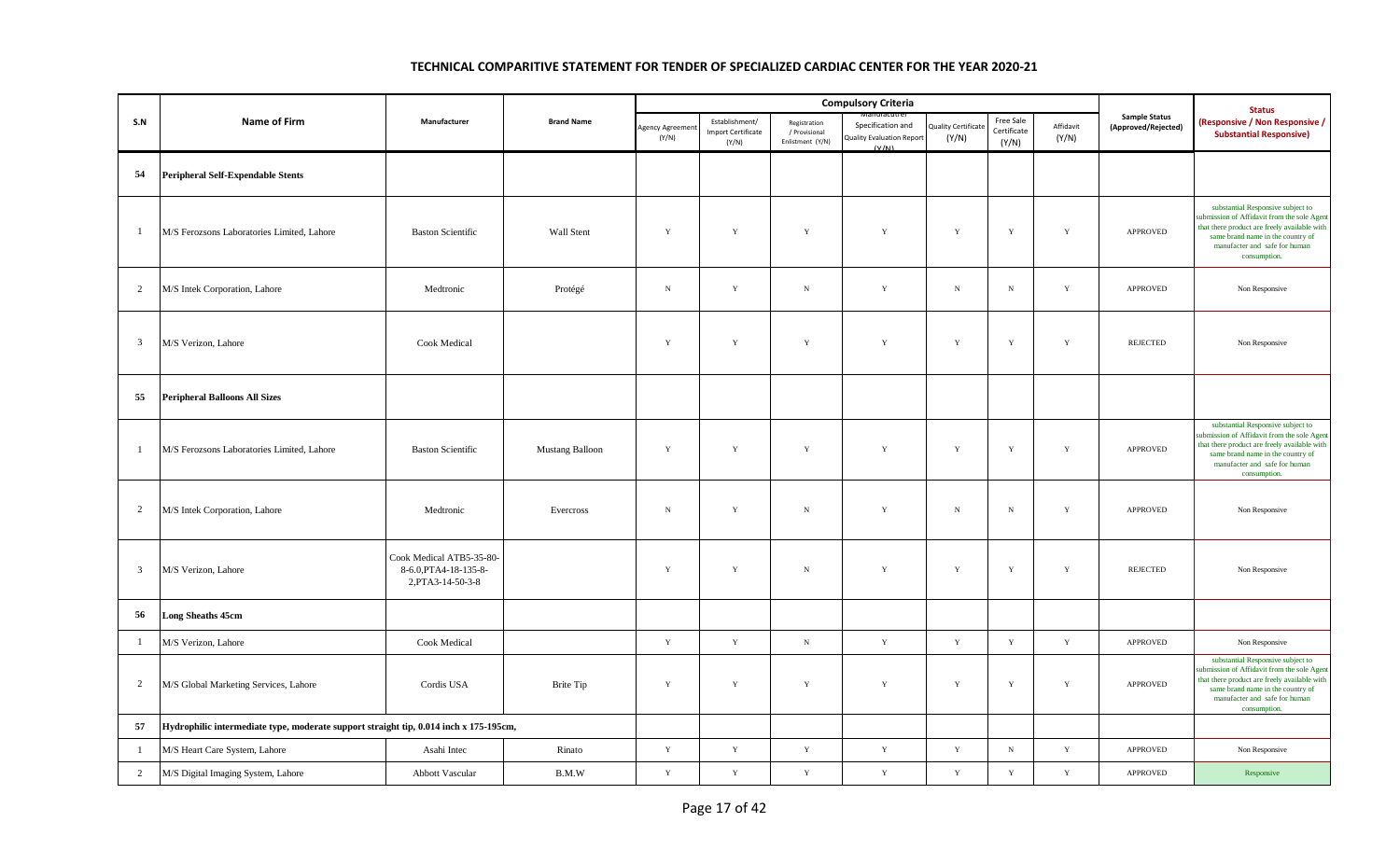|                |                                                                                           |                        |                                |                          |                                                      |                                                   | <b>Compulsory Criteria</b>                                     |                             |                                   |                    |                                             | <b>Status</b>                                                                                                                                                                                                          |
|----------------|-------------------------------------------------------------------------------------------|------------------------|--------------------------------|--------------------------|------------------------------------------------------|---------------------------------------------------|----------------------------------------------------------------|-----------------------------|-----------------------------------|--------------------|---------------------------------------------|------------------------------------------------------------------------------------------------------------------------------------------------------------------------------------------------------------------------|
| S.N            | <b>Name of Firm</b>                                                                       | Manufacturer           | <b>Brand Name</b>              | Agency Agreemer<br>(Y/N) | Establishment/<br><b>Import Certificate</b><br>(Y/N) | Registration<br>/ Provisional<br>Enlistment (Y/N) | Specification and<br><b>Quality Evaluation Report</b><br>(V/M) | Quality Certificat<br>(Y/N) | Free Sale<br>Certificate<br>(Y/N) | Affidavit<br>(Y/N) | <b>Sample Status</b><br>(Approved/Rejected) | <b>Responsive / Non Responsive /</b><br><b>Substantial Responsive)</b>                                                                                                                                                 |
| 58             | Hydrophilic intermediate type, moderate support straight tip, Exchange length,            |                        |                                |                          |                                                      |                                                   |                                                                |                             |                                   |                    |                                             |                                                                                                                                                                                                                        |
| $\mathbf{1}$   | M/S Heart Care System, Lahore                                                             | Asahi Intec            | RG3                            | Y                        | $\mathbf Y$                                          | $\mathbf Y$                                       | $\mathbf Y$                                                    | $\mathbf Y$                 | $_{\rm N}$                        | $\mathbf Y$        | APPROVED                                    | Non Responsive                                                                                                                                                                                                         |
| 59             | Hydrophilic intermediate type, Highest support straight tip, 0.014 inch x 175-195cm,      |                        |                                |                          |                                                      |                                                   |                                                                |                             |                                   |                    |                                             |                                                                                                                                                                                                                        |
| $\mathbf{1}$   | M/S Heart Care System, Lahore                                                             | Asahi Intec            | Gaia 1st, 2nd, 3rd             | $\mathbf Y$              | $\mathbf Y$                                          | $\mathbf Y$                                       | $\mathbf Y$                                                    | $\mathbf Y$                 | ${\bf N}$                         | $\mathbf Y$        | APPROVED                                    | Non Responsive                                                                                                                                                                                                         |
| 60             | Hydrophilic tough crossing type, highest tip load<br>straight tip, 0.014 inch x 175-195cm |                        |                                |                          |                                                      |                                                   |                                                                |                             |                                   |                    |                                             |                                                                                                                                                                                                                        |
| $\mathbf{1}$   | M/S Heart Care System, Lahore                                                             | Asahi Intec            | Fielder Fc                     | Y                        | $\mathbf Y$                                          | $\mathbf Y$                                       | $\mathbf Y$                                                    | $\mathbf Y$                 | ${\bf N}$                         | $\mathbf Y$        | <b>APPROVED</b>                             | Non Responsive                                                                                                                                                                                                         |
| 61             | Hydropilic extra suport type, higher support straight tip, 0.014 inch x 175-195cm,        |                        |                                |                          |                                                      |                                                   |                                                                |                             |                                   |                    |                                             |                                                                                                                                                                                                                        |
| $\mathbf{1}$   | M/S Heart Care System, Lahore                                                             | Asahi Intec            | Grandslam                      | $\mathbf Y$              | $\mathbf Y$                                          | $\mathbf Y$                                       | $\mathbf Y$                                                    | $\mathbf Y$                 | ${\bf N}$                         | $\mathbf Y$        | APPROVED                                    | Non Responsive                                                                                                                                                                                                         |
| 62             | Hydropilic, floppy, type soft straight tip, 0.014 inch x<br>175-195cm,                    |                        |                                |                          |                                                      |                                                   |                                                                |                             |                                   |                    |                                             |                                                                                                                                                                                                                        |
| -1             | M/S Heart Care System, Lahore                                                             | Asahi Intec            | Sion Blue                      | Y                        | $\mathbf Y$                                          | Y                                                 | Y                                                              | $\mathbf Y$                 | ${\bf N}$                         | Y                  | <b>APPROVED</b>                             | Non Responsive                                                                                                                                                                                                         |
| 63             | <b>Guiding catheter MP1 6F</b>                                                            |                        |                                |                          |                                                      |                                                   |                                                                |                             |                                   |                    |                                             |                                                                                                                                                                                                                        |
| $\mathbf{1}$   | M/S Atco Pharma International Pvt Ltd, Karachi                                            | Alvimedica Turkey      | Aiviguide Blue Plus            | $\mathbf Y$              | $_{\rm N}$                                           | $\mathbf Y$                                       | $\mathbf Y$                                                    | $\mathbf Y$                 | $\mathbf Y$                       | $\mathbf Y$        | <b>REJECTED</b>                             | Non Responsive                                                                                                                                                                                                         |
| $\overline{2}$ | M/S Global Marketing Services, Lahore                                                     | Cordis USA             | Vista Brite Tip                | Y                        | $\mathbf Y$                                          | $\mathbf Y$                                       | $\mathbf Y$                                                    | Y                           | $\mathbf Y$                       | $\mathbf Y$        | <b>APPROVED</b>                             | substantial Responsive subject to<br>submission of Affidavit from the sole Agent<br>that there product are freely available with<br>same brand name in the country of<br>manufacter and safe for human<br>consumption. |
| $\mathbf{3}$   | M/S Medtronic Pakistan Pvt Ltd, Karachi                                                   | <b>USA</b> Medtronic   | Launcher                       | Y                        | $\mathbf Y$                                          | $\mathbf Y$                                       | $\mathbf Y$                                                    | Y                           | Y                                 | $\mathbf Y$        | <b>REJECTED</b>                             | Non Responsive                                                                                                                                                                                                         |
| 64             | Guiding catheter extrabackup 6F 3.5                                                       |                        |                                |                          |                                                      |                                                   |                                                                |                             |                                   |                    |                                             |                                                                                                                                                                                                                        |
| $\mathbf{1}$   | M/S Health Tec, Rawalpindi                                                                | Pendracare Netherlands | Primium Hydrophillic<br>Coated | Y                        | Y                                                    | $\mathbf Y$                                       | Y                                                              | Y                           | Y                                 | Y                  | <b>REJECTED</b>                             | Non Responsive                                                                                                                                                                                                         |
| $\overline{2}$ | M/S Atco Pharma International Pvt Ltd, Karachi                                            | Alvimedica Turkey      | Aiviguide Blue Plus            | Y                        | ${\bf N}$                                            | $\mathbf Y$                                       | $\mathbf Y$                                                    | $\mathbf Y$                 | $\mathbf Y$                       | $\mathbf Y$        | <b>REJECTED</b>                             | Non Responsive                                                                                                                                                                                                         |
| 3              | M/S Global Marketing Services, Lahore                                                     | Cordis USA             | Vista Brite Tip                | $\mathbf Y$              | $\mathbf Y$                                          | $\mathbf Y$                                       | Y                                                              | Y                           | $\mathbf Y$                       | $\mathbf Y$        | <b>APPROVED</b>                             | substantial Responsive subject to<br>ubmission of Affidavit from the sole Agen<br>that there product are freely available with<br>same brand name in the country of<br>manufacter and safe for human<br>consumption.   |
| $\overline{4}$ | M/S Medtronic Pakistan Pvt Ltd, Karachi                                                   | <b>USA</b> Medtronic   | Launcher                       | Y                        | $\mathbf Y$                                          | $\mathbf Y$                                       | Y                                                              | $\mathbf Y$                 | $\mathbf Y$                       | $\mathbf Y$        | <b>REJECTED</b>                             | Non Responsive                                                                                                                                                                                                         |
| 65             | Guiding catheter extrabackup 6F 3.0                                                       |                        |                                |                          |                                                      |                                                   |                                                                |                             |                                   |                    |                                             |                                                                                                                                                                                                                        |
| $\mathbf{1}$   | M/S Health Tec, Rawalpindi                                                                | Pendracare Netherlands | Primium Hydrophillic<br>Coated | $\mathbf Y$              | $\mathbf Y$                                          | $\mathbf Y$                                       | $\mathbf Y$                                                    | $\mathbf Y$                 | $\mathbf Y$                       | $\mathbf Y$        | <b>REJECTED</b>                             | Non Responsive                                                                                                                                                                                                         |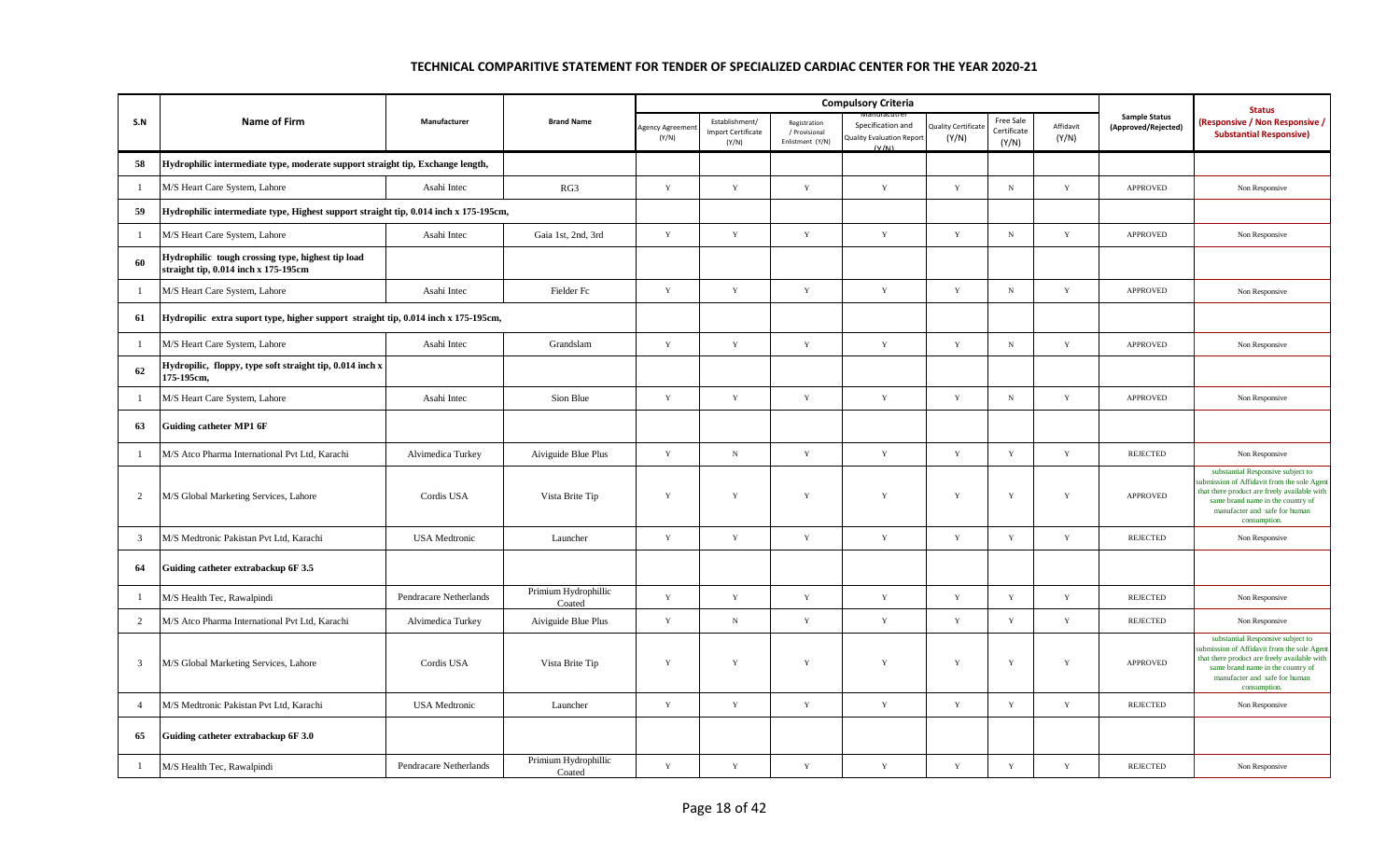|                |                                                |                        |                                |                          |                                                      |                                                   | <b>Compulsory Criteria</b>                                     |                                    |                                   |                    |                                             | <b>Status</b>                                                                                                                                                                                                         |
|----------------|------------------------------------------------|------------------------|--------------------------------|--------------------------|------------------------------------------------------|---------------------------------------------------|----------------------------------------------------------------|------------------------------------|-----------------------------------|--------------------|---------------------------------------------|-----------------------------------------------------------------------------------------------------------------------------------------------------------------------------------------------------------------------|
| S.N            | Name of Firm                                   | Manufacturer           | <b>Brand Name</b>              | Agency Agreemer<br>(Y/N) | Establishment/<br><b>Import Certificate</b><br>(Y/N) | Registration<br>/ Provisional<br>Enlistment (Y/N) | Specification and<br><b>Quality Evaluation Report</b><br>(V/M) | <b>Quality Certificat</b><br>(Y/N) | Free Sale<br>Certificate<br>(Y/N) | Affidavit<br>(Y/N) | <b>Sample Status</b><br>(Approved/Rejected) | (Responsive / Non Responsive /<br><b>Substantial Responsive)</b>                                                                                                                                                      |
| $\overline{2}$ | M/S Atco Pharma International Pvt Ltd. Karachi | Alvimedica Turkey      | Aiviguide Blue Plus            | $\mathbf Y$              | $_{\rm N}$                                           | $\mathbf Y$                                       | $\mathbf Y$                                                    | $\mathbf Y$                        | $\mathbf Y$                       | $\mathbf Y$        | <b>REJECTED</b>                             | Non Responsive                                                                                                                                                                                                        |
| 3              | M/S Global Marketing Services, Lahore          | Cordis USA             | Vista Brite Tip                | Y                        | Y                                                    | Y                                                 | Y                                                              | Y                                  | Y                                 | Y                  | <b>APPROVED</b>                             | substantial Responsive subject to<br>abmission of Affidavit from the sole Agent<br>that there product are freely available with<br>same brand name in the country of<br>manufacter and safe for human<br>consumption. |
| $\overline{4}$ | M/S Medtronic Pakistan Pvt Ltd, Karachi        | <b>USA</b> Medtronic   | Launcher                       | Y                        | Y                                                    | Y                                                 | $\mathbf Y$                                                    | Y                                  | $\mathbf{Y}$                      | Y                  | <b>REJECTED</b>                             | Non Responsive                                                                                                                                                                                                        |
| 66             | Guiding catheter extrabackup 7F 3.5            |                        |                                |                          |                                                      |                                                   |                                                                |                                    |                                   |                    |                                             |                                                                                                                                                                                                                       |
| -1             | M/S Health Tec, Rawalpindi                     | Pendracare Netherlands | Primium Hydrophillic<br>Coated | Y                        | $\mathbf Y$                                          | Y                                                 | Y                                                              | Y                                  | Y                                 | Y                  | <b>REJECTED</b>                             | Non Responsive                                                                                                                                                                                                        |
| $\overline{2}$ | M/S Atco Pharma International Pvt Ltd, Karachi | Alvimedica Turkey      | Aiviguide Blue Plus            | $\mathbf Y$              | $_{\rm N}$                                           | $\mathbf Y$                                       | $\mathbf Y$                                                    | $\mathbf Y$                        | $\mathbf Y$                       | $\mathbf Y$        | <b>REJECTED</b>                             | Non Responsive                                                                                                                                                                                                        |
| 3              | M/S Global Marketing Services, Lahore          | Cordis USA             | Vista Brite Tip                | Y                        | Y                                                    | $\mathbf Y$                                       | $\mathbf Y$                                                    | $\mathbf Y$                        | Y                                 | Y                  | <b>APPROVED</b>                             | substantial Responsive subject to<br>abmission of Affidavit from the sole Agent<br>that there product are freely available with<br>same brand name in the country of<br>manufacter and safe for human<br>consumption. |
| $\overline{4}$ | M/S Medtronic Pakistan Pvt Ltd, Karachi        | <b>USA</b> Medtronic   | Launcher                       | $\mathbf Y$              | $\mathbf Y$                                          | $\mathbf Y$                                       | $\mathbf Y$                                                    | $\mathbf Y$                        | $\mathbf Y$                       | Y                  | <b>REJECTED</b>                             | Non Responsive                                                                                                                                                                                                        |
| 67             | Guiding catheter extrabackup 7F 3.0            |                        |                                |                          |                                                      |                                                   |                                                                |                                    |                                   |                    |                                             |                                                                                                                                                                                                                       |
| -1             | M/S Health Tec, Rawalpindi                     | Pendracare Netherlands | Primium Hydrophillic<br>Coated | Y                        | $\mathbf Y$                                          | $\mathbf Y$                                       | $\mathbf Y$                                                    | Y                                  | Y                                 | $\mathbf Y$        | <b>REJECTED</b>                             | Non Responsive                                                                                                                                                                                                        |
| $\mathcal{D}$  | M/S Atco Pharma International Pvt Ltd, Karachi | Alvimedica Turkey      | Aiviguide Blue Plus            | $\mathbf Y$              | $_{\rm N}$                                           | $\mathbf Y$                                       | $\mathbf Y$                                                    | $\mathbf Y$                        | $\mathbf Y$                       | $\mathbf Y$        | <b>REJECTED</b>                             | Non Responsive                                                                                                                                                                                                        |
| 3              | M/S Global Marketing Services, Lahore          | Cordis USA             | Vista Brite Tip                | $\mathbf Y$              | Y                                                    | $\mathbf Y$                                       | $\mathbf Y$                                                    | $\mathbf Y$                        | $\mathbf Y$                       | $\mathbf Y$        | <b>APPROVED</b>                             | substantial Responsive subject to<br>ubmission of Affidavit from the sole Agent<br>that there product are freely available with<br>same brand name in the country of<br>manufacter and safe for human<br>consumption. |
| $\overline{4}$ | M/S Medtronic Pakistan Pvt Ltd. Karachi        | <b>USA</b> Medtronic   | Launcher                       | $\mathbf Y$              | Y                                                    | $\mathbf Y$                                       | $\mathbf Y$                                                    | Y                                  | Y                                 | $\mathbf Y$        | <b>REJECTED</b>                             | Non Responsive                                                                                                                                                                                                        |
| 68             | <b>Guiding catheter JR4 7f</b>                 |                        |                                |                          |                                                      |                                                   |                                                                |                                    |                                   |                    |                                             |                                                                                                                                                                                                                       |
| -1             | M/S Atco Pharma International Pvt Ltd, Karachi | Alvimedica Turkey      | Aiviguide Blue Plus            | Y                        | N                                                    | Y                                                 | $\mathbf Y$                                                    | $\mathbf Y$                        | $\mathbf Y$                       | $\mathbf Y$        | <b>REJECTED</b>                             | Non Responsive                                                                                                                                                                                                        |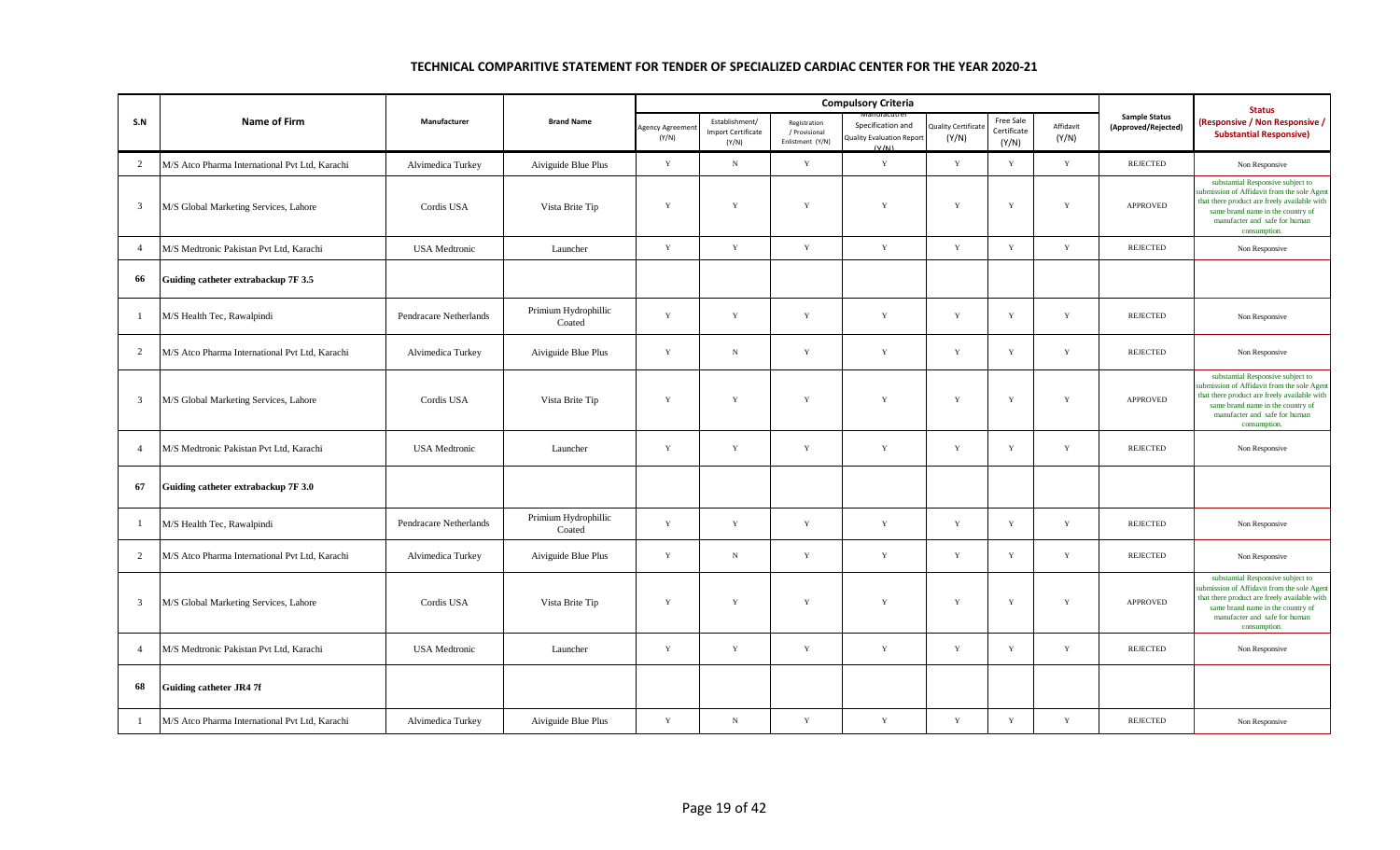|                |                                                |                        |                                |                         |                                                      |                                                   | <b>Compulsory Criteria</b>                                     |                                    |                                   |                    |                                             | <b>Status</b>                                                                                                                                                                                                                                                           |
|----------------|------------------------------------------------|------------------------|--------------------------------|-------------------------|------------------------------------------------------|---------------------------------------------------|----------------------------------------------------------------|------------------------------------|-----------------------------------|--------------------|---------------------------------------------|-------------------------------------------------------------------------------------------------------------------------------------------------------------------------------------------------------------------------------------------------------------------------|
| S.N            | Name of Firm                                   | Manufacturer           | <b>Brand Name</b>              | Agency Agreeme<br>(Y/N) | Establishment/<br><b>Import Certificate</b><br>(Y/N) | Registration<br>/ Provisional<br>Enlistment (Y/N) | Specification and<br><b>Quality Evaluation Report</b><br>(V/N) | <b>Luality Certificat</b><br>(Y/N) | Free Sale<br>Certificate<br>(Y/N) | Affidavit<br>(Y/N) | <b>Sample Status</b><br>(Approved/Rejected) | (Responsive / Non Responsive /<br><b>Substantial Responsive)</b>                                                                                                                                                                                                        |
| $\overline{c}$ | M/S Global Marketing Services, Lahore          | Cordis USA             | Vista Brite Tip                | Y                       | $\mathbf Y$                                          | $\mathbf Y$                                       | $\mathbf Y$                                                    | $\mathbf Y$                        | $\mathbf Y$                       | $\mathbf Y$        | <b>APPROVED</b>                             | substantial Responsive subject to<br>submission of Affidavit from the sole Agent<br>that there product are freely available with<br>same brand name in the country of<br>manufacter and safe for human<br>consumption.                                                  |
| $\overline{3}$ | M/S Medtronic Pakistan Pvt Ltd, Karachi        | <b>USA</b> Medtronic   | Launcher                       | $\mathbf Y$             | $\mathbf Y$                                          | $\mathbf Y$                                       | $\mathbf Y$                                                    | $\mathbf Y$                        | $\mathbf Y$                       | $\mathbf Y$        | <b>REJECTED</b>                             | Non Responsive                                                                                                                                                                                                                                                          |
| 69             | Guiding catheter Amplantz Left 6F AL 0.75      |                        |                                |                         |                                                      |                                                   |                                                                |                                    |                                   |                    |                                             |                                                                                                                                                                                                                                                                         |
| $\mathbf{1}$   | M/S Atco Pharma International Pvt Ltd, Karachi | Alvimedica Turkey      | Aiviguide Blue Plus            | $\mathbf Y$             | $_{\rm N}$                                           | $\mathbf Y$                                       | $\mathbf Y$                                                    | $\mathbf Y$                        | $\mathbf Y$                       | $\mathbf Y$        | <b>REJECTED</b>                             | Non Responsive                                                                                                                                                                                                                                                          |
| $\overline{c}$ | M/S Global Marketing Services, Lahore          | Cordis USA             | Vista Brite Tip                | $\mathbf Y$             | $\mathbf Y$                                          | Y                                                 | $\mathbf Y$                                                    | $\mathbf Y$                        | $\mathbf Y$                       | Y                  | <b>APPROVED</b>                             | substantial Responsive subject to<br>submission of Affidavit from the sole Agen<br>that there product are freely available with<br>same brand name in the country of<br>manufacter and safe for human<br>consumption.                                                   |
| $\overline{3}$ | M/S Medtronic Pakistan Pvt Ltd, Karachi        | <b>USA</b> Medtronic   | Launcher                       | $\mathbf Y$             | $\mathbf Y$                                          | $\mathbf Y$                                       | $\mathbf Y$                                                    | $\mathbf Y$                        | $\mathbf Y$                       | Y                  | APPROVED                                    | substantial Responsive subject to<br>submission of Affidavit from the sole Agent<br>that there product are freely available with<br>same brand name in the country of<br>manufacter and safe for human<br>consumption.                                                  |
| 70             | Guiding catheter amplantz AR1 Right            |                        |                                |                         |                                                      |                                                   |                                                                |                                    |                                   |                    |                                             |                                                                                                                                                                                                                                                                         |
| -1             | M/S Atco Pharma International Pvt Ltd, Karachi | Alvimedica Turkey      | Aiviguide Blue Plus            | $\mathbf Y$             | $_{\rm N}$                                           | $\mathbf Y$                                       | Y                                                              | Y                                  | $\mathbf Y$                       | $\mathbf Y$        | <b>REJECTED</b>                             | Non Responsive                                                                                                                                                                                                                                                          |
| $\overline{2}$ | M/S Global Marketing Services, Lahore          | Cordis USA             | Vista Brite Tip                | $\mathbf Y$             | $\mathbf Y$                                          | $\mathbf Y$                                       | $\mathbf Y$                                                    | $\mathbf Y$                        | $\mathbf Y$                       | Y                  | APPROVED                                    | substantial Responsive subject to<br>submission of Affidavit from the sole Agen<br>that there product are freely available with<br>same brand name in the country of<br>manufacter and safe for human<br>consumption.                                                   |
| $\overline{3}$ | M/S Medtronic Pakistan Pvt Ltd, Karachi        | <b>USA</b> Medtronic   | Launcher                       | Y                       | Y                                                    | Y                                                 | $\mathbf Y$                                                    | $\mathbf Y$                        | $\mathbf Y$                       | Y                  | <b>APPROVED</b>                             | substantial Responsive subject to<br>submission of Affidavit from the sole Agent<br>that there product are freely available with<br>same brand name in the country of<br>manufacter and safe for human<br>consumption.                                                  |
| 71             | <b>Guiding catheter Extra Backup Right 6F</b>  |                        |                                |                         |                                                      |                                                   |                                                                |                                    |                                   |                    |                                             |                                                                                                                                                                                                                                                                         |
| -1             | M/S Health Tec, Rawalpindi                     | Pendracare Netherlands | Primium Hydrophillic<br>Coated | $\mathbf Y$             | $\mathbf Y$                                          | $\mathbf Y$                                       | $\mathbf Y$                                                    | $\mathbf Y$                        | $\mathbf Y$                       | $\mathbf Y$        | APPROVED                                    | Substantial Responsive subject to provision<br>of FSC duly legalized notarized and<br>submission of Affidavit from the sole Agent<br>that there product are freely available with<br>same brand name in the country of<br>manufacter and safe for human<br>consumption. |
| 2              | M/S Atco Pharma International Pvt Ltd, Karachi | Alvimedica Turkey      | Aiviguide Blue Plus            | $\mathbf Y$             | $_{\rm N}$                                           | $\mathbf Y$                                       | $\mathbf Y$                                                    | $\mathbf Y$                        | $\mathbf Y$                       | Y                  | REJECTED                                    | Non Responsive                                                                                                                                                                                                                                                          |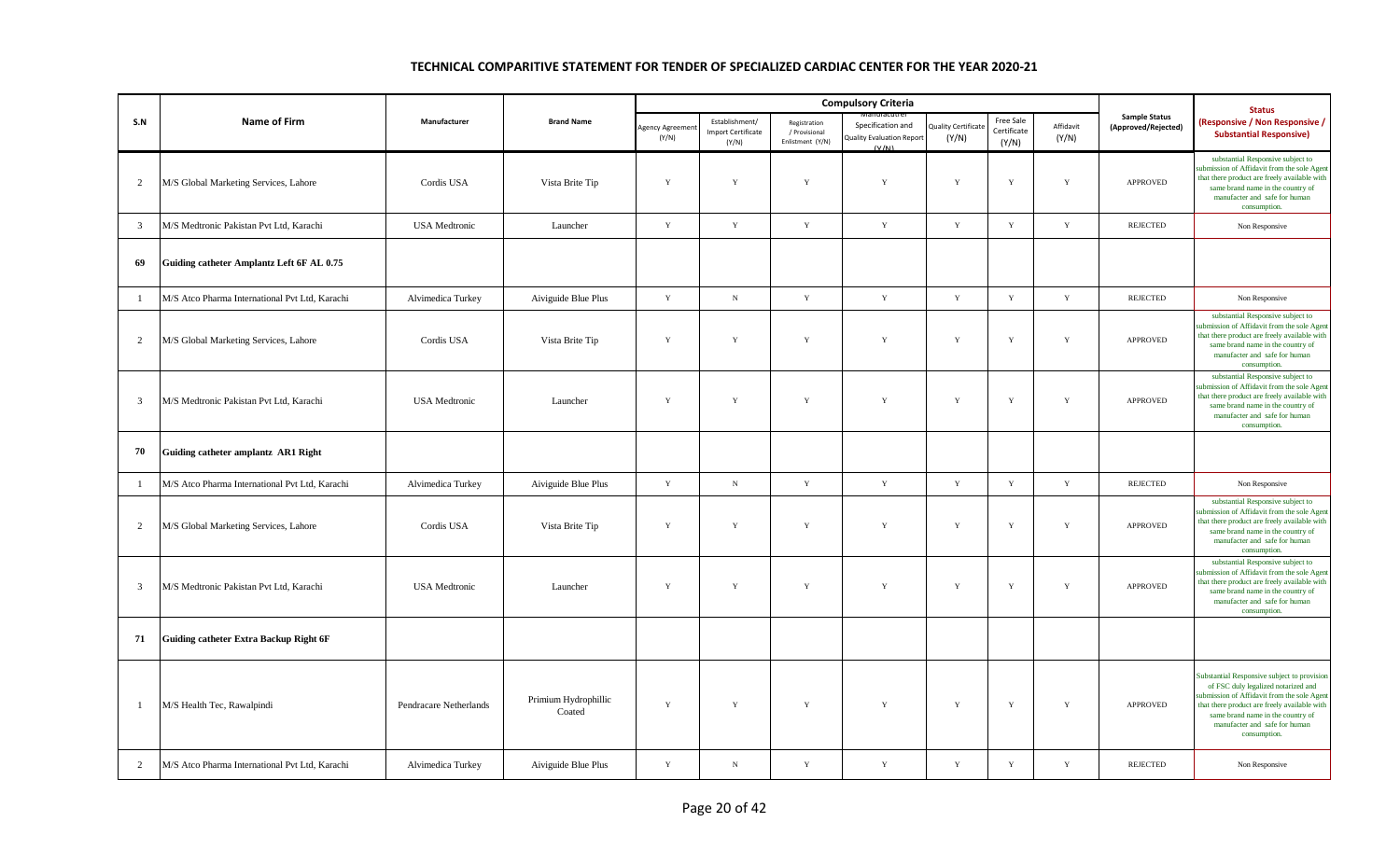|                |                                                |                        |                               |                         |                                                      |                                                   | <b>Compulsory Criteria</b>                                     |                                    |                                   |                    |                                             | <b>Status</b>                                                                                                                                                                                                                                                           |
|----------------|------------------------------------------------|------------------------|-------------------------------|-------------------------|------------------------------------------------------|---------------------------------------------------|----------------------------------------------------------------|------------------------------------|-----------------------------------|--------------------|---------------------------------------------|-------------------------------------------------------------------------------------------------------------------------------------------------------------------------------------------------------------------------------------------------------------------------|
| S.N            | <b>Name of Firm</b>                            | Manufacturer           | <b>Brand Name</b>             | Agency Agreeme<br>(Y/N) | Establishment/<br><b>Import Certificate</b><br>(Y/N) | Registration<br>/ Provisional<br>Enlistment (Y/N) | Specification and<br><b>Quality Evaluation Report</b><br>(V/N) | <b>Quality Certificat</b><br>(Y/N) | Free Sale<br>Certificate<br>(Y/N) | Affidavit<br>(Y/N) | <b>Sample Status</b><br>(Approved/Rejected) | (Responsive / Non Responsive /<br><b>Substantial Responsive)</b>                                                                                                                                                                                                        |
| $\overline{3}$ | M/S Global Marketing Services, Lahore          | Cordis USA             | Vista Brite Tip               | Y                       | $\mathbf Y$                                          | $\mathbf Y$                                       | Y                                                              | Y                                  | $\mathbf Y$                       | Y                  | <b>APPROVED</b>                             | substantial Responsive subject to<br>submission of Affidavit from the sole Agent<br>that there product are freely available with<br>same brand name in the country of<br>manufacter and safe for human<br>consumption.                                                  |
| $\overline{4}$ | M/S Medtronic Pakistan Pvt Ltd, Karachi        | <b>USA</b> Medtronic   | Launcher                      | Y                       | Y                                                    | $\mathbf Y$                                       | $\mathbf Y$                                                    | $\mathbf Y$                        | $\mathbf Y$                       | Y                  | APPROVED                                    | substantial Responsive subject to<br>submission of Affidavit from the sole Agent<br>that there product are freely available with<br>same brand name in the country of<br>manufacter and safe for human<br>consumption.                                                  |
| 72             | <b>LIMA Guider 6F</b>                          |                        |                               |                         |                                                      |                                                   |                                                                |                                    |                                   |                    |                                             |                                                                                                                                                                                                                                                                         |
| -1             | M/S Atco Pharma International Pvt Ltd, Karachi | Alvimedica Turkey      | Aiviguide Blue Plus           | $\mathbf Y$             | $_{\rm N}$                                           | $\mathbf Y$                                       | $\mathbf Y$                                                    | $\mathbf Y$                        | $\mathbf Y$                       | $\mathbf Y$        | <b>REJECTED</b>                             | Non Responsive                                                                                                                                                                                                                                                          |
| 2              | M/S Global Marketing Services, Lahore          | Cordis USA             | Vista Brite Tip               | Y                       | Y                                                    | $\mathbf Y$                                       | $\mathbf Y$                                                    | $\mathbf Y$                        | Y                                 | $\mathbf Y$        | APPROVED                                    | substantial Responsive subject to<br>submission of Affidavit from the sole Agent<br>that there product are freely available with<br>same brand name in the country of<br>manufacter and safe for human<br>consumption.                                                  |
| $\overline{3}$ | M/S Medtronic Pakistan Pvt Ltd, Karachi        | <b>USA</b> Medtronic   | Launcher                      | Y                       | $\mathbf Y$                                          | $\mathbf Y$                                       | Y                                                              | $\mathbf Y$                        | $\mathbf Y$                       | Y                  | <b>APPROVED</b>                             | substantial Responsive subject to<br>submission of Affidavit from the sole Agent<br>that there product are freely available with<br>same brand name in the country of<br>manufacter and safe for human<br>consumption.                                                  |
| 73             | <b>3DRC Diagnostic Catheter 6F</b>             |                        |                               |                         |                                                      |                                                   |                                                                |                                    |                                   |                    |                                             |                                                                                                                                                                                                                                                                         |
| -1             | M/S Health Tec, Rawalpindi                     | Pendracare Netherlands | Pointer 3DS                   | Y                       | $\mathbf Y$                                          | Y                                                 | Y                                                              | Y                                  | $\mathbf Y$                       | Y                  | <b>APPROVED</b>                             | Substantial Responsive subject to provision<br>of FSC duly legalized notarized and<br>submission of Affidavit from the sole Agent<br>that there product are freely available with<br>same brand name in the country of<br>manufacter and safe for human<br>consumption. |
| 2              | M/S Global Marketing Services, Lahore          | Cordis USA             | Infiniti                      | $\mathbf Y$             | $\mathbf Y$                                          | $\mathbf Y$                                       | $\mathbf Y$                                                    | $\mathbf Y$                        | $\mathbf Y$                       | $\mathbf Y$        | APPROVED                                    | substantial Responsive subject to<br>submission of Affidavit from the sole Agent<br>that there product are freely available with<br>same brand name in the country of<br>manufacter and safe for human<br>consumption.                                                  |
| $\overline{3}$ | M/S Medtronic Pakistan Pvt Ltd, Karachi        | <b>USA</b> Medtronic   | Dxterity angiography catheter | Y                       | $\mathbf Y$                                          | $\mathbf Y$                                       | $\mathbf Y$                                                    | Y                                  | $\mathbf Y$                       | Y                  | APPROVED                                    | substantial Responsive subject to<br>submission of Affidavit from the sole Agen<br>that there product are freely available with<br>same brand name in the country of<br>manufacter and safe for human<br>consumption.                                                   |
| 74             | <b>Goose Neck Multi loop Snare Catheter</b>    |                        |                               |                         |                                                      |                                                   |                                                                |                                    |                                   |                    |                                             |                                                                                                                                                                                                                                                                         |
| -1             | M/S Cor- Med, Rawalpindi                       | Merit Medical USA      |                               | $\mathbf Y$             | $\mathbf Y$                                          | Y                                                 | $\mathbf Y$                                                    | $\mathbf Y$                        | $\mathbf Y$                       | $\mathbf Y$        | <b>APPROVED</b>                             | substantial Responsive subject to<br>submission of Affidavit from the sole Agent<br>that there product are freely available with<br>same brand name in the country of<br>manufacter and safe for human<br>consumption.                                                  |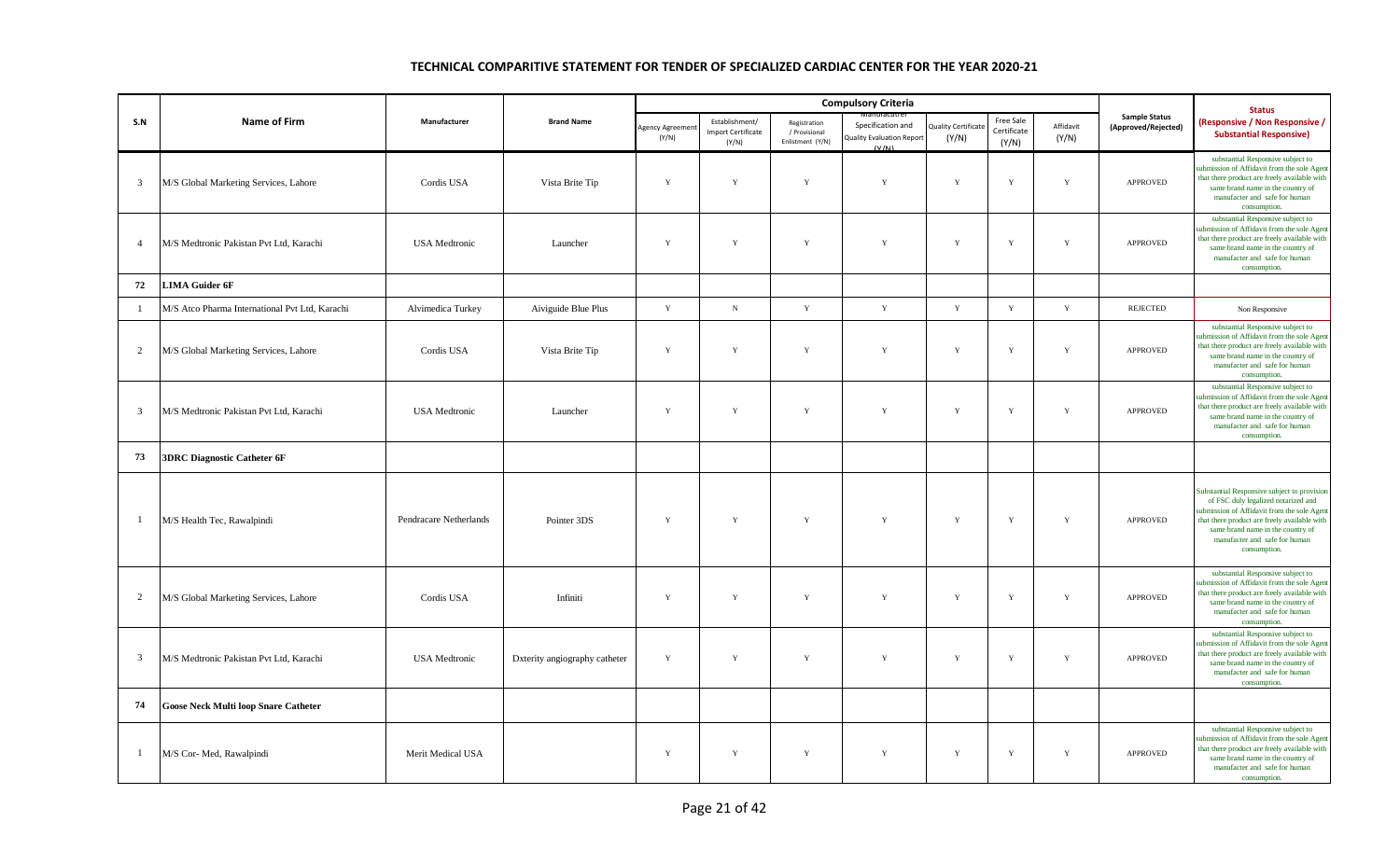|                |                                         |                 |                               |                          |                                                      |                                                   | <b>Compulsory Criteria</b>                                     |                                    |                                   |                    |                                             | <b>Status</b>                                                                                                                                                                                                          |
|----------------|-----------------------------------------|-----------------|-------------------------------|--------------------------|------------------------------------------------------|---------------------------------------------------|----------------------------------------------------------------|------------------------------------|-----------------------------------|--------------------|---------------------------------------------|------------------------------------------------------------------------------------------------------------------------------------------------------------------------------------------------------------------------|
| S.N            | <b>Name of Firm</b>                     | Manufacturer    | <b>Brand Name</b>             | Agency Agreemen<br>(Y/N) | Establishment/<br><b>Import Certificate</b><br>(Y/N) | Registration<br>/ Provisional<br>Enlistment (Y/N) | Specification and<br><b>Quality Evaluation Report</b><br>(V/N) | <b>Quality Certificat</b><br>(Y/N) | Free Sale<br>Certificate<br>(Y/N) | Affidavit<br>(Y/N) | <b>Sample Status</b><br>(Approved/Rejected) | <b>Responsive / Non Responsive /</b><br><b>Substantial Responsive)</b>                                                                                                                                                 |
| $\overline{2}$ | M/S Medtronic Pakistan Pvt Ltd, Karachi | ev3 Inc USA     | Amplatz Gooseneck Snare & kit | Y                        | Y                                                    | $\mathbf Y$                                       | Y                                                              | Y                                  | $\mathbf Y$                       | $\mathbf Y$        | APPROVED                                    | substantial Responsive subject to<br>ubmission of Affidavit from the sole Agent<br>that there product are freely available with<br>same brand name in the country of<br>manufacter and safe for human<br>consumption.  |
| 75             | <b>Snare Catheter</b>                   |                 |                               |                          |                                                      |                                                   |                                                                |                                    |                                   |                    |                                             |                                                                                                                                                                                                                        |
| $\mathbf{1}$   | M/S Medtronic Pakistan Pvt Ltd, Karachi | ev3 Inc USA     | Amplatz Gooseneck Snare & kit | Y                        | Y                                                    | $\mathbf Y$                                       | $\mathbf Y$                                                    | Y                                  | $\mathbf Y$                       | $\mathbf Y$        | <b>APPROVED</b>                             | substantial Responsive subject to<br>submission of Affidavit from the sole Agent<br>that there product are freely available with<br>same brand name in the country of<br>manufacter and safe for human<br>consumption. |
| 76             | MFO device with delivery system (VSD)   |                 |                               |                          |                                                      |                                                   |                                                                |                                    |                                   |                    |                                             |                                                                                                                                                                                                                        |
| $\mathbf{1}$   | M/S Cor- Med, Rawalpindi                | Life Tech China |                               | $\mathbf Y$              | $\mathbf Y$                                          | $\mathbf Y$                                       | $\mathbf Y$                                                    | Y                                  | $\mathbf Y$                       | $\mathbf Y$        | <b>APPROVED</b>                             | Responsive                                                                                                                                                                                                             |
| $\overline{2}$ | M/S Digital Imaging System, Lahore      | Abbott Vascular | Amplatzer/AGA                 | Y                        | $\mathbf Y$                                          | $\mathbf Y$                                       | $\mathbf Y$                                                    | $\mathbf Y$                        | $\mathbf Y$                       | $\mathbf Y$        | <b>REJECTED</b>                             | Non Responsive                                                                                                                                                                                                         |
| 77             | <b>Muscular VSD Device</b>              |                 |                               |                          |                                                      |                                                   |                                                                |                                    |                                   |                    |                                             |                                                                                                                                                                                                                        |
| $\mathbf{1}$   | M/S Cor- Med, Rawalpindi                | Life Tech China |                               | Y                        | $\mathbf Y$                                          | $\mathbf Y$                                       | $\mathbf Y$                                                    | $\mathbf Y$                        | $\mathbf Y$                       | $\mathbf Y$        | <b>APPROVED</b>                             | Responsive                                                                                                                                                                                                             |
| $\overline{2}$ | M/S Digital Imaging System, Lahore      | Abbott Vascular | Amplatzer/AGA                 | Y                        | $\mathbf Y$                                          | $\mathbf Y$                                       | $\mathbf Y$                                                    | $\mathbf Y$                        | $\mathbf Y$                       | $\mathbf Y$        | <b>APPROVED</b>                             | Responsive                                                                                                                                                                                                             |
| $\overline{3}$ | M/S Intek Corporation, Lahore           | Occlutech       | Muscular VSD Occluder         | Y                        | $\mathbf Y$                                          | $\mathbf Y$                                       | $\mathbf Y$                                                    | ${\bf N}$                          | $_{\rm N}$                        | $\mathbf Y$        | <b>APPROVED</b>                             | Non Responsive                                                                                                                                                                                                         |
| 78             | <b>PDA Device</b>                       |                 |                               |                          |                                                      |                                                   |                                                                |                                    |                                   |                    |                                             |                                                                                                                                                                                                                        |
| $\mathbf{1}$   | M/S Cor- Med, Rawalpindi                | Life Tech China |                               | Y                        | $\mathbf Y$                                          | $\mathbf Y$                                       | $\mathbf Y$                                                    | Y                                  | $\mathbf Y$                       | $\mathbf Y$        | <b>REJECTED</b>                             | Non Responsive                                                                                                                                                                                                         |
| $\overline{2}$ | M/S Digital Imaging System, Lahore      | Abbott Vascular | Amplatzer/AGA                 | Y                        | $\mathbf Y$                                          | $\mathbf Y$                                       | Y                                                              | Y                                  | $\mathbf Y$                       | $\mathbf Y$        | <b>REJECTED</b>                             | Non Responsive                                                                                                                                                                                                         |
| $\mathbf{3}$   | M/S Intek Corporation, Lahore           | Shsma Lepu      | Memopart PDA Occluder         | $\mathbf Y$              | $\mathbf Y$                                          | $\mathbf Y$                                       | $\mathbf Y$                                                    | $\mathbf Y$                        | $\mathbf Y$                       | $\mathbf Y$        | APPROVED                                    | Responsive                                                                                                                                                                                                             |
| 79             | <b>PDA Delivery System</b>              |                 |                               |                          |                                                      |                                                   |                                                                |                                    |                                   |                    |                                             |                                                                                                                                                                                                                        |
| $\mathbf{1}$   | M/S Cor- Med, Rawalpindi                | Life Tech China |                               | Y                        | Y                                                    | $\mathbf Y$                                       | $\mathbf Y$                                                    | Y                                  | Y                                 | $\mathbf Y$        | <b>REJECTED</b>                             | Non Responsive                                                                                                                                                                                                         |
| $\overline{2}$ | M/S Intek Corporation, Lahore           | Shsma Lepu      | PDA Delivery System           | $\mathbf Y$              | $\mathbf Y$                                          | $\mathbf Y$                                       | $\mathbf Y$                                                    | $\mathbf Y$                        | $\mathbf Y$                       | $\mathbf Y$        | <b>APPROVED</b>                             | Responsive                                                                                                                                                                                                             |
| 80             | <b>Radial Pneumatic Occlusion Band</b>  |                 |                               |                          |                                                      |                                                   |                                                                |                                    |                                   |                    |                                             |                                                                                                                                                                                                                        |
| $\mathbf{1}$   | M/S Intek Corporation, Lahore           | Terumo          | TR Band                       | $\mathbf Y$              | $\mathbf Y$                                          | ${\rm N}$                                         | $\mathbf Y$                                                    | $\mathbf N$                        | $\mathbf Y$                       | $\mathbf Y$        | APPROVED                                    | Non Responsive                                                                                                                                                                                                         |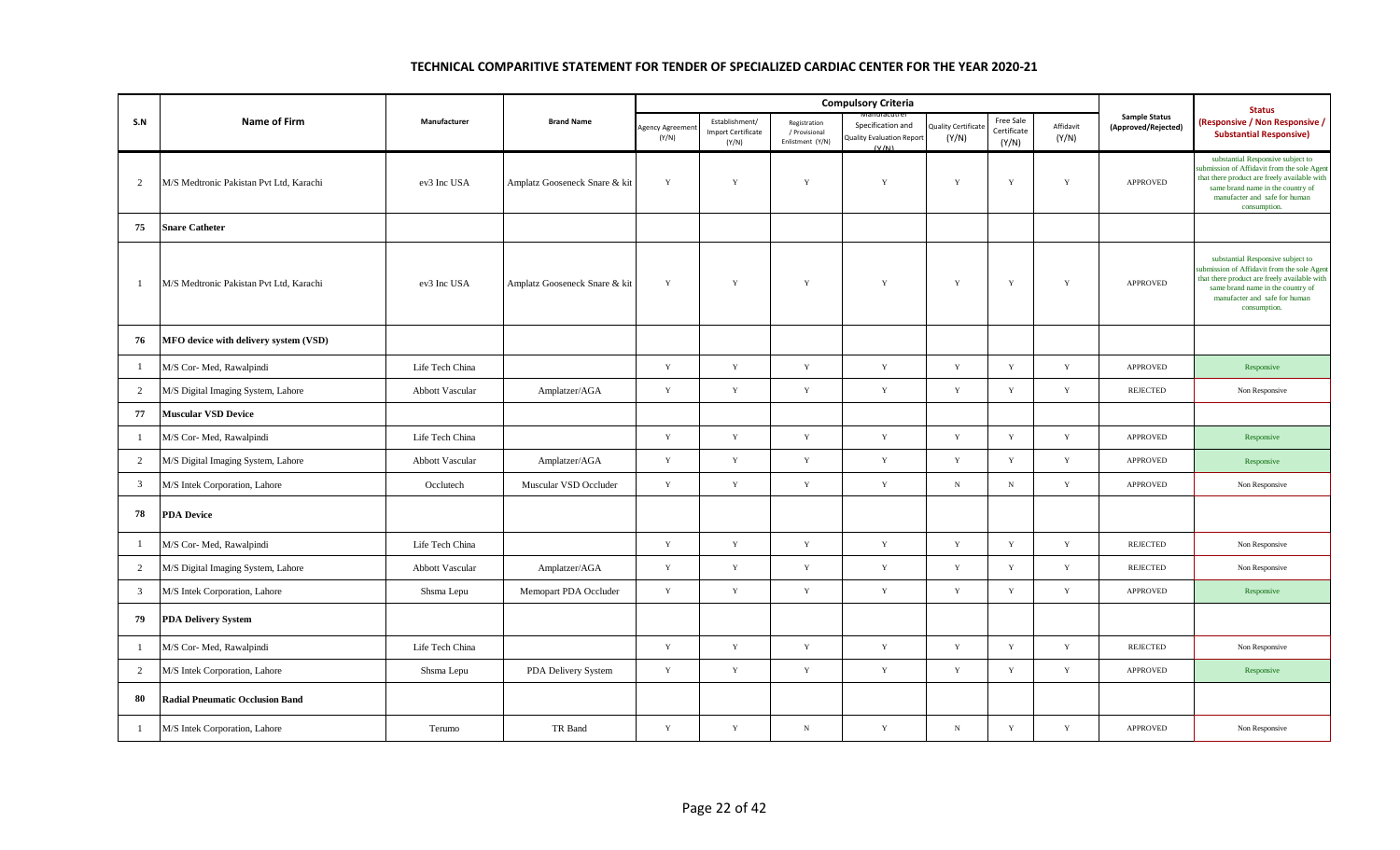|                |                                                |                              |                      |                          |                                                      |                                                   | <b>Compulsory Criteria</b>                                     |                                    |                                   |                    |                                             | <b>Status</b>                                                                                                                                                                                                          |
|----------------|------------------------------------------------|------------------------------|----------------------|--------------------------|------------------------------------------------------|---------------------------------------------------|----------------------------------------------------------------|------------------------------------|-----------------------------------|--------------------|---------------------------------------------|------------------------------------------------------------------------------------------------------------------------------------------------------------------------------------------------------------------------|
| S.N            | <b>Name of Firm</b>                            | Manufacturer                 | <b>Brand Name</b>    | Agency Agreemer<br>(Y/N) | Establishment/<br><b>Import Certificate</b><br>(Y/N) | Registration<br>/ Provisional<br>Enlistment (Y/N) | Specification and<br><b>Quality Evaluation Report</b><br>(V/M) | <b>Quality Certificat</b><br>(Y/N) | Free Sale<br>Certificate<br>(Y/N) | Affidavit<br>(Y/N) | <b>Sample Status</b><br>(Approved/Rejected) | (Responsive / Non Responsive /<br><b>Substantial Responsive)</b>                                                                                                                                                       |
| 81             | <b>Sheath less Guider</b>                      |                              |                      |                          |                                                      |                                                   |                                                                |                                    |                                   |                    |                                             |                                                                                                                                                                                                                        |
| $\mathbf{1}$   | N.Q                                            |                              |                      |                          |                                                      |                                                   |                                                                |                                    |                                   |                    |                                             |                                                                                                                                                                                                                        |
| 82             | Diagnostic catheter amplanz AL1 Left 6F        |                              |                      |                          |                                                      |                                                   |                                                                |                                    |                                   |                    |                                             |                                                                                                                                                                                                                        |
| $\mathbf{1}$   | M/S Health Tec, Rawalpindi                     | Pendracare Netherlands       | Pointer              | Y                        | Y                                                    | $\mathbf Y$                                       | $\mathbf Y$                                                    | Y                                  | $\mathbf Y$                       | $\mathbf Y$        | <b>REJECTED</b>                             | Non Responsive                                                                                                                                                                                                         |
| $\overline{2}$ | M/S Atco Pharma International Pvt Ltd, Karachi | Alvimedica Turkey            | Alvision             | $\mathbf Y$              | $_{\rm N}$                                           | $\,$ N                                            | $\mathbf Y$                                                    | $\mathbf Y$                        | $\mathbf Y$                       | $\mathbf Y$        | <b>REJECTED</b>                             | Non Responsive                                                                                                                                                                                                         |
| $\mathbf{3}$   | M/S Global Marketing Services, Lahore          | Cordis USA                   | Infiniti             | Y                        | Y                                                    | $\mathbf Y$                                       | $\mathbf{Y}$                                                   | Y                                  | $\mathbf Y$                       | $\mathbf Y$        | <b>APPROVED</b>                             | substantial Responsive subject to<br>ubmission of Affidavit from the sole Agen<br>that there product are freely available with<br>same brand name in the country of<br>manufacter and safe for human<br>consumption.   |
| 83             | Diagnostic catheter amplanz AR1 Right 6F       |                              |                      |                          |                                                      |                                                   |                                                                |                                    |                                   |                    |                                             |                                                                                                                                                                                                                        |
| $\mathbf{1}$   | M/S Health Tec, Rawalpindi                     | Pendracare Netherlands       | Pointer              | Y                        | Y                                                    | Y                                                 | $\mathbf Y$                                                    | Y                                  | $\mathbf Y$                       | Y                  | <b>REJECTED</b>                             | Non Responsive                                                                                                                                                                                                         |
| $\overline{2}$ | M/S Atco Pharma International Pvt Ltd, Karachi | Alvimedica Turkey            | Alvision             | $\mathbf Y$              | $\mathbf N$                                          | $\, {\bf N}$                                      | $\mathbf Y$                                                    | $\mathbf Y$                        | $\mathbf Y$                       | $\mathbf Y$        | <b>REJECTED</b>                             | Non Responsive                                                                                                                                                                                                         |
| $\overline{3}$ | M/S Global Marketing Services, Lahore          | Cordis USA                   | Infiniti             | Y                        | Y                                                    | $\mathbf Y$                                       | $\mathbf Y$                                                    | $\mathbf Y$                        | $\mathbf Y$                       | $\mathbf Y$        | <b>APPROVED</b>                             | substantial Responsive subject to<br>submission of Affidavit from the sole Agent<br>that there product are freely available with<br>same brand name in the country of<br>manufacter and safe for human<br>consumption. |
| 84             | Radial sheath 5F                               |                              |                      |                          |                                                      |                                                   |                                                                |                                    |                                   |                    |                                             |                                                                                                                                                                                                                        |
| -1             | M/S Intek Corporation, Lahore                  | Lepu Medical                 | <b>Intoducer Kit</b> | Y                        | Y                                                    | Y                                                 | Y                                                              | Y                                  | $\mathbf Y$                       | Y                  | <b>REJECTED</b>                             | Non Responsive                                                                                                                                                                                                         |
| $\overline{2}$ | M/S Verizon, Lahore                            | Cook Medical                 |                      | Y                        | $\mathbf Y$                                          | ${\bf N}$                                         | $\mathbf Y$                                                    | Y                                  | $\mathbf Y$                       | $\mathbf Y$        | <b>REJECTED</b>                             | Non Responsive                                                                                                                                                                                                         |
| $\mathbf{3}$   | M/S Health Tec, Rawalpindi                     | SCW Medical Ltd CE<br>Marked | <b>SCW Medical</b>   | $\mathbf Y$              | $\mathbf Y$                                          | $\mathbf Y$                                       | $\mathbf Y$                                                    | $\mathbf Y$                        | $_{\rm N}$                        | $\mathbf Y$        | APPROVED                                    | Non Responsive                                                                                                                                                                                                         |
| $\overline{4}$ | M/S Global Marketing Services, Lahore          | Cordis USA                   | Avanti               | Y                        | Y                                                    | $\mathbf Y$                                       | Y                                                              | $\mathbf Y$                        | $\mathbf Y$                       | $\mathbf Y$        | <b>APPROVED</b>                             | substantial Responsive subject to<br>submission of Affidavit from the sole Agent<br>that there product are freely available with<br>same brand name in the country of<br>manufacter and safe for human<br>consumption. |
| 85             | <b>PTMC</b> balloon all sizes                  |                              |                      |                          |                                                      |                                                   |                                                                |                                    |                                   |                    |                                             |                                                                                                                                                                                                                        |
| -1             | M/S Verizon, Lahore                            | <b>Toray Medical</b>         |                      | $\mathbf Y$              | Y                                                    | $\mathbf Y$                                       | Y                                                              | Y                                  | $\mathbf Y$                       | $\mathbf Y$        | <b>APPROVED</b>                             | substantial Responsive subject to<br>submission of Affidavit from the sole Agen<br>that there product are freely available with<br>same brand name in the country of<br>manufacter and safe for human<br>consumption.  |
| 86             | 0.025" guide wire exchange length              |                              |                      |                          |                                                      |                                                   |                                                                |                                    |                                   |                    |                                             |                                                                                                                                                                                                                        |
| $\mathbf{1}$   | M/S Verizon, Lahore                            | Cook Medical                 |                      | $\mathbf Y$              | $\mathbf Y$                                          | $_{\rm N}$                                        | $\mathbf Y$                                                    | $\mathbf Y$                        | $\mathbf Y$                       | $\mathbf Y$        | <b>APPROVED</b>                             | Non Responsive                                                                                                                                                                                                         |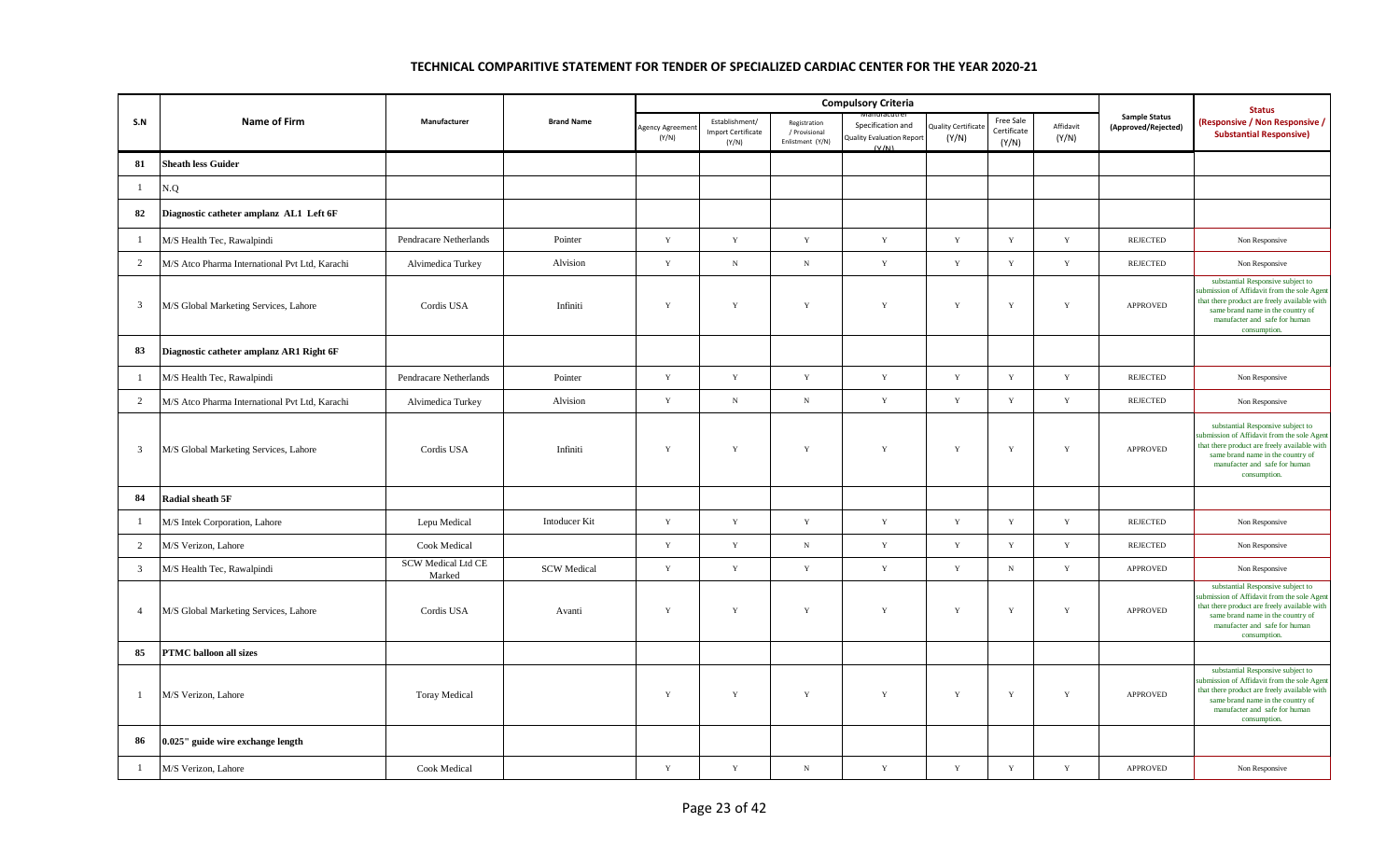|                |                                            |                                         |                        |                        |                                                      |                                                   | <b>Compulsory Criteria</b>                                     |                                    |                                   |                    |                                             | <b>Status</b>                                                                                                                                                                                                          |
|----------------|--------------------------------------------|-----------------------------------------|------------------------|------------------------|------------------------------------------------------|---------------------------------------------------|----------------------------------------------------------------|------------------------------------|-----------------------------------|--------------------|---------------------------------------------|------------------------------------------------------------------------------------------------------------------------------------------------------------------------------------------------------------------------|
| S.N            | Name of Firm                               | Manufacturer                            | <b>Brand Name</b>      | Agency Agreem<br>(Y/N) | Establishment/<br><b>Import Certificate</b><br>(Y/N) | Registration<br>/ Provisional<br>Enlistment (Y/N) | Specification and<br><b>Quality Evaluation Report</b><br>(V/M) | <b>Quality Certificat</b><br>(Y/N) | Free Sale<br>Certificate<br>(Y/N) | Affidavit<br>(Y/N) | <b>Sample Status</b><br>(Approved/Rejected) | <b>Responsive / Non Responsive /</b><br><b>Substantial Responsive)</b>                                                                                                                                                 |
| 87             | Mullen's sheath 8F for PTMC                |                                         |                        |                        |                                                      |                                                   |                                                                |                                    |                                   |                    |                                             |                                                                                                                                                                                                                        |
| $\overline{1}$ | M/S Verizon, Lahore                        | Cook Medical RCFW-<br>8.0, TSNC-18-71.0 |                        | $\mathbf Y$            | $\mathbf Y$                                          | ${\bf N}$                                         | $\mathbf Y$                                                    | $\mathbf Y$                        | $\mathbf Y$                       | $\mathbf Y$        | APPROVED                                    | Non Responsive                                                                                                                                                                                                         |
| 88             | Long Sheaths 45 cm                         |                                         |                        |                        |                                                      |                                                   |                                                                |                                    |                                   |                    |                                             |                                                                                                                                                                                                                        |
| -1             | M/S Verizon, Lahore                        | Cook Medical                            |                        | Y                      | $\mathbf Y$                                          | $\,$ N $\,$                                       | $\mathbf Y$                                                    | $\mathbf Y$                        | $\mathbf Y$                       | $\mathbf Y$        | APPROVED                                    | Non Responsive                                                                                                                                                                                                         |
| 2              | M/S Global Marketing Services, Lahore      | Cordis USA                              | <b>Brite Tip</b>       | $\mathbf Y$            | $\mathbf Y$                                          | $\mathbf Y$                                       | $\mathbf Y$                                                    | Y                                  | $\mathbf Y$                       | $\mathbf Y$        | <b>APPROVED</b>                             | substantial Responsive subject to<br>submission of Affidavit from the sole Agent<br>that there product are freely available with<br>same brand name in the country of<br>manufacter and safe for human<br>consumption. |
| 89             | Pulmonary valvulo plasty balloon all sizes |                                         |                        |                        |                                                      |                                                   |                                                                |                                    |                                   |                    |                                             |                                                                                                                                                                                                                        |
| $\mathbf{1}$   | M/S Intek Corporation, Lahore              | Numed                                   | Tyshak II              | Y                      | Y                                                    | $\mathbf Y$                                       | Y                                                              | $\mathbf N$                        | $\mathbf Y$                       | Y                  | REJECTED                                    | Non Responsive                                                                                                                                                                                                         |
| 90             | Amlatiz 0.038" exchange length extra stiff |                                         |                        |                        |                                                      |                                                   |                                                                |                                    |                                   |                    |                                             |                                                                                                                                                                                                                        |
| -1             | M/S Cor- Med, Rawalpindi                   | Merit Medical USA                       |                        | $\mathbf Y$            | Y                                                    | $\mathbf Y$                                       | $\mathbf Y$                                                    | Y                                  | $\mathbf Y$                       | $\mathbf Y$        | APPROVED                                    | substantial Responsive subject to<br>submission of Affidavit from the sole Agen<br>that there product are freely available with<br>same brand name in the country of<br>manufacter and safe for human<br>consumption.  |
| $\overline{2}$ | M/S Global Marketing Services, Lahore      | Cordis USA                              | Emerald                | Y                      | Y                                                    | $\mathbf Y$                                       | $\mathbf Y$                                                    | Y                                  | $\mathbf Y$                       | Y                  | APPROVED                                    | substantial Responsive subject to<br>submission of Affidavit from the sole Agent<br>that there product are freely available with<br>same brand name in the country of<br>manufacter and safe for human<br>consumption. |
| 91             | Coronary micro catheter                    |                                         |                        |                        |                                                      |                                                   |                                                                |                                    |                                   |                    |                                             |                                                                                                                                                                                                                        |
| $\overline{1}$ | M/S UDL Distribution Pvt Limited, Karachi  | <b>Teleflex Medical USA</b>             | VSI                    | $\mathbf Y$            | Y                                                    | $\mathbf Y$                                       | $\mathbf Y$                                                    | $\mathbf Y$                        | $_{\rm N}$                        | $\mathbf Y$        | <b>APPROVED</b>                             | Non Responsive                                                                                                                                                                                                         |
| 2              | M/S Ferozsons Laboratories Limited, Lahore | <b>Baston Scientific</b>                | Mamba                  | $\mathbf Y$            | $\mathbf Y$                                          | $\mathbf Y$                                       | $\mathbf Y$                                                    | $\mathbf Y$                        | $\mathbf Y$                       | $\mathbf Y$        | APPROVED                                    | substantial Responsive subject to<br>submission of Affidavit from the sole Agent<br>that there product are freely available with<br>same brand name in the country of<br>manufacter and safe for human<br>consumption. |
| $\overline{3}$ | M/S Intek Corporation, Lahore              | Orbus Neich                             | Teleport MicroCatheter | Y                      | Y                                                    | $\mathbf Y$                                       | $\mathbf Y$                                                    | $\mathbf N$                        | $\mathbf Y$                       | $\mathbf Y$        | <b>APPROVED</b>                             | Non Responsive                                                                                                                                                                                                         |
| 92             | <b>Guide extension catheter 6F</b>         |                                         |                        |                        |                                                      |                                                   |                                                                |                                    |                                   |                    |                                             |                                                                                                                                                                                                                        |
| $\overline{1}$ | M/S UDL Distribution Pvt Limited, Karachi  | <b>Teleflex Medical USA</b>             | VSI                    | $\mathbf Y$            | $\mathbf Y$                                          | $\mathbf Y$                                       | $\mathbf Y$                                                    | Y                                  | ${\bf N}$                         | $\mathbf Y$        | <b>REJECTED</b>                             | Non Responsive                                                                                                                                                                                                         |
| $\overline{2}$ | M/S Heart Care System, Lahore              | QX Medical                              | Boosting Catheter 6f   | $_{\rm N}$             | $\mathbf Y$                                          | $\, {\bf N}$                                      | $\mathbf Y$                                                    | ${\bf N}$                          | ${\bf N}$                         | $_{\rm N}$         | <b>REJECTED</b>                             | Non Responsive                                                                                                                                                                                                         |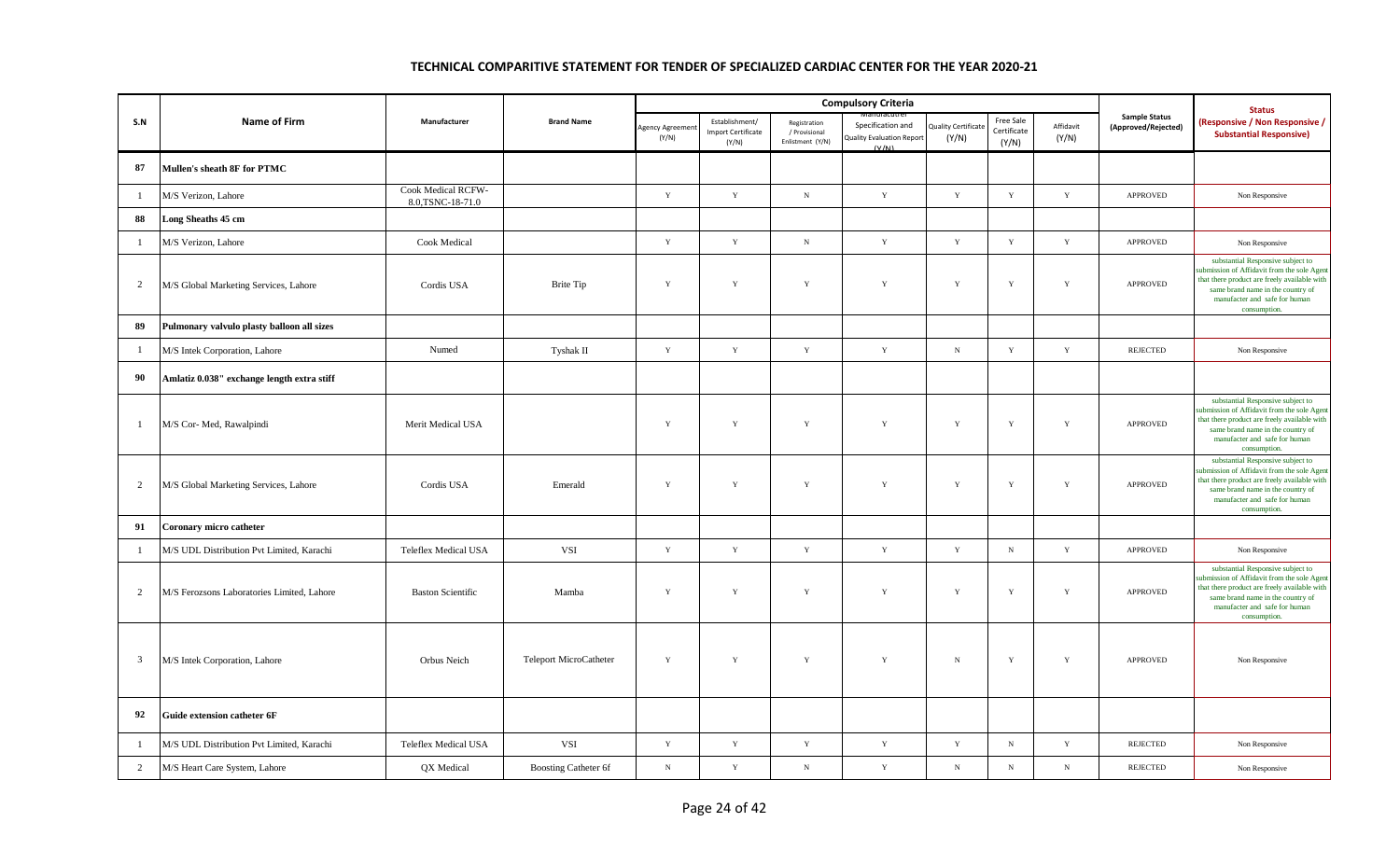|                |                                                                  |                          |                   |                          |                                                      |                                                   | <b>Compulsory Criteria</b>                                              |                                    |                                   |                    |                                             | <b>Status</b>                                                                                                                                                                                                                                                           |
|----------------|------------------------------------------------------------------|--------------------------|-------------------|--------------------------|------------------------------------------------------|---------------------------------------------------|-------------------------------------------------------------------------|------------------------------------|-----------------------------------|--------------------|---------------------------------------------|-------------------------------------------------------------------------------------------------------------------------------------------------------------------------------------------------------------------------------------------------------------------------|
| S.N            | Name of Firm                                                     | Manufacturer             | <b>Brand Name</b> | Agency Agreemen<br>(Y/N) | Establishment/<br><b>Import Certificate</b><br>(Y/N) | Registration<br>/ Provisional<br>Enlistment (Y/N) | vianuracutri<br>Specification and<br>Quality Evaluation Report<br>(V/N) | <b>Quality Certificat</b><br>(Y/N) | Free Sale<br>Certificate<br>(Y/N) | Affidavit<br>(Y/N) | <b>Sample Status</b><br>(Approved/Rejected) | (Responsive / Non Responsive /<br><b>Substantial Responsive)</b>                                                                                                                                                                                                        |
| 3              | M/S Ferozsons Laboratories Limited, Lahore                       | <b>Baston Scientific</b> | GuideZilla        | Y                        | Y                                                    | Y                                                 | Y                                                                       | Y                                  | Y                                 | Y                  | <b>APPROVED</b>                             | Responsive                                                                                                                                                                                                                                                              |
| 93             | 0.035' Hydrophilic Guide wire straight tip 150cm<br>(Glide wire) |                          |                   |                          |                                                      |                                                   |                                                                         |                                    |                                   |                    |                                             |                                                                                                                                                                                                                                                                         |
| -1             | M/S Verizon, Lahore                                              | <b>Cook Medical</b>      |                   | Y                        | Y                                                    | $_{\rm N}$                                        | Y                                                                       | Y                                  | Y                                 | Y                  | <b>APPROVED</b>                             | Non Responsive                                                                                                                                                                                                                                                          |
| 94             | <b>Judkins Diagnostic Catheter JL4 5F</b>                        |                          |                   |                          |                                                      |                                                   |                                                                         |                                    |                                   |                    |                                             |                                                                                                                                                                                                                                                                         |
| -1             | M/S Health Tec, Rawalpindi                                       | Pendracare Netherlands   | Pointer           | $\mathbf{v}$             | Y                                                    | $\mathbf{Y}$                                      | Y                                                                       | Y                                  | Y                                 | Y                  | <b>APPROVED</b>                             | Substantial Responsive subject to provision<br>of FSC duly legalized notarized and<br>submission of Affidavit from the sole Agent<br>that there product are freely available with<br>same brand name in the country of<br>manufacter and safe for human<br>consumption. |
| 2              | M/S Atco Pharma International Pvt Ltd, Karachi                   | Alvimedica Turkey        | Alvision          | Y                        | $_{\rm N}$                                           | N                                                 | Y                                                                       | Y                                  | Y                                 | Y                  | REJECTED                                    | Non Responsive                                                                                                                                                                                                                                                          |
| 3              | M/S Global Marketing Services, Lahore                            | Cordis USA               | Infiniti          | v                        | Y                                                    | $\mathbf{v}$                                      | Y                                                                       | $\mathbf{v}$                       | Y                                 | Y                  | <b>APPROVED</b>                             | substantial Responsive subject to<br>submission of Affidavit from the sole Agent<br>that there product are freely available with<br>same brand name in the country of<br>manufacter and safe for human<br>consumption.                                                  |
| 95             | Judkins Diagnostic catheter JL3.5 5F                             |                          |                   |                          |                                                      |                                                   |                                                                         |                                    |                                   |                    |                                             |                                                                                                                                                                                                                                                                         |
| $\overline{1}$ | M/S Health Tec, Rawalpindi                                       | Pendracare Netherlands   | Pointer           | $\mathbf{v}$             | Y                                                    | $\mathbf{Y}$                                      | Y                                                                       | Y                                  | Y                                 | Y                  | <b>APPROVED</b>                             | Substantial Responsive subject to provision<br>of FSC duly legalized notarized and<br>submission of Affidavit from the sole Agent<br>that there product are freely available with<br>same brand name in the country of<br>manufacter and safe for human<br>consumption. |
| $\overline{2}$ | M/S Atco Pharma International Pvt Ltd, Karachi                   | Alvimedica Turkey        | Alvision          | $\mathbf{v}$             | $_{\rm N}$                                           | $_{\rm N}$                                        | Y                                                                       | Y                                  | Y                                 | Y                  | REJECTED                                    | Non Responsive                                                                                                                                                                                                                                                          |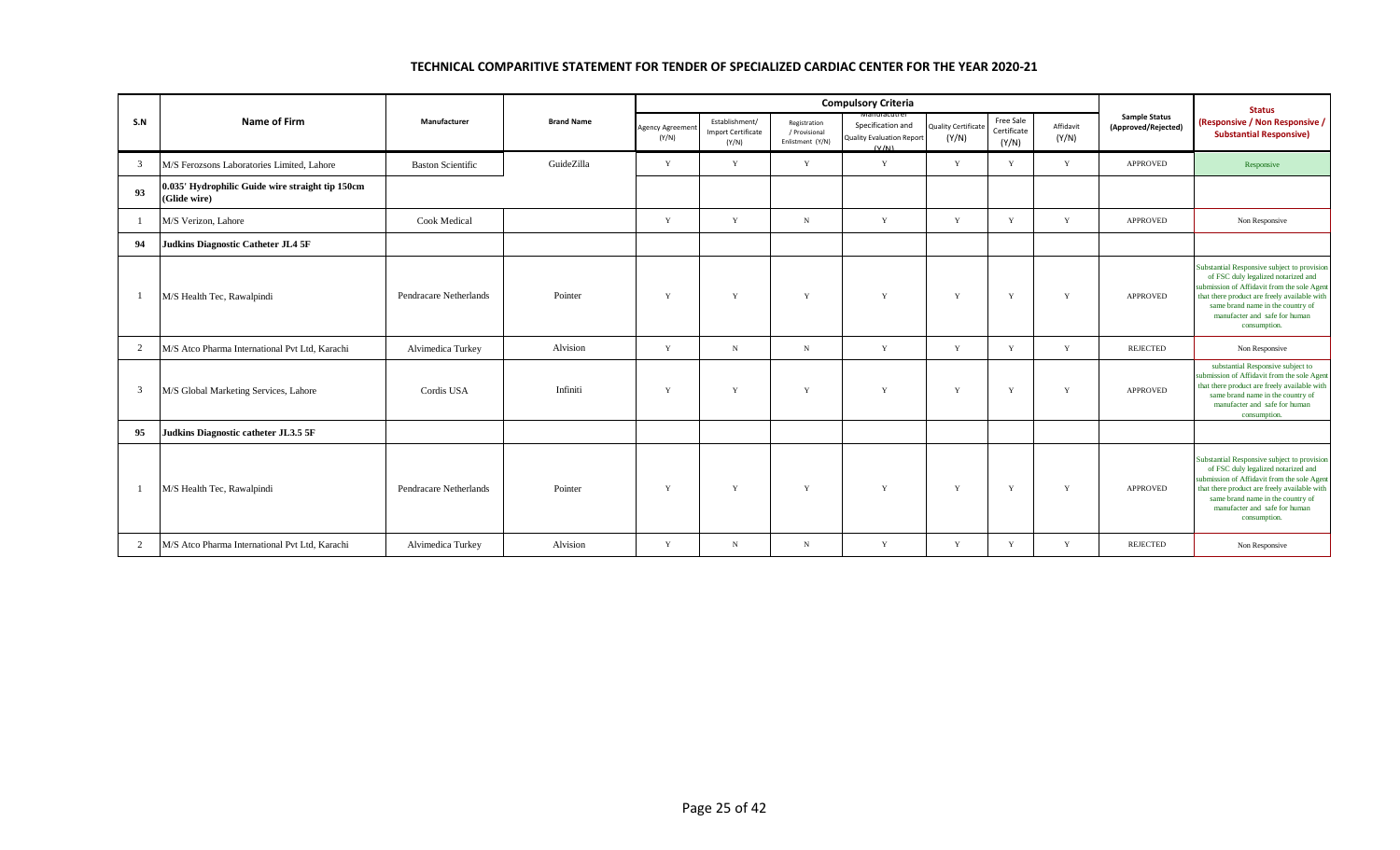|                         |                                                                               |                                                                                 |                                                                                                        |                        |                                                      |                                                   | <b>Compulsory Criteria</b>                                     |                                    |                                   |                    |                                             | <b>Status</b>                                                                                                                                                                                                                                                          |
|-------------------------|-------------------------------------------------------------------------------|---------------------------------------------------------------------------------|--------------------------------------------------------------------------------------------------------|------------------------|------------------------------------------------------|---------------------------------------------------|----------------------------------------------------------------|------------------------------------|-----------------------------------|--------------------|---------------------------------------------|------------------------------------------------------------------------------------------------------------------------------------------------------------------------------------------------------------------------------------------------------------------------|
| S.N                     | <b>Name of Firm</b>                                                           | Manufacturer                                                                    | <b>Brand Name</b>                                                                                      | Agency Agreem<br>(Y/N) | Establishment/<br><b>Import Certificate</b><br>(Y/N) | Registration<br>/ Provisional<br>Enlistment (Y/N) | Specification and<br><b>Quality Evaluation Report</b><br>(V/N) | <b>Luality Certificat</b><br>(Y/N) | Free Sale<br>Certificate<br>(Y/N) | Affidavit<br>(Y/N) | <b>Sample Status</b><br>(Approved/Rejected) | <b>Responsive / Non Responsive /</b><br><b>Substantial Responsive)</b>                                                                                                                                                                                                 |
| $\overline{\mathbf{3}}$ | M/S Global Marketing Services, Lahore                                         | Cordis USA                                                                      | Infiniti                                                                                               | $\mathbf Y$            | Y                                                    | $\mathbf Y$                                       | $\mathbf Y$                                                    | Y                                  | $\mathbf Y$                       | $\mathbf Y$        | <b>APPROVED</b>                             | substantial Responsive subject to<br>abmission of Affidavit from the sole Agent<br>that there product are freely available with<br>same brand name in the country of<br>manufacter and safe for human<br>consumption.                                                  |
| 96                      | Judkins Diagnostic catheter JR4 5F                                            |                                                                                 |                                                                                                        |                        |                                                      |                                                   |                                                                |                                    |                                   |                    |                                             |                                                                                                                                                                                                                                                                        |
| $\mathbf{1}$            | M/S Health Tec, Rawalpindi                                                    | Pendracare Netherlands                                                          | Pointer                                                                                                | $\mathbf Y$            | $\mathbf Y$                                          | $\mathbf Y$                                       | $\mathbf Y$                                                    | $\mathbf Y$                        | $\mathbf Y$                       | $\mathbf Y$        | APPROVED                                    | Substantial Responsive subject to provision<br>of FSC duly legalized notarized and<br>ubmission of Affidavit from the sole Agent<br>that there product are freely available with<br>same brand name in the country of<br>manufacter and safe for human<br>consumption. |
| 2                       | M/S Atco Pharma International Pvt Ltd, Karachi                                | Alvimedica Turkey                                                               | Alvision                                                                                               | $\mathbf Y$            | $_{\rm N}$                                           | ${\bf N}$                                         | $\mathbf Y$                                                    | $\mathbf Y$                        | $\mathbf Y$                       | $\mathbf Y$        | <b>REJECTED</b>                             | Non Responsive                                                                                                                                                                                                                                                         |
| $\overline{\mathbf{3}}$ | M/S Global Marketing Services, Lahore                                         | Cordis USA                                                                      | Infiniti                                                                                               | Y                      | Y                                                    | Y                                                 | Y                                                              | Y                                  | Y                                 | Y                  | <b>APPROVED</b>                             | substantial Responsive subject to<br>ubmission of Affidavit from the sole Agent<br>that there product are freely available with<br>same brand name in the country of<br>manufacter and safe for human<br>consumption.                                                  |
| 97                      | <b>Permanent Pace Maker VVI</b>                                               |                                                                                 |                                                                                                        |                        |                                                      |                                                   |                                                                |                                    |                                   |                    |                                             |                                                                                                                                                                                                                                                                        |
| 1                       | M/S Medtronic Pakistan Pvt Ltd, Karachi                                       | Medtronic<br>Switerzland/Singapore                                              | Sensia                                                                                                 | Y                      | $\mathbf Y$                                          | ${\bf N}$                                         | Y                                                              | $\mathbf Y$                        | $\mathbf Y$                       | $\mathbf Y$        | <b>APPROVED</b>                             | Non Responsive                                                                                                                                                                                                                                                         |
| 98                      | <b>Permanent Pace Maker DDR</b>                                               |                                                                                 |                                                                                                        |                        |                                                      |                                                   |                                                                |                                    |                                   |                    |                                             |                                                                                                                                                                                                                                                                        |
| -1                      | M/S Medtronic Pakistan Pvt Ltd, Karachi                                       | Medtronic<br>Switerzland/Singapore                                              | Sensia                                                                                                 | $\mathbf Y$            | $\mathbf Y$                                          | ${\bf N}$                                         | $\mathbf Y$                                                    | $\mathbf Y$                        | $\mathbf Y$                       | $\mathbf Y$        | APPROVED                                    | Non Responsive                                                                                                                                                                                                                                                         |
| 99                      | <b>ACT</b> tube compatible with machine (Actalyte,<br>Hemochron) (ACT Tester) |                                                                                 |                                                                                                        |                        |                                                      |                                                   |                                                                |                                    |                                   |                    |                                             |                                                                                                                                                                                                                                                                        |
| $\mathbf{1}$            | M/S Imtiaz Brothers, Lahore                                                   | Helena Laboratories USA                                                         | Actalyke                                                                                               | $\mathbf Y$            | $\mathbf Y$                                          | $\,$ A                                            | $\mathbf Y$                                                    | $\mathbf Y$                        | $\mathbf Y$                       | $\mathbf Y$        | <b>APPROVED</b>                             | substantial Responsive subject to<br>abmission of Affidavit from the sole Agent<br>that there product are freely available with<br>same brand name in the country of<br>manufacter and safe for human<br>consumption.                                                  |
| $\overline{2}$          | M/S Cute & Cure Pharma, Sargodha                                              | Iqbal & Company Islamabad<br>Werfen Instrumental<br>Laboratory SpA Milan- Italy | ACT tube compatible with<br>machine (ActalyteHemochron)<br>(ACT Tester Accriva/ Werfen<br>IL, ITC, USA | Y                      | $\mathbf Y$                                          | $\mathbf{A}$                                      | $\mathbf Y$                                                    | $\mathbf Y$                        | $\mathbf Y$                       | $\mathbf Y$        | <b>REJECTED</b>                             | Non Responsive                                                                                                                                                                                                                                                         |
| 100                     | <b>Intra atrial septal Puncture needle</b>                                    |                                                                                 |                                                                                                        |                        |                                                      |                                                   |                                                                |                                    |                                   |                    |                                             |                                                                                                                                                                                                                                                                        |
| $\mathbf{1}$            | N.Q                                                                           |                                                                                 |                                                                                                        |                        |                                                      |                                                   |                                                                |                                    |                                   |                    |                                             |                                                                                                                                                                                                                                                                        |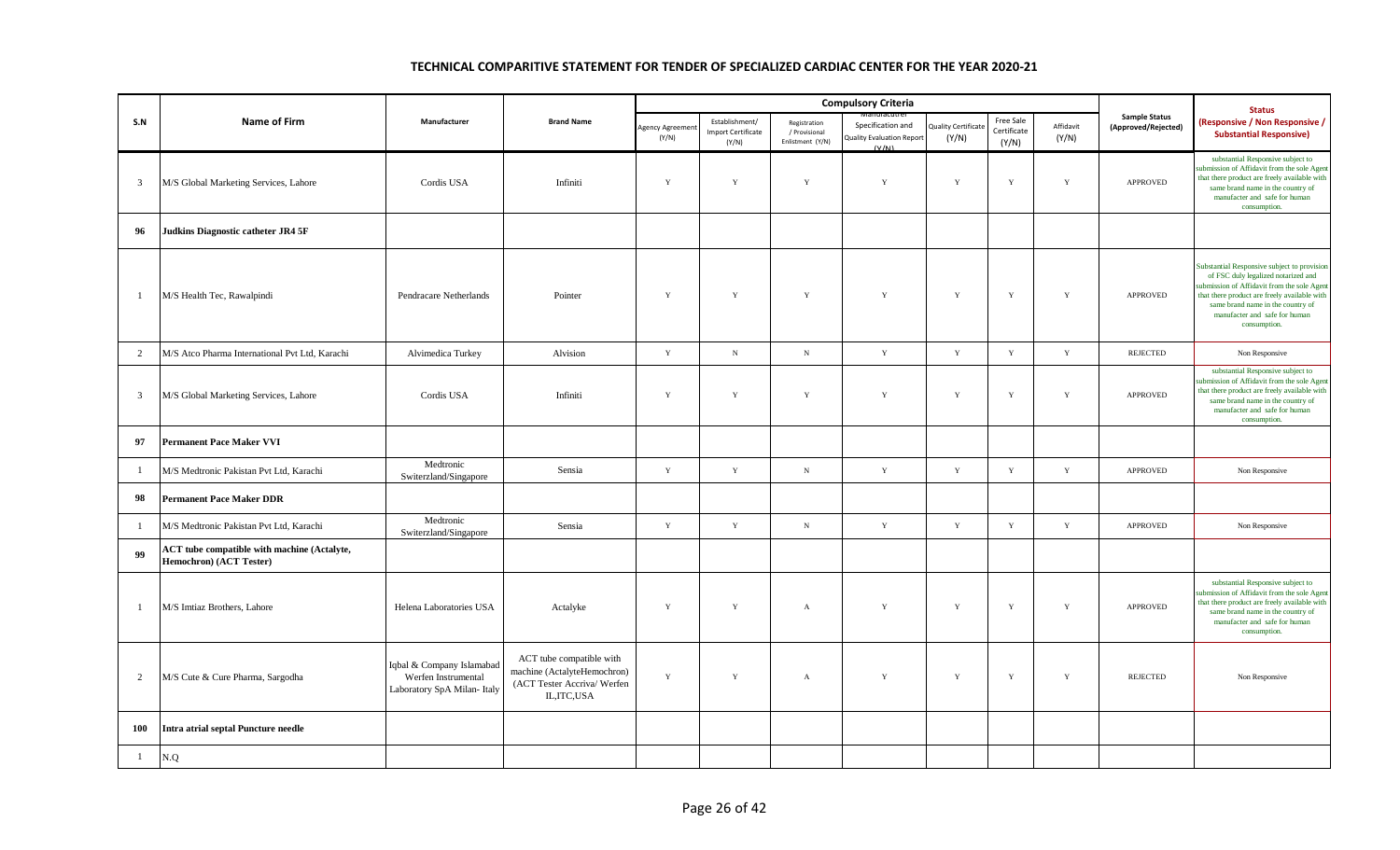|     |                                                                                                                                                                                      |                            |                      |                           |                                               |                                                   | <b>Compulsory Criteria</b>                                                            |                              |                                   |                    |                                             | <b>Status</b>                                                                                                                                                                                                                                                           |
|-----|--------------------------------------------------------------------------------------------------------------------------------------------------------------------------------------|----------------------------|----------------------|---------------------------|-----------------------------------------------|---------------------------------------------------|---------------------------------------------------------------------------------------|------------------------------|-----------------------------------|--------------------|---------------------------------------------|-------------------------------------------------------------------------------------------------------------------------------------------------------------------------------------------------------------------------------------------------------------------------|
| S.N | Name of Firm                                                                                                                                                                         | Manufacturer               | <b>Brand Name</b>    | Agency Agreement<br>(Y/N) | Establishment/<br>Import Certificate<br>(Y/N) | Registration<br>/ Provisional<br>Enlistment (Y/N) | <b>Manufacutrer</b><br>Specification and<br><b>Quality Evaluation Report</b><br>(V/N) | Quality Certificate<br>(Y/N) | Free Sale<br>Certificate<br>(Y/N) | Affidavit<br>(Y/N) | <b>Sample Status</b><br>(Approved/Rejected) | (Responsive / Non Responsive /<br><b>Substantial Responsive)</b>                                                                                                                                                                                                        |
| 101 | Angioplasty full disposable set<br>(1 Pc angiography Drape 4 Holes,<br>2Pcs Fluoroscopy Cover,<br>1 Pc Betadine Sponge,<br>1 pc towel,<br>1pc Back Table Cover,<br>1 pc plain drape) |                            |                      |                           |                                               |                                                   |                                                                                       |                              |                                   |                    |                                             |                                                                                                                                                                                                                                                                         |
|     | M/S Jamil Traders, Multan                                                                                                                                                            |                            | UniSet local Promark | N                         | N                                             | $_{\rm N}$                                        | $\mathbf{v}$                                                                          | N                            | N                                 | $\mathbf{v}$       | REJECTED                                    | Non Responsive                                                                                                                                                                                                                                                          |
|     | M/S Pak Punjab Cardex, Lahore                                                                                                                                                        | <b>MHK Medikal Tekstil</b> | MHK Medikal Tekstil  | $\mathbf{v}$              | v                                             | N/A                                               | v                                                                                     | $\mathbf{v}$                 | $\mathbf{v}$                      | Y                  | APPROVED                                    | Substantial Responsive subject to provision<br>of FSC duly legalized notarized and<br>submission of Affidavit from the sole Agent<br>that there product are freely available with<br>same brand name in the country of<br>manufacter and safe for human<br>consumption. |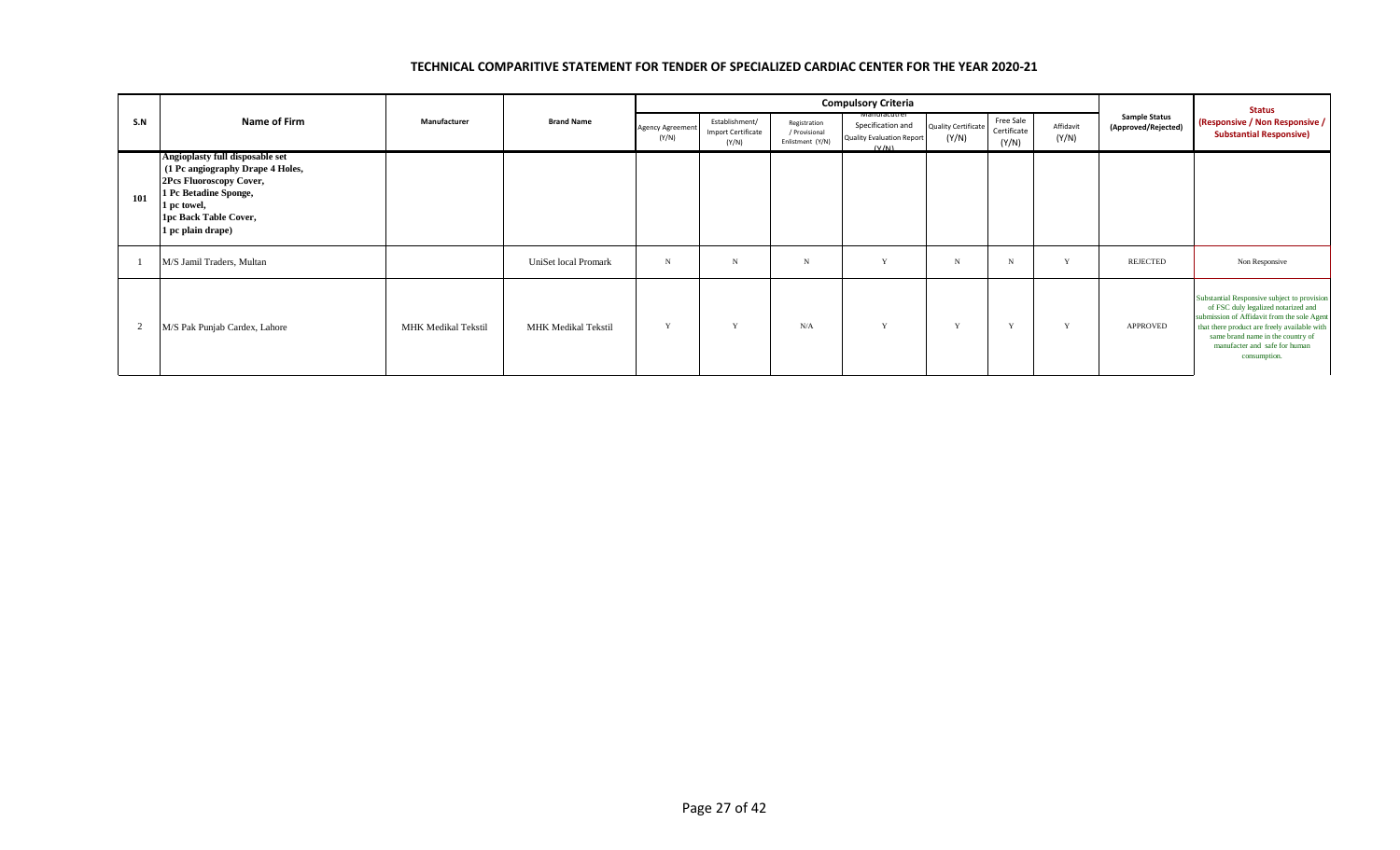|                |                                                                                                          |                                                       |                                              |                          |                                                      | <b>Compulsory Criteria</b>                        |                                                                |                                     |                                   |                    | <b>Status</b>                               |                                                                                                                                                                                                                        |
|----------------|----------------------------------------------------------------------------------------------------------|-------------------------------------------------------|----------------------------------------------|--------------------------|------------------------------------------------------|---------------------------------------------------|----------------------------------------------------------------|-------------------------------------|-----------------------------------|--------------------|---------------------------------------------|------------------------------------------------------------------------------------------------------------------------------------------------------------------------------------------------------------------------|
| S.N            | <b>Name of Firm</b>                                                                                      | Manufacturer                                          | <b>Brand Name</b>                            | Agency Agreemer<br>(Y/N) | Establishment/<br><b>Import Certificate</b><br>(Y/N) | Registration<br>/ Provisional<br>Enlistment (Y/N) | Specification and<br><b>Quality Evaluation Report</b><br>(V/M) | <b>Quality Certificate</b><br>(Y/N) | Free Sale<br>Certificate<br>(Y/N) | Affidavit<br>(Y/N) | <b>Sample Status</b><br>(Approved/Rejected) | (Responsive / Non Responsive /<br><b>Substantial Responsive)</b>                                                                                                                                                       |
| $\overline{3}$ | M/S Cardiac Care, Lahore                                                                                 | 3- Tek/Interset Turkey                                |                                              | $\mathbf Y$              | Y                                                    | ${\bf N}$                                         | Y                                                              | Y                                   | $\mathbf Y$                       | Y                  | <b>REJECTED</b>                             | Non Responsive                                                                                                                                                                                                         |
| 102            | Aortic cannula with connector, angled (450 ē Leuer<br>lock connector), wire reinforced (adult) all sizes |                                                       |                                              |                          |                                                      |                                                   |                                                                |                                     |                                   |                    |                                             |                                                                                                                                                                                                                        |
| -1             | M/S Imtiaz Brothers, Lahore                                                                              | Changzhou Kangxin Medical<br>Instruments Co Ltd China | Qunxing                                      | $\mathbf Y$              | $\mathbf Y$                                          | $\mathbf Y$                                       | $\mathbf Y$                                                    | $\mathbf Y$                         | $\mathbf Y$                       | Y                  | <b>REJECTED</b>                             | Non Responsive                                                                                                                                                                                                         |
| 2              | M/S Medtronic Pakistan Pvt Ltd, Karachi                                                                  | Medtronic USA                                         | Select Series Angled tip<br>Arterial cannula | $\mathbf Y$              | $\mathbf Y$                                          | $\mathbf Y$                                       | $\mathbf Y$                                                    | $\mathbf Y$                         | $\mathbf Y$                       | $\mathbf Y$        | APPROVED                                    | substantial Responsive subject to<br>submission of Affidavit from the sole Agent<br>that there product are freely available with<br>same brand name in the country of<br>manufacter and safe for human<br>consumption. |
| $\overline{3}$ | M/S Vertex Medical Pvt Ltd, Lahore                                                                       | LivaNova Italy                                        |                                              | $\mathbf Y$              | $\mathbf Y$                                          | $\mathbf Y$                                       | $\mathbf Y$                                                    | $\mathbf Y$                         | $\mathbf Y$                       | $\mathbf Y$        | APPROVED                                    | substantial Responsive subject to<br>submission of Affidavit from the sole Agent<br>that there product are freely available with<br>same brand name in the country of<br>manufacter and safe for human<br>consumption. |
| 103            | Aortic cannula with connector, straight, all sizes                                                       |                                                       |                                              |                          |                                                      |                                                   |                                                                |                                     |                                   |                    |                                             |                                                                                                                                                                                                                        |
|                | M/S Medtronic Pakistan Pvt Ltd, Karachi                                                                  | Medtronic USA                                         | DLP Flexible Arch Cannulae                   | Y                        | Y                                                    | $\mathbf Y$                                       | $\mathbf Y$                                                    | Y                                   | Y                                 | Y                  | APPROVED                                    | substantial Responsive subject to<br>submission of Affidavit from the sole Agen<br>that there product are freely available with<br>same brand name in the country of<br>manufacter and safe for human<br>consumption.  |
| 2              | M/S Vertex Medical Pvt Ltd, Lahore                                                                       | LivaNova Italy                                        |                                              | Y                        | $\mathbf Y$                                          | $\,$ N                                            | Y                                                              | $\mathbf Y$                         | $\mathbf Y$                       | $\mathbf Y$        | <b>APPROVED</b>                             | Non Responsive                                                                                                                                                                                                         |
| 104            | Bovine pericardium size 10 x 5 cm                                                                        |                                                       |                                              |                          |                                                      |                                                   |                                                                |                                     |                                   |                    |                                             |                                                                                                                                                                                                                        |
|                | M/S Verizon, Lahore                                                                                      | St. Jude Medical                                      |                                              | $\mathbf Y$              | $\mathbf Y$                                          | ${\bf N}$                                         | $\mathbf Y$                                                    | $\mathbf Y$                         | $\mathbf Y$                       | $\mathbf Y$        | APPROVED                                    | Non Responsive                                                                                                                                                                                                         |
| 105            | <b>Chest binder all size</b>                                                                             |                                                       |                                              |                          |                                                      |                                                   |                                                                |                                     |                                   |                    |                                             |                                                                                                                                                                                                                        |
| $\mathbf{1}$   | N.Q                                                                                                      |                                                       |                                              |                          |                                                      |                                                   |                                                                |                                     |                                   |                    |                                             |                                                                                                                                                                                                                        |
| 106            | Disposable latex surgical gloves sterilized (powder<br>free) No. 6 (for cardiac surgery only)            |                                                       |                                              |                          |                                                      |                                                   |                                                                |                                     |                                   |                    |                                             |                                                                                                                                                                                                                        |
| $\mathbf{1}$   | N.Q                                                                                                      |                                                       |                                              |                          |                                                      |                                                   |                                                                |                                     |                                   |                    |                                             |                                                                                                                                                                                                                        |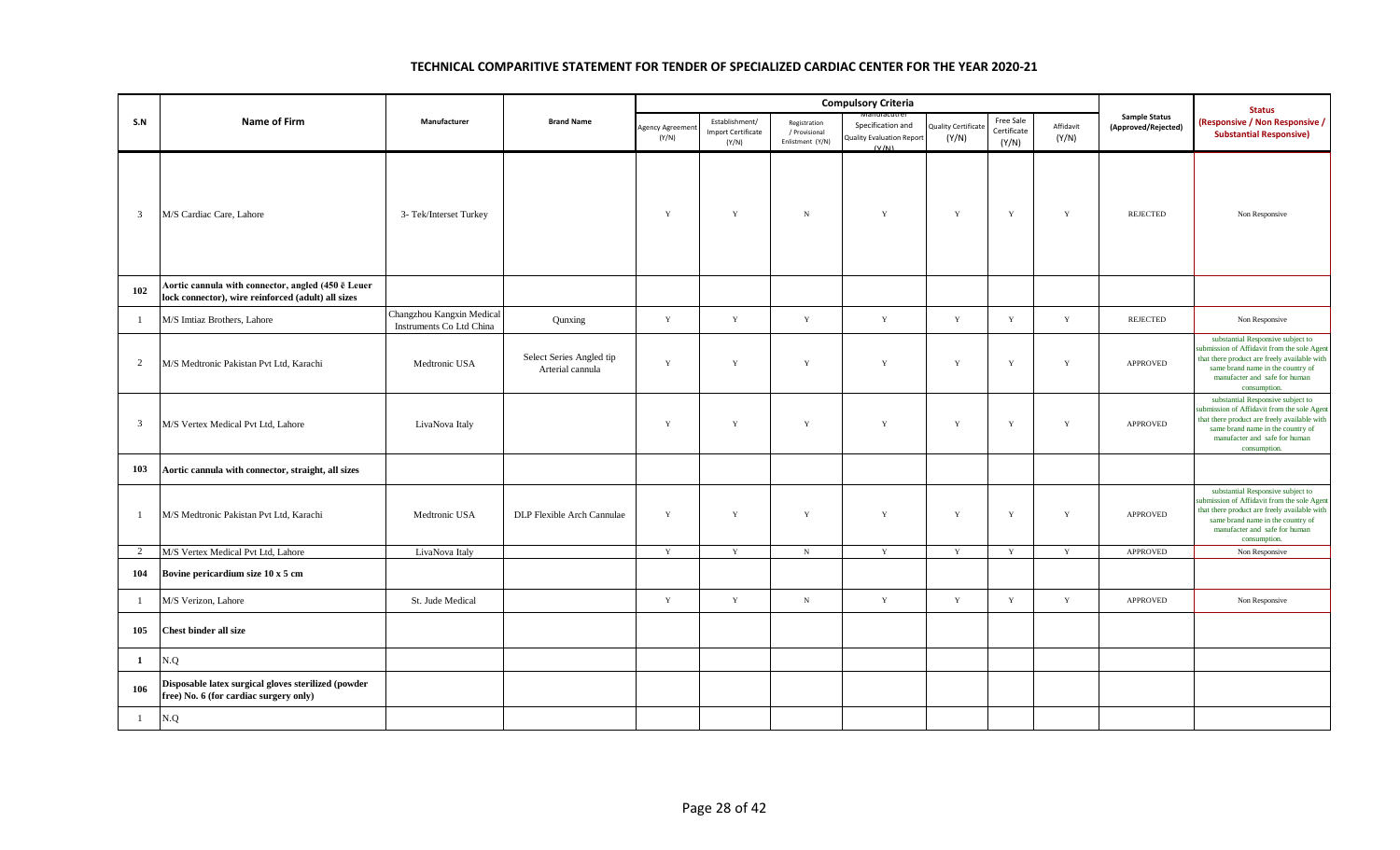|                |                                                                                                 |                                                                                                                                       |                                                             |                         |                                                      |                                                   | <b>Compulsory Criteria</b>                              |                              |                                   |                    |                                             | <b>Status</b>                                                                                                                                                                                                          |
|----------------|-------------------------------------------------------------------------------------------------|---------------------------------------------------------------------------------------------------------------------------------------|-------------------------------------------------------------|-------------------------|------------------------------------------------------|---------------------------------------------------|---------------------------------------------------------|------------------------------|-----------------------------------|--------------------|---------------------------------------------|------------------------------------------------------------------------------------------------------------------------------------------------------------------------------------------------------------------------|
| S.N            | Name of Firm                                                                                    | Manufacturer                                                                                                                          | <b>Brand Name</b>                                           | Agency Agreeme<br>(Y/N) | Establishment/<br><b>Import Certificate</b><br>(Y/N) | Registration<br>/ Provisional<br>Enlistment (Y/N) | Specification and<br>Quality Evaluation Report<br>(V/M) | luality Certificate<br>(Y/N) | Free Sale<br>Certificate<br>(Y/N) | Affidavit<br>(Y/N) | <b>Sample Status</b><br>(Approved/Rejected) | (Responsive / Non Responsive /<br><b>Substantial Responsive)</b>                                                                                                                                                       |
| 107            | Disposable latex surgical gloves sterilized (powder<br>free) No. 6.5 (for cardiac surgery only) |                                                                                                                                       |                                                             |                         |                                                      |                                                   |                                                         |                              |                                   |                    |                                             |                                                                                                                                                                                                                        |
| $\mathbf{1}$   | N.Q                                                                                             |                                                                                                                                       |                                                             |                         |                                                      |                                                   |                                                         |                              |                                   |                    |                                             |                                                                                                                                                                                                                        |
| 108            | Disposable latex surgical gloves sterilized (powder<br>free) No. 7 (for cardiac surgery only)   |                                                                                                                                       |                                                             |                         |                                                      |                                                   |                                                         |                              |                                   |                    |                                             |                                                                                                                                                                                                                        |
| $\mathbf{1}$   | N.Q                                                                                             |                                                                                                                                       |                                                             |                         |                                                      |                                                   |                                                         |                              |                                   |                    |                                             |                                                                                                                                                                                                                        |
| 109            | Disposable latex surgical gloves sterilized (powder<br>free) No. 7.5 (for cardiac surgery only) |                                                                                                                                       |                                                             |                         |                                                      |                                                   |                                                         |                              |                                   |                    |                                             |                                                                                                                                                                                                                        |
| $\mathbf{1}$   | N.Q                                                                                             |                                                                                                                                       |                                                             |                         |                                                      |                                                   |                                                         |                              |                                   |                    |                                             |                                                                                                                                                                                                                        |
| 110            | <b>Beard Mask</b>                                                                               |                                                                                                                                       |                                                             |                         |                                                      |                                                   |                                                         |                              |                                   |                    |                                             |                                                                                                                                                                                                                        |
| $\mathbf{1}$   | M/S GenNex Technology, Bahawalpur                                                               | Abraham Blacsmith's Beard<br>Masck, Non Women highly<br>air permeable Lightweight<br>with elastic Band (Latex-<br>free). Soft on skin | Abraham Blacsmith-UK                                        | $\mathbf Y$             | $_{\rm N}$                                           | ${\bf N}$                                         | Y                                                       | ${\bf N}$                    | $_{\rm N}$                        | $\mathbf Y$        | <b>APPROVED</b>                             | Non Responsive                                                                                                                                                                                                         |
| 111            | Face mask black No 0, 1, 2, 3 (one set)                                                         |                                                                                                                                       |                                                             |                         |                                                      |                                                   |                                                         |                              |                                   |                    |                                             |                                                                                                                                                                                                                        |
| $\mathbf{1}$   | N.Q                                                                                             |                                                                                                                                       |                                                             |                         |                                                      |                                                   |                                                         |                              |                                   |                    |                                             |                                                                                                                                                                                                                        |
| 112            | Face mask black No 4, 5, 6 (one set)                                                            |                                                                                                                                       |                                                             |                         |                                                      |                                                   |                                                         |                              |                                   |                    |                                             |                                                                                                                                                                                                                        |
| $\mathbf{1}$   | N.Q                                                                                             |                                                                                                                                       |                                                             |                         |                                                      |                                                   |                                                         |                              |                                   |                    |                                             |                                                                                                                                                                                                                        |
| 113            | Femoral cannula venous single stage all sizes wire reinforced                                   |                                                                                                                                       |                                                             |                         |                                                      |                                                   |                                                         |                              |                                   |                    |                                             |                                                                                                                                                                                                                        |
| $\mathbf{1}$   | M/S Medtronic Pakistan Pvt Ltd, Karachi                                                         | Medtronic Mexico                                                                                                                      | Next Generation Bio-medicus<br><b>Adult Venous Cannulae</b> | $\mathbf Y$             | $\mathbf Y$                                          | $\mathbf Y$                                       | $\mathbf Y$                                             | $\mathbf Y$                  | $\mathbf Y$                       | $\mathbf Y$        | APPROVED                                    | substantial Responsive subject to<br>submission of Affidavit from the sole Agent<br>that there product are freely available with<br>same brand name in the country of<br>manufacter and safe for human<br>consumption. |
| $\overline{2}$ | M/S Vertex Medical Pvt Ltd, Lahore                                                              | LivaNova Italy                                                                                                                        |                                                             | $\mathbf Y$             | Y                                                    | $_{\rm N}$                                        | $\mathbf Y$                                             | Y                            | Y                                 | $\mathbf Y$        | APPROVED                                    | substantial Responsive subject to<br>submission of Affidavit from the sole Agent<br>that there product are freely available with<br>same brand name in the country of<br>manufacter and safe for human<br>consumption. |
| 114            | Femoral cannula venous two stages all sizes wire<br>reinforced                                  |                                                                                                                                       |                                                             |                         |                                                      |                                                   |                                                         |                              |                                   |                    |                                             |                                                                                                                                                                                                                        |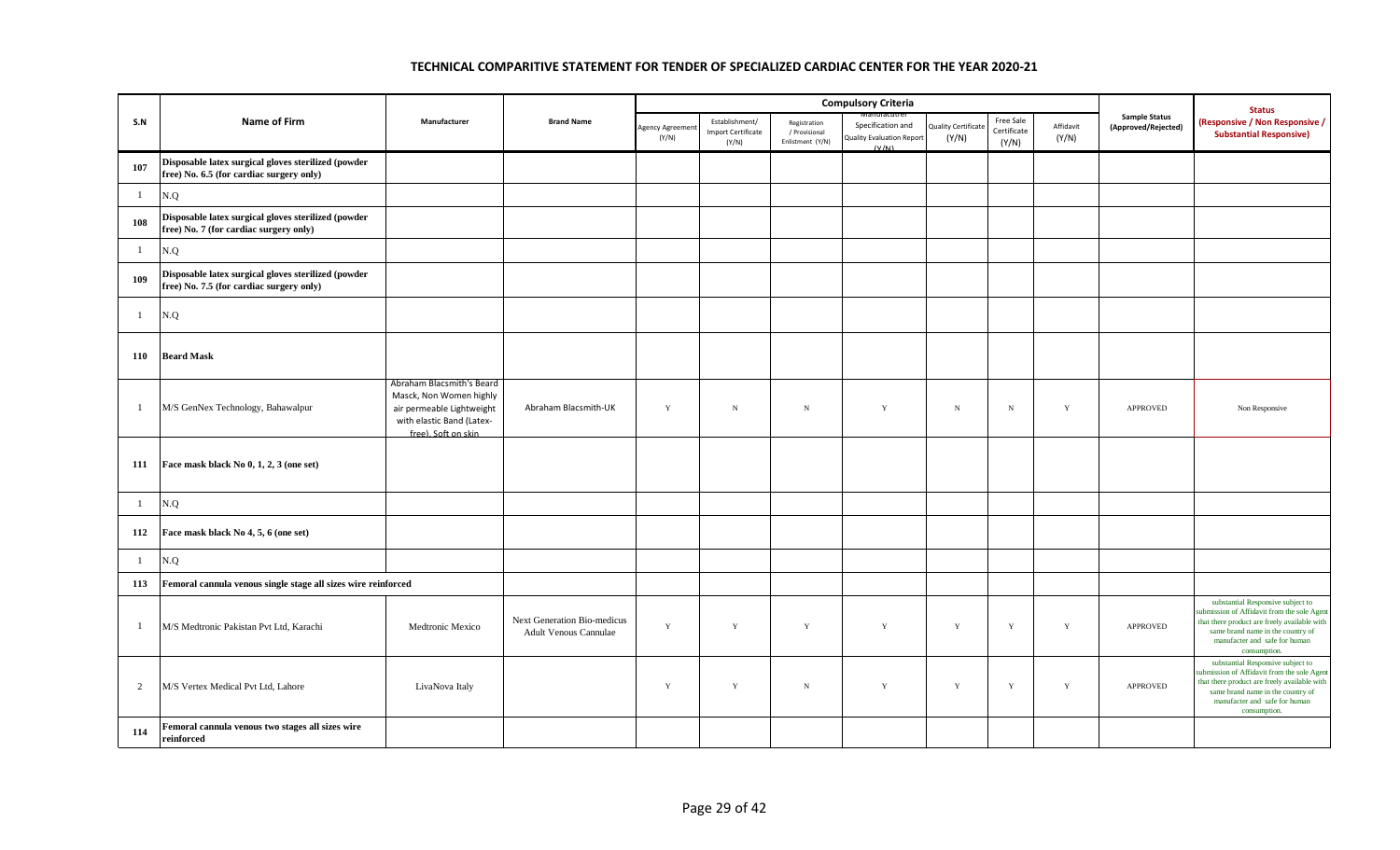|                |                                                                        |                                                       |                                                             |                          |                                                      |                                                   | <b>Compulsory Criteria</b>                                     |                                    |                                   |                    |                                             | <b>Status</b>                                                                                                                                                                                                                                                           |
|----------------|------------------------------------------------------------------------|-------------------------------------------------------|-------------------------------------------------------------|--------------------------|------------------------------------------------------|---------------------------------------------------|----------------------------------------------------------------|------------------------------------|-----------------------------------|--------------------|---------------------------------------------|-------------------------------------------------------------------------------------------------------------------------------------------------------------------------------------------------------------------------------------------------------------------------|
| S.N            | <b>Name of Firm</b>                                                    | Manufacturer                                          | <b>Brand Name</b>                                           | Agency Agreemen<br>(Y/N) | Establishment/<br><b>Import Certificate</b><br>(Y/N) | Registration<br>/ Provisional<br>Enlistment (Y/N) | Specification and<br><b>Quality Evaluation Report</b><br>(V/N) | <b>Quality Certificat</b><br>(Y/N) | Free Sale<br>Certificate<br>(Y/N) | Affidavit<br>(Y/N) | <b>Sample Status</b><br>(Approved/Rejected) | (Responsive / Non Responsive /<br><b>Substantial Responsive)</b>                                                                                                                                                                                                        |
| -1             | M/S Vertex Medical Pvt Ltd. Lahore                                     | LivaNova Italy                                        |                                                             | Y                        | Y                                                    | $_{\rm N}$                                        | $\mathbf Y$                                                    | Y                                  | Y                                 | $\mathbf Y$        | APPROVED                                    | substantial Responsive subject to<br>submission of Affidavit from the sole Agent<br>that there product are freely available with<br>same brand name in the country of<br>manufacter and safe for human<br>consumption.                                                  |
| 2              | M/S Medtronic Pakistan Pvt Ltd, Karachi                                | Medtronic Mexico                                      | Next Generation Bio-medicus<br><b>Adult Venous Cannulae</b> | $\mathbf Y$              | $\mathbf Y$                                          | $\mathbf Y$                                       | $\mathbf Y$                                                    | $\mathbf Y$                        | $\mathbf Y$                       | $\mathbf Y$        | <b>REJECTED</b>                             | Non Responsive                                                                                                                                                                                                                                                          |
| 115            | Myocardial temperature probe                                           |                                                       |                                                             |                          |                                                      |                                                   |                                                                |                                    |                                   |                    |                                             |                                                                                                                                                                                                                                                                         |
| -1             | N.Q                                                                    |                                                       |                                                             |                          |                                                      |                                                   |                                                                |                                    |                                   |                    |                                             |                                                                                                                                                                                                                                                                         |
| 116            | Pericardial sump with connector                                        |                                                       |                                                             |                          |                                                      |                                                   |                                                                |                                    |                                   |                    |                                             |                                                                                                                                                                                                                                                                         |
| -1             | M/S Imtiaz Brothers, Lahore                                            | Changzhou Kangxin Medical<br>Instruments Co Ltd China | Qunxing                                                     | $\mathbf Y$              | $\mathbf Y$                                          | $\mathbf Y$                                       | $\mathbf Y$                                                    | $\mathbf Y$                        | $\mathbf Y$                       | $\mathbf Y$        | <b>REJECTED</b>                             | Non Responsive                                                                                                                                                                                                                                                          |
| 2              | M/S Vertex Medical Pvt Ltd, Lahore                                     | LivaNova Italy                                        |                                                             | Y                        | Y                                                    | $_{\rm N}$                                        | Y                                                              | Y                                  | Y                                 | Y                  | APPROVED                                    | substantial Responsive subject to<br>submission of Affidavit from the sole Agent<br>that there product are freely available with<br>same brand name in the country of<br>manufacter and safe for human<br>consumption.                                                  |
| $\overline{3}$ | M/S Medtronic Pakistan Pvt Ltd, Karachi                                | Medtronic USA                                         | <b>DLP</b> Intracardial Sumps                               | $\mathbf Y$              | $\mathbf Y$                                          | $\mathbf Y$                                       | $\mathbf Y$                                                    | $\mathbf Y$                        | $\mathbf Y$                       | $\mathbf Y$        | APPROVED                                    | substantial Responsive subject to<br>submission of Affidavit from the sole Agent<br>that there product are freely available with<br>same brand name in the country of<br>manufacter and safe for human<br>consumption.                                                  |
| 117            | <b>Straight connectors all sizes</b>                                   |                                                       |                                                             |                          |                                                      |                                                   |                                                                |                                    |                                   |                    |                                             |                                                                                                                                                                                                                                                                         |
| -1             | M/S Cardiac Care, Lahore                                               | China                                                 |                                                             | $\mathbf Y$              | $\mathbf Y$                                          | $\, {\bf N}$                                      | $\mathbf Y$                                                    | $\mathbf Y$                        | $\mathbf Y$                       | $\mathbf Y$        | APPROVED                                    | Non Responsive                                                                                                                                                                                                                                                          |
| 118            | <b>Adhesive Wound Dressing 45x60 cm (Opsite)</b>                       |                                                       |                                                             |                          |                                                      |                                                   |                                                                |                                    |                                   |                    |                                             |                                                                                                                                                                                                                                                                         |
| -1             | N.Q                                                                    |                                                       |                                                             |                          |                                                      |                                                   |                                                                |                                    |                                   |                    |                                             |                                                                                                                                                                                                                                                                         |
| 119            | Temporary pacemaker (leads only) compatible with<br><b>TPM</b> machine |                                                       |                                                             |                          |                                                      |                                                   |                                                                |                                    |                                   |                    |                                             |                                                                                                                                                                                                                                                                         |
| $\overline{1}$ | M/S Mediling Enterprises, Lahore                                       | Fiab (Italy)                                          | Spike LC/AE CE Mark                                         | $\mathbf Y$              | Y                                                    | $\mathbf Y$                                       | $\mathbf Y$                                                    | Y                                  | $\mathbf Y$                       | Y                  | APPROVED                                    | Substantial Responsive subject to provision<br>of FSC duly legalized notarized and<br>submission of Affidavit from the sole Agent<br>that there product are freely available with<br>same brand name in the country of<br>manufacter and safe for human<br>consumption. |
| 120            | Venous cannula - two stage (all sizes ) FR Approved by FDA / CE        |                                                       |                                                             |                          |                                                      |                                                   |                                                                |                                    |                                   |                    |                                             |                                                                                                                                                                                                                                                                         |
| -1             | M/S Imtiaz Brothers, Lahore                                            | Changzhou Kangxin Medical<br>Instruments Co Ltd China | Qunxing                                                     | $\mathbf Y$              | $\mathbf Y$                                          | $\mathbf Y$                                       | $\mathbf Y$                                                    | $\mathbf Y$                        | $\mathbf Y$                       | $\mathbf Y$        | <b>REJECTED</b>                             | Non Responsive                                                                                                                                                                                                                                                          |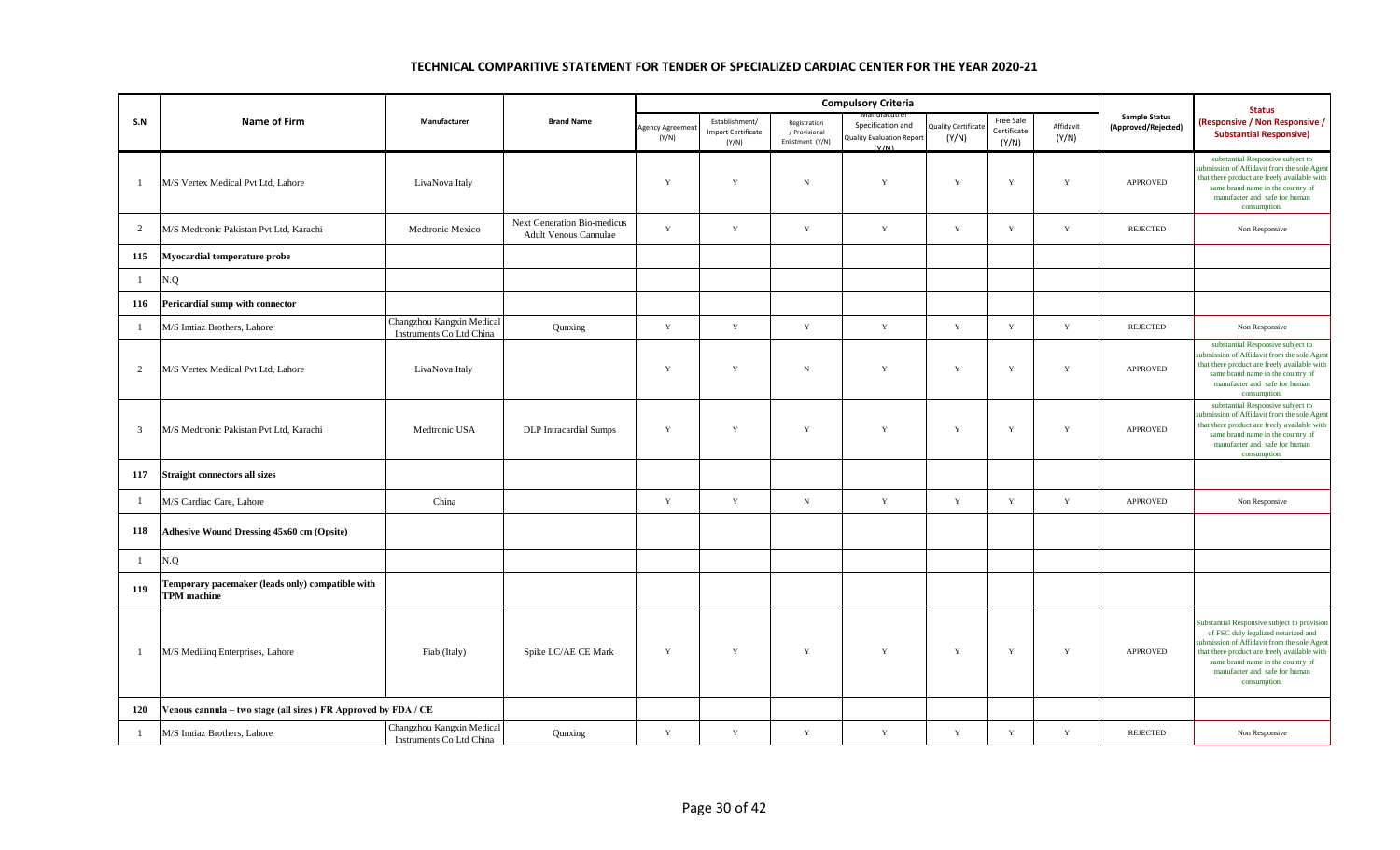|                |                                                                                                                                         |                                                       |                                                                            |                                |                                                      |                                                   | <b>Compulsory Criteria</b>                                     |                                     |                                   |                    |                                             | <b>Status</b>                                                                                                                                                                                                          |
|----------------|-----------------------------------------------------------------------------------------------------------------------------------------|-------------------------------------------------------|----------------------------------------------------------------------------|--------------------------------|------------------------------------------------------|---------------------------------------------------|----------------------------------------------------------------|-------------------------------------|-----------------------------------|--------------------|---------------------------------------------|------------------------------------------------------------------------------------------------------------------------------------------------------------------------------------------------------------------------|
| S.N            | <b>Name of Firm</b>                                                                                                                     | Manufacturer                                          | <b>Brand Name</b>                                                          | <b>Agency Agreeme</b><br>(Y/N) | Establishment/<br><b>Import Certificate</b><br>(Y/N) | Registration<br>/ Provisional<br>Enlistment (Y/N) | Specification and<br><b>Quality Evaluation Report</b><br>(V/N) | <b>Quality Certificate</b><br>(Y/N) | Free Sale<br>Certificate<br>(Y/N) | Affidavit<br>(Y/N) | <b>Sample Status</b><br>(Approved/Rejected) | (Responsive / Non Responsive /<br><b>Substantial Responsive)</b>                                                                                                                                                       |
| 2              | M/S Vertex Medical Pvt Ltd, Lahore                                                                                                      | LivaNova Italy                                        |                                                                            | Y                              | $\mathbf Y$                                          | $\,$ N                                            | $\mathbf Y$                                                    | Y                                   | $\mathbf Y$                       | Y                  | APPROVED                                    | substantial Responsive subject to<br>submission of Affidavit from the sole Agen<br>that there product are freely available with<br>same brand name in the country of<br>manufacter and safe for human<br>consumption.  |
| $\overline{3}$ | M/S Medtronic Pakistan Pvt Ltd. Karachi                                                                                                 | Medtronic USA                                         | MC2 Two Stage Venous<br>Cannulae                                           | Y                              | Y                                                    | $_{\rm N}$                                        | Y                                                              | Y                                   | Y                                 | Y                  | APPROVED                                    | substantial Responsive subject to<br>submission of Affidavit from the sole Agent<br>that there product are freely available with<br>same brand name in the country of<br>manufacter and safe for human<br>consumption. |
| 121            | Venous cannula single stage all sizes (wire reinforced,<br>metal tip, curved) Approved by FDA                                           |                                                       |                                                                            |                                |                                                      |                                                   |                                                                |                                     |                                   |                    |                                             |                                                                                                                                                                                                                        |
| $\overline{1}$ | M/S Imtiaz Brothers, Lahore                                                                                                             | Changzhou Kangxin Medical<br>Instruments Co Ltd China | Qunxing                                                                    | Y                              | $\mathbf Y$                                          | $\mathbf Y$                                       | Y                                                              | Y                                   | Y                                 | Y                  | <b>REJECTED</b>                             | Non Responsive                                                                                                                                                                                                         |
| 2              | M/S Vertex Medical Pvt Ltd. Lahore                                                                                                      | LivaNova Italy                                        |                                                                            | Y                              | $\mathbf Y$                                          | $\,$ N                                            | $\mathbf Y$                                                    | Y                                   | Y                                 | Y                  | <b>APPROVED</b>                             | substantial Responsive subject to<br>submission of Affidavit from the sole Agent<br>that there product are freely available with<br>same brand name in the country of<br>manufacter and safe for human<br>consumption. |
| 3              | M/S Medtronic Pakistan Pvt Ltd, Karachi                                                                                                 | Medtronic USA                                         | <b>DDLP</b> Single Stage Veenous<br>Cannulae With Right Angle<br>Metal Tip | $\mathbf Y$                    | $\mathbf Y$                                          | $\mathbf Y$                                       | $\mathbf Y$                                                    | $\mathbf Y$                         | $\mathbf Y$                       | Y                  | APPROVED                                    | substantial Responsive subject to<br>submission of Affidavit from the sole Agent<br>that there product are freely available with<br>same brand name in the country of<br>manufacter and safe for human<br>consumption. |
| 122            | Venous cannula single stage all sizes (wire reinforced,<br>straight, bullet tip $\bar{e}$ 3/8 connector site) Approved by<br><b>FDA</b> |                                                       |                                                                            |                                |                                                      |                                                   |                                                                |                                     |                                   |                    |                                             |                                                                                                                                                                                                                        |
| $\overline{1}$ | M/S Vertex Medical Pvt Ltd, Lahore                                                                                                      | LivaNova Italy                                        |                                                                            | Y                              | Y                                                    | $_{\rm N}$                                        | Y                                                              | Y                                   | Y                                 | Y                  | <b>APPROVED</b>                             | substantial Responsive subject to<br>submission of Affidavit from the sole Agent<br>that there product are freely available with<br>same brand name in the country of<br>manufacter and safe for human<br>consumption. |
| 2              | M/S Medtronic Pakistan Pvt Ltd. Karachi                                                                                                 | Medtronic USA                                         | DLP Single Stage Venous<br>Cannulae Straight Tip                           | Y                              | Y                                                    | Y                                                 | Y                                                              | Y                                   | Y                                 | Y                  | APPROVED                                    | substantial Responsive subject to<br>submission of Affidavit from the sole Agen<br>that there product are freely available with<br>same brand name in the country of<br>manufacter and safe for human<br>consumption.  |
| 123            | <b>ADO II Device</b>                                                                                                                    |                                                       |                                                                            |                                |                                                      |                                                   |                                                                |                                     |                                   |                    |                                             |                                                                                                                                                                                                                        |
|                | M/S Digital Imaging System, Lahore                                                                                                      | <b>Abbott Vascular</b>                                | Amplatzer/AGA                                                              | $\mathbf Y$                    | Y                                                    | $\mathbf{Y}$                                      | Y                                                              | Y                                   | Y                                 | Y                  | <b>PENDING</b>                              | Non Responsive                                                                                                                                                                                                         |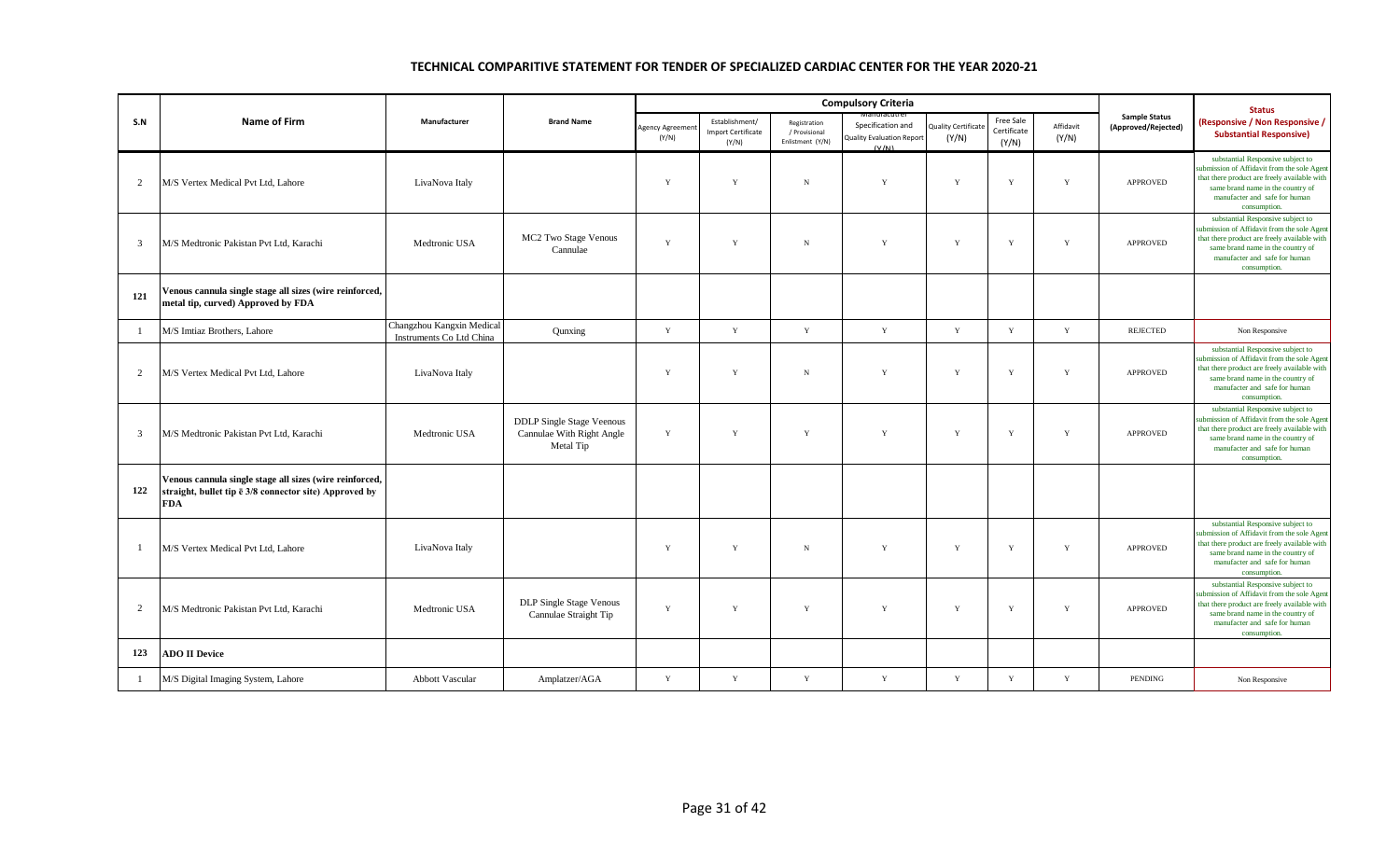|                |                                                                        |                                                              |                           |                         |                                                      |                                                   | <b>Compulsory Criteria</b>                              |                                     |                                   |                    |                                             | <b>Status</b>                                                                                                                                                                                                         |
|----------------|------------------------------------------------------------------------|--------------------------------------------------------------|---------------------------|-------------------------|------------------------------------------------------|---------------------------------------------------|---------------------------------------------------------|-------------------------------------|-----------------------------------|--------------------|---------------------------------------------|-----------------------------------------------------------------------------------------------------------------------------------------------------------------------------------------------------------------------|
| S.N            | Name of Firm                                                           | Manufacturer                                                 | <b>Brand Name</b>         | Agency Agreeme<br>(Y/N) | Establishment/<br><b>Import Certificate</b><br>(Y/N) | Registration<br>/ Provisional<br>Enlistment (Y/N) | Specification and<br>Quality Evaluation Report<br>(V/N) | <b>Quality Certificate</b><br>(Y/N) | Free Sale<br>Certificate<br>(Y/N) | Affidavit<br>(Y/N) | <b>Sample Status</b><br>(Approved/Rejected) | (Responsive / Non Responsive /<br><b>Substantial Responsive)</b>                                                                                                                                                      |
| 124            | <b>ASD Device</b>                                                      |                                                              |                           |                         |                                                      |                                                   |                                                         |                                     |                                   |                    |                                             |                                                                                                                                                                                                                       |
| $\mathbf{1}$   | M/S Cor- Med, Rawalpindi                                               | Life Tech China                                              |                           | $\mathbf Y$             | $\mathbf Y$                                          | $\mathbf Y$                                       | $\mathbf Y$                                             | $\mathbf Y$                         | $\mathbf Y$                       | $\mathbf Y$        | <b>APPROVED</b>                             | Responsive                                                                                                                                                                                                            |
| $\overline{2}$ | M/S Digital Imaging System, Lahore                                     | Abbott Vascular                                              | Amplatzer/AGA             | $\mathbf Y$             | $\mathbf Y$                                          | $\mathbf Y$                                       | $\mathbf Y$                                             | Y                                   | $\mathbf Y$                       | $\mathbf Y$        | <b>APPROVED</b>                             | Responsive                                                                                                                                                                                                            |
| $\overline{3}$ | M/S Intek Corporation, Lahore                                          | Occlutech                                                    | Figulla Flex ASD Occluder | $\mathbf Y$             | $\mathbf Y$                                          | $\mathbf Y$                                       | $\mathbf Y$                                             | ${\bf N}$                           | $\,$ N                            | $\mathbf Y$        | APPROVED                                    | Non Responsive                                                                                                                                                                                                        |
| 125            | <b>Stent for coarction of Aorta</b>                                    |                                                              |                           |                         |                                                      |                                                   |                                                         |                                     |                                   |                    |                                             |                                                                                                                                                                                                                       |
| $\mathbf{1}$   | M/S Intek Corporation, Lahore                                          | Numed                                                        | CP Stent                  | $\mathbf Y$             | $\mathbf Y$                                          | $\mathbf Y$                                       | Y                                                       | ${\bf N}$                           | $\mathbf Y$                       | $\mathbf Y$        | APPROVED                                    | Non Responsive                                                                                                                                                                                                        |
| $\overline{2}$ | M/S Verizon, Lahore                                                    | <b>Bentley InnoMed</b>                                       |                           | $\mathbf Y$             | $\mathbf Y$                                          | $\mathbf Y$                                       | $\mathbf Y$                                             | $\mathbf Y$                         | $\mathbf Y$                       | $\mathbf Y$        | <b>APPROVED</b>                             | substantial Responsive subject to<br>ubmission of Affidavit from the sole Agent<br>that there product are freely available with<br>same brand name in the country of<br>manufacter and safe for human<br>consumption. |
| 126            | Delivery System for coarction of aorta                                 |                                                              |                           |                         |                                                      |                                                   |                                                         |                                     |                                   |                    |                                             |                                                                                                                                                                                                                       |
| $\mathbf{1}$   | M/S Intek Corporation, Lahore                                          | Numed                                                        | D'Vill Delivery System    | $\mathbf Y$             | $\mathbf Y$                                          | $\mathbf Y$                                       | $\mathbf Y$                                             | ${\bf N}$                           | $\mathbf Y$                       | $\mathbf Y$        | APPROVED                                    | Non Responsive                                                                                                                                                                                                        |
| $\overline{2}$ | M/S Verizon, Lahore                                                    | Cook Medical                                                 |                           | $\mathbf Y$             | $\mathbf Y$                                          | ${\rm N}$                                         | $\mathbf Y$                                             | Y                                   | $\mathbf Y$                       | Y                  | <b>APPROVED</b>                             | Non Responsive                                                                                                                                                                                                        |
| 127            | <b>Sizing Balloon</b>                                                  |                                                              |                           |                         |                                                      |                                                   |                                                         |                                     |                                   |                    |                                             |                                                                                                                                                                                                                       |
| $\mathbf{1}$   | M/S Digital Imaging System, Lahore                                     | Abbott Vascular                                              | Amplatzer/AGA             | $\mathbf Y$             | $\mathbf Y$                                          | $\mathbf Y$                                       | $\mathbf Y$                                             | $\mathbf Y$                         | $\mathbf Y$                       | $\mathbf Y$        | APPROVED                                    | Responsive                                                                                                                                                                                                            |
| 128            | <b>Maslanka Foreceps</b>                                               |                                                              |                           |                         |                                                      |                                                   |                                                         |                                     |                                   |                    |                                             |                                                                                                                                                                                                                       |
| $\mathbf{1}$   | N.Q                                                                    |                                                              |                           |                         |                                                      |                                                   |                                                         |                                     |                                   |                    |                                             |                                                                                                                                                                                                                       |
| 129            | Diathermy earth Plate for Bowa (disposable) with 04<br>reuseable leads |                                                              |                           |                         |                                                      |                                                   |                                                         |                                     |                                   |                    |                                             |                                                                                                                                                                                                                       |
| $\mathbf{1}$   | M/S Imtiaz Brothers, Lahore                                            | Shoaxing Shangyu Xinyue<br>Medical<br>Appliance Co Ltd China | Xinyue                    | $\mathbf Y$             | Y                                                    | $\rm N/A$                                         | $\mathbf Y$                                             | $\mathbf Y$                         | $\mathbf Y$                       | $\mathbf Y$        | <b>REJECTED</b>                             | Non Responsive                                                                                                                                                                                                        |
| $\overline{2}$ | M/S Medi Serve, Lahore                                                 | Baisheng Medical Co Ltd                                      | <b>OBS Uk</b>             | $\mathbf Y$             | ${\bf N}$                                            | $\rm N/A$                                         | $\mathbf Y$                                             | $\mathbf Y$                         | $\mathbf Y$                       | $\mathbf Y$        | <b>REJECTED</b>                             | Non Responsive                                                                                                                                                                                                        |
| $\mathbf{3}$   | M/S Vertex Medical Pvt Ltd, Lahore                                     | <b>Bowa Germany</b>                                          |                           | $\mathbf Y$             | $\mathbf Y$                                          | $\rm N/A$                                         | $\mathbf Y$                                             | $\mathbf Y$                         | $\,$ N                            | $\mathbf Y$        | APPROVED                                    | Non Responsive                                                                                                                                                                                                        |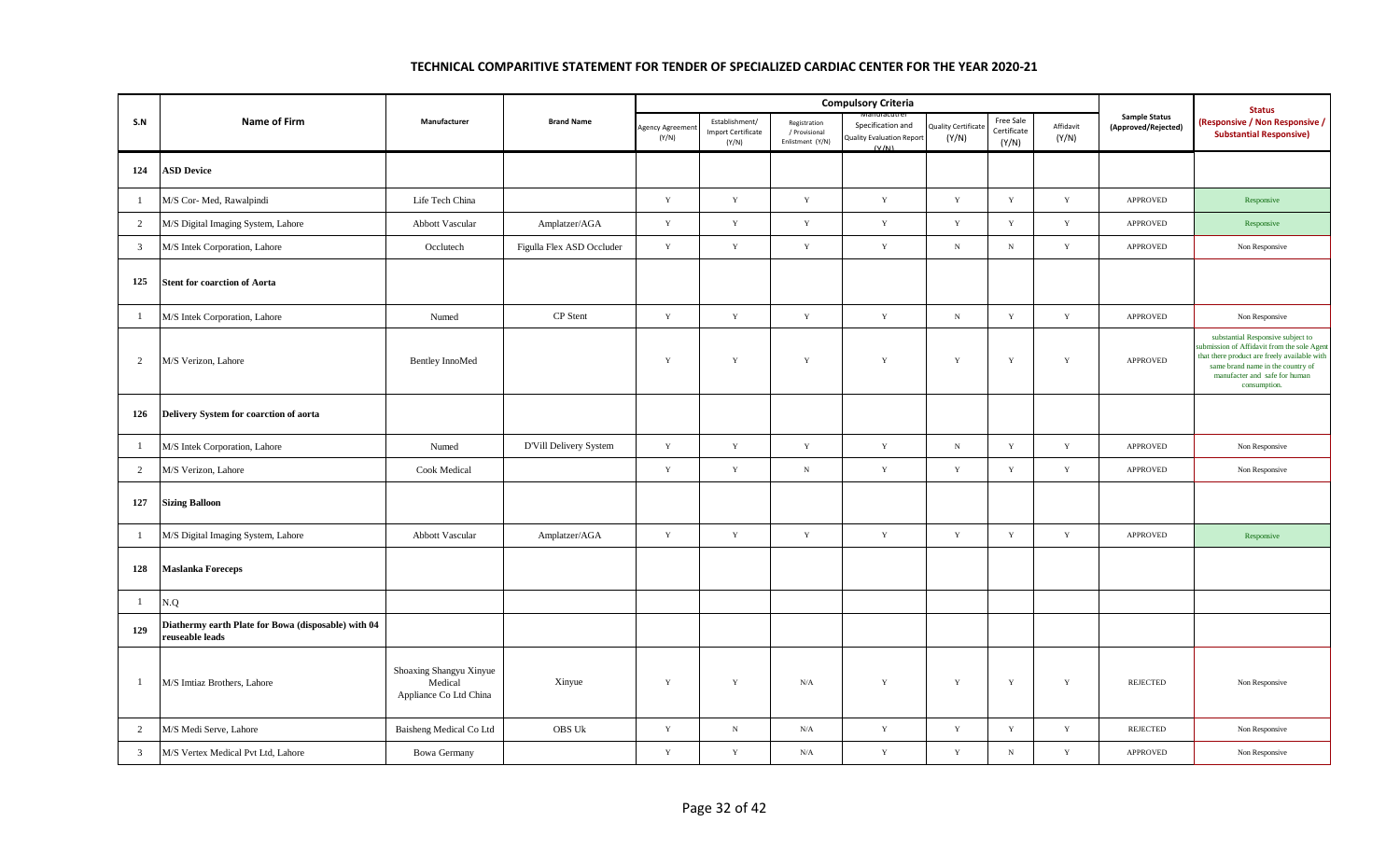|                |                                                             |                                                              |                   |                          |                                                      |                                                   | <b>Compulsory Criteria</b>                              |                                    |                                   |                    |                                             | <b>Status</b>                                                                                                                                                                                                                                                          |
|----------------|-------------------------------------------------------------|--------------------------------------------------------------|-------------------|--------------------------|------------------------------------------------------|---------------------------------------------------|---------------------------------------------------------|------------------------------------|-----------------------------------|--------------------|---------------------------------------------|------------------------------------------------------------------------------------------------------------------------------------------------------------------------------------------------------------------------------------------------------------------------|
| S.N            | <b>Name of Firm</b>                                         | Manufacturer                                                 | <b>Brand Name</b> | Agency Agreemer<br>(Y/N) | Establishment/<br><b>Import Certificate</b><br>(Y/N) | Registration<br>/ Provisional<br>Enlistment (Y/N) | Specification and<br>Quality Evaluation Report<br>(V/N) | <b>Quality Certificat</b><br>(Y/N) | Free Sale<br>Certificate<br>(Y/N) | Affidavit<br>(Y/N) | <b>Sample Status</b><br>(Approved/Rejected) | (Responsive / Non Responsive /<br><b>Substantial Responsive)</b>                                                                                                                                                                                                       |
| 130            | Diathermy lead for Bowa (Disposable)                        |                                                              |                   |                          |                                                      |                                                   |                                                         |                                    |                                   |                    |                                             |                                                                                                                                                                                                                                                                        |
| -1             | M/S Medilinq Enterprises, Lahore                            | Fiab Italy                                                   | Diathermy Lead    | $\mathbf Y$              | $\mathbf Y$                                          | $\rm N/A$                                         | $\mathbf Y$                                             | $\mathbf Y$                        | $\,$ N                            | $\mathbf Y$        | <b>REJECTED</b>                             | Non Responsive                                                                                                                                                                                                                                                         |
| $\overline{2}$ | M/S Al. Hamd Scientific Traders, Bahawalpur                 | Foyomed Chian                                                |                   | Y                        | N                                                    | N/A                                               | $\mathbf Y$                                             | Y                                  | $\mathbf N$                       | Y                  | <b>REJECTED</b>                             | Non Responsive                                                                                                                                                                                                                                                         |
| $\overline{3}$ | M/S Imtiaz Brothers, Lahore                                 | Shoaxing Shangyu Xinyue<br>Medical<br>Appliance Co Ltd China | Xinyue            | Y                        | $\mathbf Y$                                          | N/A                                               | $\mathbf Y$                                             | $\mathbf Y$                        | $\mathbf Y$                       | $\mathbf Y$        | <b>REJECTED</b>                             | Non Responsive                                                                                                                                                                                                                                                         |
| $\overline{4}$ | M/S Cardiac Care, Lahore                                    | Fiab, Italy                                                  |                   | Y                        | Y                                                    | $\rm N/A$                                         | $\mathbf Y$                                             | $\mathbf Y$                        | $\mathbf Y$                       | $\mathbf Y$        | REJECTED                                    | Non Responsive                                                                                                                                                                                                                                                         |
| 5              | M/S Medi Serve, Lahore                                      | Baisheng Medical Co Ltd                                      | OBS Uk            | $\mathbf Y$              | $_{\rm N}$                                           | $\rm N/A$                                         | $\mathbf Y$                                             | $\mathbf Y$                        | $\mathbf Y$                       | $\mathbf Y$        | REJECTED                                    | Non Responsive                                                                                                                                                                                                                                                         |
| 6              | M/S Vertex Medical Pvt Ltd, Lahore                          | <b>Bowa Germany</b>                                          |                   | Y                        | $\mathbf Y$                                          | $\rm N/A$                                         | $\mathbf Y$                                             | $\mathbf Y$                        | $\,$ N                            | $\mathbf Y$        | APPROVED                                    | Non Responsive                                                                                                                                                                                                                                                         |
| 131            | Probes for cardiac flow meter (all sizes)                   |                                                              |                   |                          |                                                      |                                                   |                                                         |                                    |                                   |                    |                                             |                                                                                                                                                                                                                                                                        |
|                | M/S Claris Medical, Islamabad                               | Medistim ASA Norway                                          |                   | Y                        | $\mathbf Y$                                          | N/A                                               | $\mathbf Y$                                             | $\mathbf Y$                        | $\mathbf Y$                       | $\mathbf Y$        | <b>APPROVED</b>                             | substantial Responsive subject to provision<br>of FSC duly legalized notarized and<br>abmission of Affidavit from the sole Agent<br>that there product are freely available with<br>same brand name in the country of<br>manufacter and safe for human<br>consumption. |
| 132            | Leads for pacing device                                     |                                                              |                   |                          |                                                      |                                                   |                                                         |                                    |                                   |                    |                                             |                                                                                                                                                                                                                                                                        |
| - 1            | M/S Claris Medical, Islamabad                               | Osypka Medical Germany                                       |                   | $\mathbf Y$              | $\mathbf Y$                                          | $\rm N/A$                                         | $\mathbf Y$                                             | $\mathbf Y$                        | $\mathbf Y$                       | $\mathbf Y$        | APPROVED                                    | substantial Responsive subject to<br>abmission of Affidavit from the sole Agent<br>that there product are freely available with<br>same brand name in the country of<br>manufacter and safe for human<br>consumption.                                                  |
| 133            | Electrodes for cardiac output osypka noninvasive<br>monitor |                                                              |                   |                          |                                                      |                                                   |                                                         |                                    |                                   |                    |                                             |                                                                                                                                                                                                                                                                        |
| $\overline{1}$ | M/S Claris Medical, Islamabad                               | Osypka Medical Germany                                       |                   | Y                        | $\mathbf Y$                                          | N/A                                               | $\mathbf Y$                                             | $\mathbf Y$                        | Y                                 | $\mathbf Y$        | <b>APPROVED</b>                             | substantial Responsive subject to<br>ubmission of Affidavit from the sole Agent<br>that there product are freely available with<br>same brand name in the country of<br>manufacter and safe for human<br>consumption.                                                  |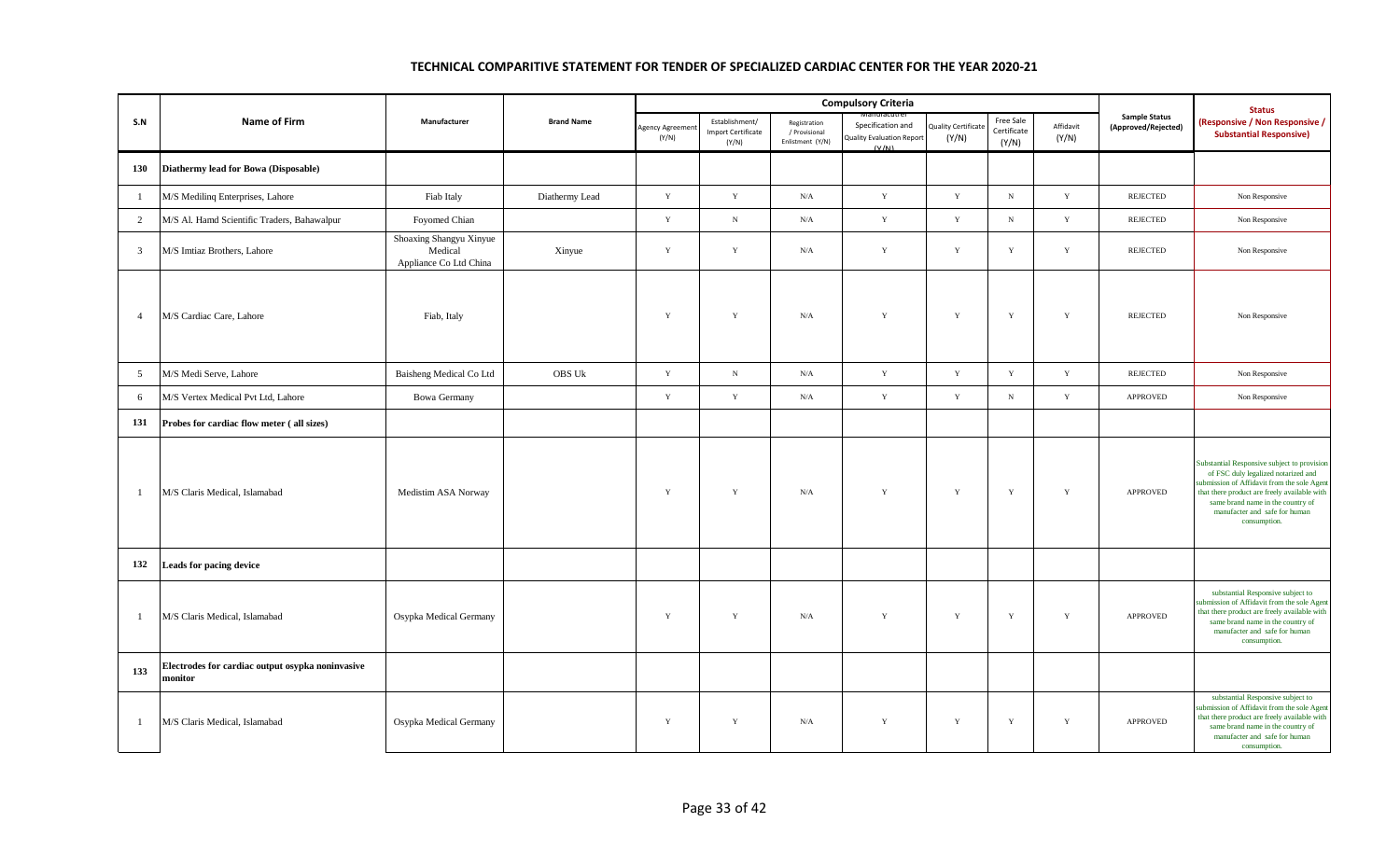|                |                                                                     |                                               |                   |                          |                                                      |                                                   | <b>Compulsory Criteria</b>                                     |                              |                                   |                    |                                             | <b>Status</b>                                                                                                                                                                                                          |
|----------------|---------------------------------------------------------------------|-----------------------------------------------|-------------------|--------------------------|------------------------------------------------------|---------------------------------------------------|----------------------------------------------------------------|------------------------------|-----------------------------------|--------------------|---------------------------------------------|------------------------------------------------------------------------------------------------------------------------------------------------------------------------------------------------------------------------|
| S.N            | Name of Firm                                                        | Manufacturer                                  | <b>Brand Name</b> | Agency Agreemer<br>(Y/N) | Establishment/<br><b>Import Certificate</b><br>(Y/N) | Registration<br>/ Provisional<br>Enlistment (Y/N) | Specification and<br><b>Quality Evaluation Report</b><br>(V/N) | Quality Certificate<br>(Y/N) | Free Sale<br>Certificate<br>(Y/N) | Affidavit<br>(Y/N) | <b>Sample Status</b><br>(Approved/Rejected) | (Responsive / Non Responsive /<br><b>Substantial Responsive)</b>                                                                                                                                                       |
| 134            | <b>Sternum saw blades</b>                                           |                                               |                   |                          |                                                      |                                                   |                                                                |                              |                                   |                    |                                             |                                                                                                                                                                                                                        |
| $\mathbf{1}$   | M/S Claris Medical, Islamabad                                       | Desoutter Medical U.K                         |                   | Y                        | $\mathbf Y$                                          | N/A                                               | $\mathbf Y$                                                    | $\mathbf Y$                  | ${\bf N}$                         | $\mathbf Y$        | APPROVED                                    | Non Responsive                                                                                                                                                                                                         |
| 135            | <b>Clip Bulldog Disposable</b>                                      |                                               |                   |                          |                                                      |                                                   |                                                                |                              |                                   |                    |                                             |                                                                                                                                                                                                                        |
| $\mathbf{1}$   | M/S Cardiac Care, Lahore                                            | Peter Crance                                  |                   | $\mathbf Y$              | $\mathbf Y$                                          | $\rm N/A$                                         | $\mathbf Y$                                                    | $\mathbf Y$                  | $\mathbf Y$                       | $\mathbf Y$        | <b>REJECTED</b>                             | Non Responsive                                                                                                                                                                                                         |
| 2              | M/S Claris Medical, Islamabad                                       | Scanlan International USA                     |                   | $\mathbf N$              | Y                                                    | N/A                                               | Y                                                              | Y                            | Y                                 | Y                  | <b>APPROVED</b>                             | Non Responsive                                                                                                                                                                                                         |
| 136            | <b>Flow sensor</b>                                                  |                                               |                   |                          |                                                      |                                                   |                                                                |                              |                                   |                    |                                             |                                                                                                                                                                                                                        |
| $\mathbf{1}$   | M/S Medi Serve, Lahore                                              | <b>Besmed Health Bussiness</b><br>Corporation | <b>Besmed</b>     | ${\bf N}$                | $_{\rm N}$                                           | $\rm N/A$                                         | ${\bf N}$                                                      | $\mathbf N$                  | ${\bf N}$                         | $\mathbf Y$        | <b>REJECTED</b>                             | Non Responsive                                                                                                                                                                                                         |
| $\overline{2}$ | M/S Vertex Medical Pvt Ltd, Lahore                                  | Dragerwerk Germany                            |                   | Y                        | Y                                                    | $\rm N/A$                                         | $\mathbf Y$                                                    | $\mathbf Y$                  | $\mathbf Y$                       | $\mathbf Y$        | <b>APPROVED</b>                             | substantial Responsive subject to<br>ubmission of Affidavit from the sole Agent<br>that there product are freely available with<br>same brand name in the country of<br>manufacter and safe for human<br>consumption.  |
| 137            | <b>Water lock</b>                                                   |                                               |                   |                          |                                                      |                                                   |                                                                |                              |                                   |                    |                                             |                                                                                                                                                                                                                        |
| $\mathbf{1}$   | M/S Vertex Medical Pvt Ltd, Lahore                                  | Dragerwerk Germany                            |                   | Y                        | $\mathbf Y$                                          | N/A                                               | $\mathbf Y$                                                    | Y                            | $\mathbf Y$                       | Y                  | <b>APPROVED</b>                             | substantial Responsive subject to<br>ubmission of Affidavit from the sole Agent<br>that there product are freely available with<br>same brand name in the country of<br>manufacter and safe for human<br>consumption.  |
| 138            | Infinity expiratory valve Consumable/equivalent                     |                                               |                   |                          |                                                      |                                                   |                                                                |                              |                                   |                    |                                             |                                                                                                                                                                                                                        |
| $\mathbf{1}$   | M/S Vertex Medical Pvt Ltd, Lahore                                  | Dragerwerk Germany                            |                   | Y                        | $\mathbf Y$                                          | N/A                                               | $\mathbf Y$                                                    | $\mathbf Y$                  | $\mathbf Y$                       | Y                  | APPROVED                                    | substantial Responsive subject to<br>submission of Affidavit from the sole Agent<br>that there product are freely available with<br>same brand name in the country of<br>manufacter and safe for human<br>consumption. |
| 139            | Cardioplegia Delivery system (mean Cooling temp<10 °c)              |                                               |                   |                          |                                                      |                                                   |                                                                |                              |                                   |                    |                                             |                                                                                                                                                                                                                        |
| $\mathbf{1}$   | M/S Cardiac Care, Lahore                                            | Eurosets Italy                                |                   | $\mathbf Y$              | $\mathbf Y$                                          | $_{\rm N}$                                        | $\mathbf Y$                                                    | $\mathbf Y$                  | $\mathbf Y$                       | $\mathbf Y$        | <b>APPROVED</b>                             | Non Responsive                                                                                                                                                                                                         |
| $\overline{2}$ | M/S Vertex Medical Pvt Ltd, Lahore                                  | LivaNova Italy                                |                   | Y                        | $\mathbf Y$                                          | $\mathbf Y$                                       | $\mathbf Y$                                                    | Y                            | $\mathbf Y$                       | Y                  | <b>REJECTED</b>                             | Non Responsive                                                                                                                                                                                                         |
| $\mathbf{3}$   | M/S Medtronic Pakistan Pvt Ltd, Karachi                             | Medtronic USA                                 | MyOtherm XP 41B   | Y                        | $\mathbf Y$                                          | $\,$ N                                            | $\mathbf Y$                                                    | $\mathbf Y$                  | $\mathbf Y$                       | $\mathbf Y$        | <b>REJECTED</b>                             | Non Responsive                                                                                                                                                                                                         |
| 140            | Cardioplegia Delivery system (mean cooling temperature $\leq 7$ °C) |                                               |                   |                          |                                                      |                                                   |                                                                |                              |                                   |                    |                                             |                                                                                                                                                                                                                        |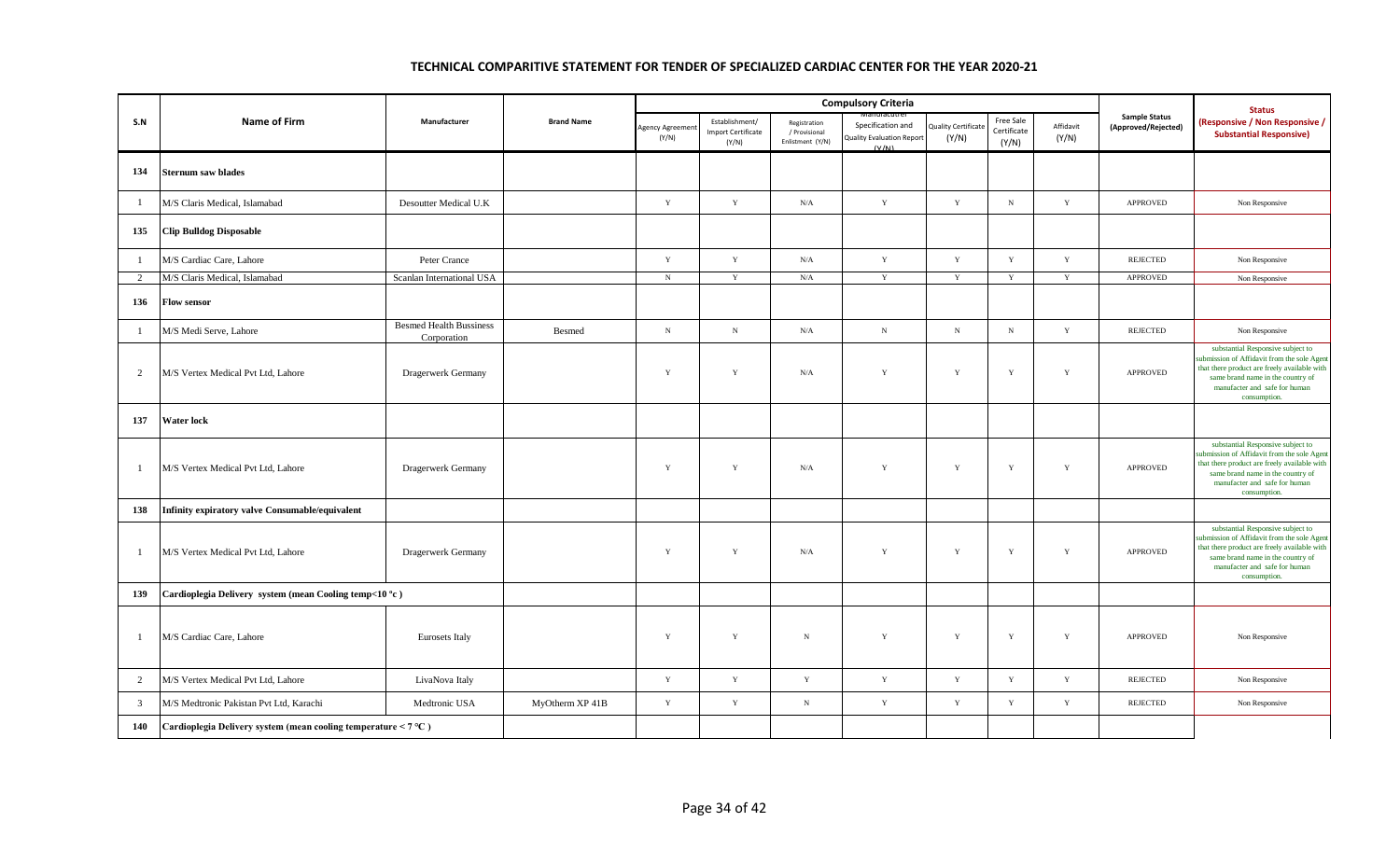|                |                                                         |                           |                    |                         |                                                      |                                                   | <b>Compulsory Criteria</b>                                     |                                    |                                   |                    |                                             | <b>Status</b>                                                                                                                                                                                                         |
|----------------|---------------------------------------------------------|---------------------------|--------------------|-------------------------|------------------------------------------------------|---------------------------------------------------|----------------------------------------------------------------|------------------------------------|-----------------------------------|--------------------|---------------------------------------------|-----------------------------------------------------------------------------------------------------------------------------------------------------------------------------------------------------------------------|
| S.N            | Name of Firm                                            | Manufacturer              | <b>Brand Name</b>  | Agency Agreeme<br>(Y/N) | Establishment/<br><b>Import Certificate</b><br>(Y/N) | Registration<br>/ Provisional<br>Enlistment (Y/N) | Specification and<br><b>Quality Evaluation Report</b><br>(V/N) | <b>Quality Certificat</b><br>(Y/N) | Free Sale<br>Certificate<br>(Y/N) | Affidavit<br>(Y/N) | <b>Sample Status</b><br>(Approved/Rejected) | (Responsive / Non Responsive /<br><b>Substantial Responsive)</b>                                                                                                                                                      |
| -1             | M/S Cardiac Care, Lahore                                | Eurosets Italy            |                    | $\mathbf Y$             | $\mathbf Y$                                          | $_{\rm N}$                                        | $\mathbf Y$                                                    | $\mathbf Y$                        | $\mathbf Y$                       | $\mathbf Y$        | <b>REJECTED</b>                             | Non Responsive                                                                                                                                                                                                        |
| $\overline{2}$ | M/S Vertex Medical Pvt Ltd, Lahore                      | LivaNova Italy            |                    | Y                       | $\mathbf Y$                                          | $\mathbf Y$                                       | $\mathbf Y$                                                    | $\mathbf Y$                        | $\mathbf Y$                       | $\mathbf Y$        | APPROVED                                    | substantial Responsive subject to<br>ubmission of Affidavit from the sole Agent<br>that there product are freely available with<br>same brand name in the country of<br>manufacter and safe for human<br>consumption. |
| $\overline{3}$ | M/S Medtronic Pakistan Pvt Ltd, Karachi                 | Medtronic USA             | MyOtherm XP 41B    | $\mathbf Y$             | $\mathbf Y$                                          | ${\bf N}$                                         | $\mathbf Y$                                                    | Y                                  | Y                                 | $\mathbf Y$        | <b>REJECTED</b>                             | Non Responsive                                                                                                                                                                                                        |
| 141            | Disposable pacing Pads for Defibrillator (Bexen) cardio |                           |                    |                         |                                                      |                                                   |                                                                |                                    |                                   |                    |                                             |                                                                                                                                                                                                                       |
| $\overline{1}$ | M/S Sigma International, Lahore                         | Bexen Cardio              |                    | $\mathbf Y$             | $_{\rm N}$                                           | $\rm N/A$                                         | $\mathbf Y$                                                    | $\mathbf Y$                        | $_{\rm N}$                        | $\mathbf Y$        | APPROVED                                    | Non Responsive                                                                                                                                                                                                        |
| 142            | Disposable Pads for Defibrillator (Nihon Kohden)        |                           |                    |                         |                                                      |                                                   |                                                                |                                    |                                   |                    |                                             |                                                                                                                                                                                                                       |
| $\mathbf{1}$   | M/S Medilinq Enterprises, Lahore                        | TZ. Medical USA           | Defibrillation PAD | $\mathbf Y$             | $\mathbf Y$                                          | $\rm N/A$                                         | $\mathbf Y$                                                    | $\mathbf Y$                        | $\mathbf Y$                       | $\mathbf Y$        |                                             | <b>PENDING</b>                                                                                                                                                                                                        |
| 2              | M/S Medi Serve, Lahore                                  | Baisheng Medical Co Ltd   | <b>OBS Uk</b>      | $\mathbf Y$             | $_{\rm N}$                                           | N/A                                               | $\mathbf Y$                                                    | $\mathbf Y$                        | $\mathbf Y$                       | $\mathbf Y$        |                                             |                                                                                                                                                                                                                       |
| 143            | <b>Thermal Papers Echo + ETT</b>                        |                           |                    |                         |                                                      |                                                   |                                                                |                                    |                                   |                    |                                             |                                                                                                                                                                                                                       |
| $\mathbf{1}$   | N.Q                                                     |                           |                    |                         |                                                      |                                                   |                                                                |                                    |                                   |                    |                                             |                                                                                                                                                                                                                       |
| 144            | <b>Vessel Loop</b>                                      |                           |                    |                         |                                                      |                                                   |                                                                |                                    |                                   |                    |                                             |                                                                                                                                                                                                                       |
| $\mathbf{1}$   | M/S Claris Medical, Islamabad                           | Scanlan International USA |                    | $\mathbf Y$             | Y                                                    | N/A                                               | $\mathbf Y$                                                    | $\mathbf Y$                        | $\mathbf Y$                       | $\mathbf Y$        | APPROVED                                    | substantial Responsive subject to<br>abmission of Affidavit from the sole Agent<br>that there product are freely available with<br>same brand name in the country of<br>manufacter and safe for human<br>consumption. |
| 145            | <b>ETO</b> cartridge                                    |                           |                    |                         |                                                      |                                                   |                                                                |                                    |                                   |                    |                                             |                                                                                                                                                                                                                       |
| $\mathbf{1}$   | M/S Imtiaz Brothers, Lahore                             | 3M USA                    | 3M                 | $\mathbf Y$             | $\mathbf Y$                                          | $\rm N/A$                                         | $\mathbf Y$                                                    | $\,$ N                             | ${\bf N}$                         | $\mathbf Y$        | APPROVED                                    | Non Responsive                                                                                                                                                                                                        |
| 146            | <b>B.P</b> cuffs (for dragger Monitors                  |                           |                    |                         |                                                      |                                                   |                                                                |                                    |                                   |                    |                                             |                                                                                                                                                                                                                       |
| $\overline{1}$ | M/S Medi Serve, Lahore                                  | <b>ABN</b> Medical        | ABN                | $\mathbf Y$             | $_{\rm N}$                                           | $\rm N/A$                                         | $\mathbf Y$                                                    | $\mathbf Y$                        | $_{\rm N}$                        | $\mathbf Y$        | <b>REJECTED</b>                             | Non Responsive                                                                                                                                                                                                        |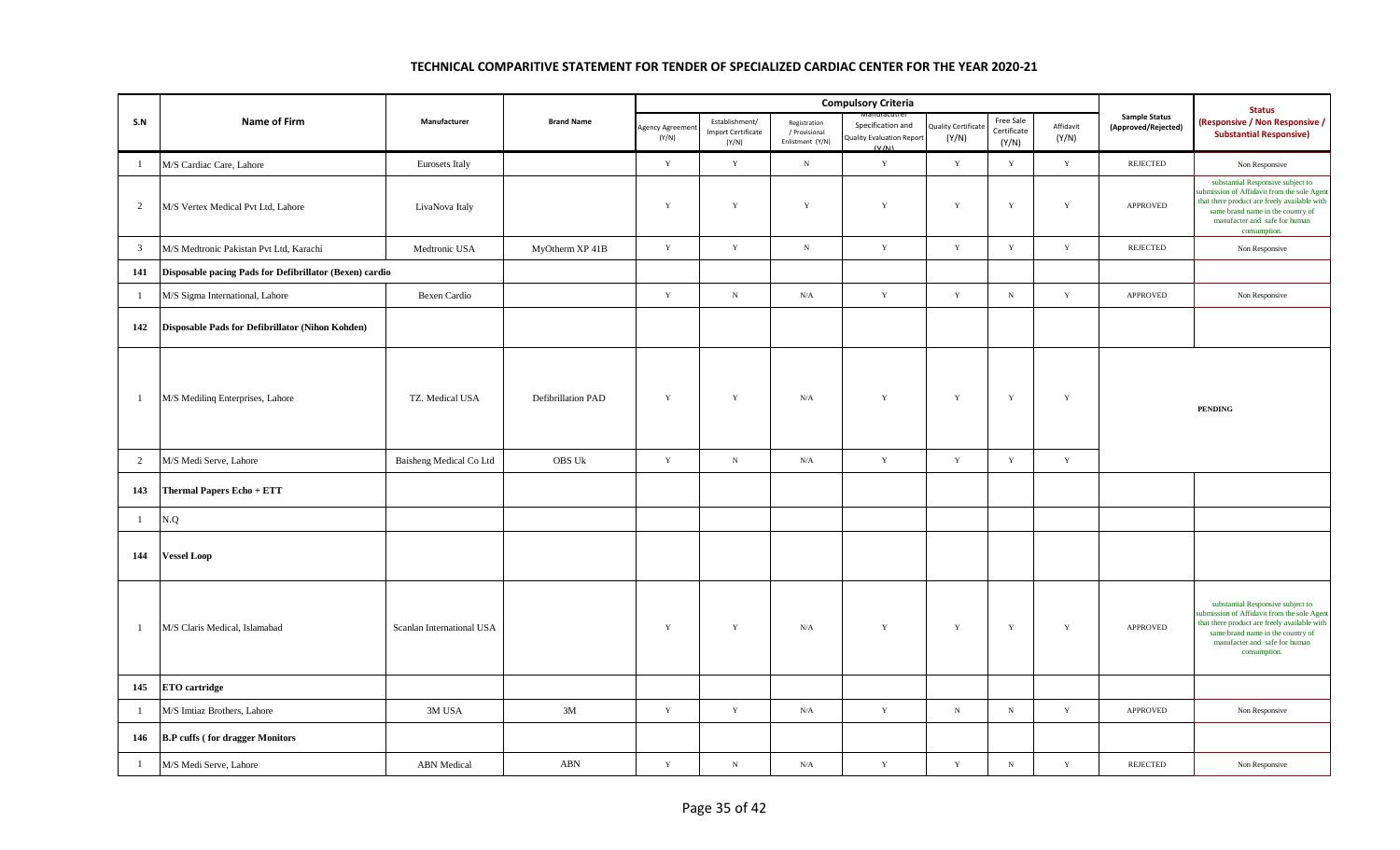|                |                                               |                                               |                   |                         |                                                      |                                                   | <b>Compulsory Criteria</b>                                    |                                    |                                   |                    |                                             | <b>Status</b>                                                                                                                                                                                                          |
|----------------|-----------------------------------------------|-----------------------------------------------|-------------------|-------------------------|------------------------------------------------------|---------------------------------------------------|---------------------------------------------------------------|------------------------------------|-----------------------------------|--------------------|---------------------------------------------|------------------------------------------------------------------------------------------------------------------------------------------------------------------------------------------------------------------------|
| S.N            | <b>Name of Firm</b>                           | Manufacturer                                  | <b>Brand Name</b> | Agency Agreeme<br>(Y/N) | Establishment/<br><b>Import Certificate</b><br>(Y/N) | Registration<br>/ Provisional<br>Enlistment (Y/N) | Specification and<br><b>Quality Evaluation Repor</b><br>(V/M) | <b>Quality Certificat</b><br>(Y/N) | Free Sale<br>Certificate<br>(Y/N) | Affidavit<br>(Y/N) | <b>Sample Status</b><br>(Approved/Rejected) | (Responsive / Non Responsive /<br><b>Substantial Responsive)</b>                                                                                                                                                       |
| 2              | M/S Vertex Medical Pvt Ltd, Lahore            | Dragerwerk Germany                            |                   | Y                       | Y                                                    | N/A                                               | $\mathbf Y$                                                   | $\mathbf Y$                        | $\mathbf Y$                       | Y                  | <b>APPROVED</b>                             | substantial Responsive subject to<br>ubmission of Affidavit from the sole Agen<br>that there product are freely available with<br>same brand name in the country of<br>manufacter and safe for human<br>consumption.   |
| 147            | <b>B.P</b> cuffs (for Nihon kohden Monitors   |                                               |                   |                         |                                                      |                                                   |                                                               |                                    |                                   |                    |                                             |                                                                                                                                                                                                                        |
| $\mathbf{1}$   | M/S Medi Serve, Lahore                        | <b>ABN</b> Medical                            | <b>ABN</b>        | $\mathbf Y$             | $_{\rm N}$                                           | $\rm N/A$                                         | $\mathbf Y$                                                   | $\mathbf Y$                        | $\, {\bf N} \,$                   | $\mathbf Y$        | <b>REJECTED</b>                             | Non Responsive                                                                                                                                                                                                         |
| 148            | <b>CPAP Devices with 100 disposable Mask</b>  |                                               |                   |                         |                                                      |                                                   |                                                               |                                    |                                   |                    |                                             |                                                                                                                                                                                                                        |
| $\mathbf{1}$   | M/S Medi Serve, Lahore                        | Foras Medical                                 | Foras             | $_{\rm N}$              | $_{\rm N}$                                           | $\rm N/A$                                         | $\mathbf Y$                                                   | $\mathbf Y$                        | $\mathbf Y$                       | $\mathbf Y$        | <b>REJECTED</b>                             | Non Responsive                                                                                                                                                                                                         |
| $\overline{2}$ | M/S Vertex Medical Pvt Ltd, Lahore            | Philips USA                                   |                   | $_{\rm N}$              | $\mathbf Y$                                          | N/A                                               | $\mathbf Y$                                                   | ${\bf N}$                          | $\mathbf Y$                       | $\mathbf Y$        | APPROVED                                    | Non Responsive                                                                                                                                                                                                         |
| 149            | <b>BIPAP Devices with 100 Disposable Mask</b> |                                               |                   |                         |                                                      |                                                   |                                                               |                                    |                                   |                    |                                             |                                                                                                                                                                                                                        |
| $\mathbf{1}$   | M/S Medi Serve, Lahore                        | Foras Medical                                 | Foras             | $\,$ N                  | ${\bf N}$                                            | $\rm N/A$                                         | $\mathbf Y$                                                   | $\mathbf Y$                        | ${\bf N}$                         | $\mathbf Y$        | <b>REJECTED</b>                             | Non Responsive                                                                                                                                                                                                         |
| 2              | M/S Vertex Medical Pvt Ltd, Lahore            | Philips Chian                                 |                   | $_{\rm N}$              | $\mathbf Y$                                          | $\rm N/A$                                         | $\mathbf Y$                                                   | $\mathbf N$                        | Y                                 | $\mathbf Y$        | <b>APPROVED</b>                             | Non Responsive                                                                                                                                                                                                         |
| 150            | <b>Suction Silicon Pipe Roll</b>              |                                               |                   |                         |                                                      |                                                   |                                                               |                                    |                                   |                    |                                             |                                                                                                                                                                                                                        |
| $\mathbf{1}$   | M/S Cardiac Care, Lahore                      | Pahsco Taiwan                                 |                   | Y                       | $\mathbf Y$                                          | $\rm N/A$                                         | $\mathbf Y$                                                   | Y                                  | $\mathbf Y$                       | $\mathbf Y$        | <b>REJECTED</b>                             | Non Responsive                                                                                                                                                                                                         |
| 2              | M/S Medi Serve, Lahore                        | China                                         | Imported          | $\mathbf Y$             | $_{\rm N}$                                           | $\rm N/A$                                         | $\mathbf Y$                                                   | ${\bf N}$                          | $\, {\rm N}$                      | $\,$ N             | <b>REJECTED</b>                             | Non Responsive                                                                                                                                                                                                         |
| $\mathbf{3}$   | M/S Vertex Medical Pvt Ltd, Lahore            | Medela Switzerland                            |                   | ${\bf N}$               | $\mathbf Y$                                          | $\rm N/A$                                         | $\mathbf Y$                                                   | $\mathbf Y$                        | $_{\rm N}$                        | $\mathbf Y$        | <b>APPROVED</b>                             | Non Responsive                                                                                                                                                                                                         |
| 151            | Compressor k 15 air filter set (BOGE)         |                                               |                   |                         |                                                      |                                                   |                                                               |                                    |                                   |                    |                                             |                                                                                                                                                                                                                        |
| $\mathbf{1}$   | M/S Vertex Medical Pvt Ltd, Lahore            | <b>BOGE Germany</b>                           |                   | ${\bf N}$               | $\mathbf Y$                                          | N/A                                               | $\mathbf Y$                                                   | ${\bf N}$                          | $_{\rm N}$                        | $\mathbf Y$        | APPROVED                                    | Non Responsive                                                                                                                                                                                                         |
| 152            | CO <sub>2</sub> adaptor                       |                                               |                   |                         |                                                      |                                                   |                                                               |                                    |                                   |                    |                                             |                                                                                                                                                                                                                        |
| $\mathbf{1}$   | M/S Medi Serve, Lahore                        | <b>Besmed Health Bussiness</b><br>Corporation | Besmed            | ${\bf N}$               | $_{\rm N}$                                           | $\rm N/A$                                         | $\mathbf Y$                                                   | ${\bf N}$                          | $\, {\bf N} \,$                   | ${\bf N}$          | <b>REJECTED</b>                             | Non Responsive                                                                                                                                                                                                         |
| $\overline{2}$ | M/S Vertex Medical Pvt Ltd, Lahore            | <b>Dragerwerk Germany</b>                     |                   | Y                       | $\mathbf Y$                                          | N/A                                               | $\mathbf Y$                                                   | $\mathbf Y$                        | $\mathbf Y$                       | $\mathbf Y$        | <b>APPROVED</b>                             | substantial Responsive subject to<br>submission of Affidavit from the sole Agent<br>that there product are freely available with<br>same brand name in the country of<br>manufacter and safe for human<br>consumption. |
| 153            | <b>Test Lung</b>                              |                                               |                   |                         |                                                      |                                                   |                                                               |                                    |                                   |                    |                                             |                                                                                                                                                                                                                        |
| $\mathbf{1}$   | M/S Medi Serve, Lahore                        | Galemed Corporation                           | Galemed           | ${\bf N}$               | ${\bf N}$                                            | $\rm N/A$                                         | $\mathbf Y$                                                   | ${\bf N}$                          | $\mathbf Y$                       | ${\bf N}$          | <b>REJECTED</b>                             | Non Responsive                                                                                                                                                                                                         |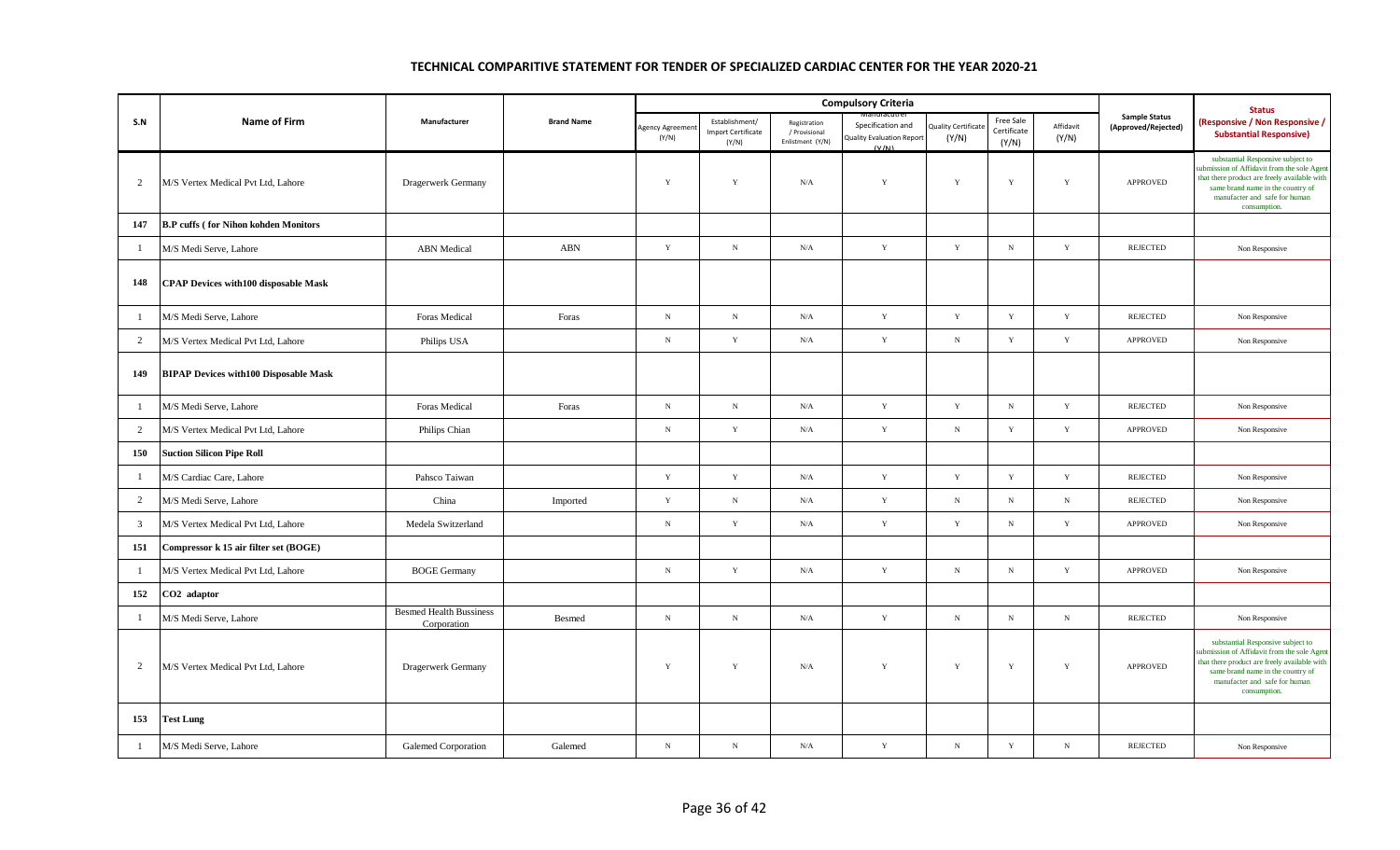|                |                                                                         |                                 | <b>Brand Name</b> |                         |                                                      | <b>Compulsory Criteria</b>                        |                                                                                  | <b>Status</b>                |                                   |                    |                                             |                                                                                                                                                                                                                        |
|----------------|-------------------------------------------------------------------------|---------------------------------|-------------------|-------------------------|------------------------------------------------------|---------------------------------------------------|----------------------------------------------------------------------------------|------------------------------|-----------------------------------|--------------------|---------------------------------------------|------------------------------------------------------------------------------------------------------------------------------------------------------------------------------------------------------------------------|
| S.N            | <b>Name of Firm</b>                                                     | Manufacturer                    |                   | Agency Agreeme<br>(Y/N) | Establishment/<br><b>Import Certificate</b><br>(Y/N) | Registration<br>/ Provisional<br>Enlistment (Y/N) | ivianuracutrer<br>Specification and<br><b>Quality Evaluation Report</b><br>(V/N) | Quality Certificate<br>(Y/N) | Free Sale<br>Certificate<br>(Y/N) | Affidavit<br>(Y/N) | <b>Sample Status</b><br>(Approved/Rejected) | (Responsive / Non Responsive /<br><b>Substantial Responsive)</b>                                                                                                                                                       |
| 2              | M/S Vertex Medical Pvt Ltd, Lahore                                      | Dragerwerk Germany              |                   | Y                       | Y                                                    | N/A                                               | Y                                                                                | Y                            | Y                                 | Y                  | <b>APPROVED</b>                             | substantial Responsive subject to<br>submission of Affidavit from the sole Agent<br>that there product are freely available with<br>same brand name in the country of<br>manufacter and safe for human<br>consumption. |
| 154            | <b>Ventilator Nebulizer T</b>                                           |                                 |                   |                         |                                                      |                                                   |                                                                                  |                              |                                   |                    |                                             |                                                                                                                                                                                                                        |
| -1             | M/S Al. Hamd Scientific Traders, Bahawalpur                             | Foyomed Chian                   |                   | Y                       | N                                                    | N/A                                               | Y                                                                                | Y                            | $\mathbf N$                       | Y                  | <b>APPROVED</b>                             | Non Responsive                                                                                                                                                                                                         |
| 2              | M/S Vertex Medical Pvt Ltd, Lahore                                      | China<br>(NO MANUFACTURER)      |                   | $\mathbf N$             | Y                                                    | N/A                                               | Y                                                                                | ${\bf N}$                    | $_{\rm N}$                        | Y                  | <b>APPROVED</b>                             | Non Responsive                                                                                                                                                                                                         |
| 155            | Section management device (vibratory peep therapy<br>system)            |                                 |                   |                         |                                                      |                                                   |                                                                                  |                              |                                   |                    |                                             |                                                                                                                                                                                                                        |
| -1             | M/S Ali Gohar & Company Pvt Ltd, Bwp                                    | Smiths Medical, U.K.            | Portex            | Y                       | Y                                                    | N/A                                               | Y                                                                                | Y                            | N                                 | Y                  | <b>APPROVED</b>                             | Non Responsive                                                                                                                                                                                                         |
| 156            | ABG- sampling syringe (arterial Blood sampling with<br>dry lithium 3ml) |                                 |                   |                         |                                                      |                                                   |                                                                                  |                              |                                   |                    |                                             |                                                                                                                                                                                                                        |
| -1             | M/S Ali Gohar & Company Pvt Ltd, Bwp                                    | Smiths Medical, U.K.            | Portex            | Y                       | Y                                                    | N/A                                               | Y                                                                                | Y                            | $_{\rm N}$                        | Y                  | <b>APPROVED</b>                             | Non Responsive                                                                                                                                                                                                         |
| 157            | F07. (592x287x292) mm                                                   |                                 |                   |                         |                                                      |                                                   |                                                                                  |                              |                                   |                    |                                             |                                                                                                                                                                                                                        |
| $\overline{1}$ | M/S Vertex Medical Pvt Ltd, Lahore                                      | Hefil, AAF, SAFOR Equivalent    |                   | Y                       | Y                                                    | N/A                                               | Y                                                                                | $\mathbf N$                  | N                                 | Y                  | <b>APPROVED</b>                             | Non Responsive                                                                                                                                                                                                         |
| 158            | F07. (592x592x292) mm                                                   |                                 |                   |                         |                                                      |                                                   |                                                                                  |                              |                                   |                    |                                             |                                                                                                                                                                                                                        |
| $\overline{1}$ | M/S Vertex Medical Pvt Ltd, Lahore                                      | Hefil, AAF, SAFOR Equivalent    |                   | Y                       | Y                                                    | N/A                                               | Y                                                                                | $\mathbf N$                  | N                                 | Y                  | <b>APPROVED</b>                             | Non Responsive                                                                                                                                                                                                         |
| 159            | F07. (592x492x292) mm                                                   |                                 |                   |                         |                                                      |                                                   |                                                                                  |                              |                                   |                    |                                             |                                                                                                                                                                                                                        |
| -1             | M/S Vertex Medical Pvt Ltd, Lahore                                      | Hefil, AAF, SAFOR<br>Equivalent |                   | Y                       | Y                                                    | N/A                                               | Y                                                                                | $\mathbf N$                  | N                                 | Y                  | <b>APPROVED</b>                             | Non Responsive                                                                                                                                                                                                         |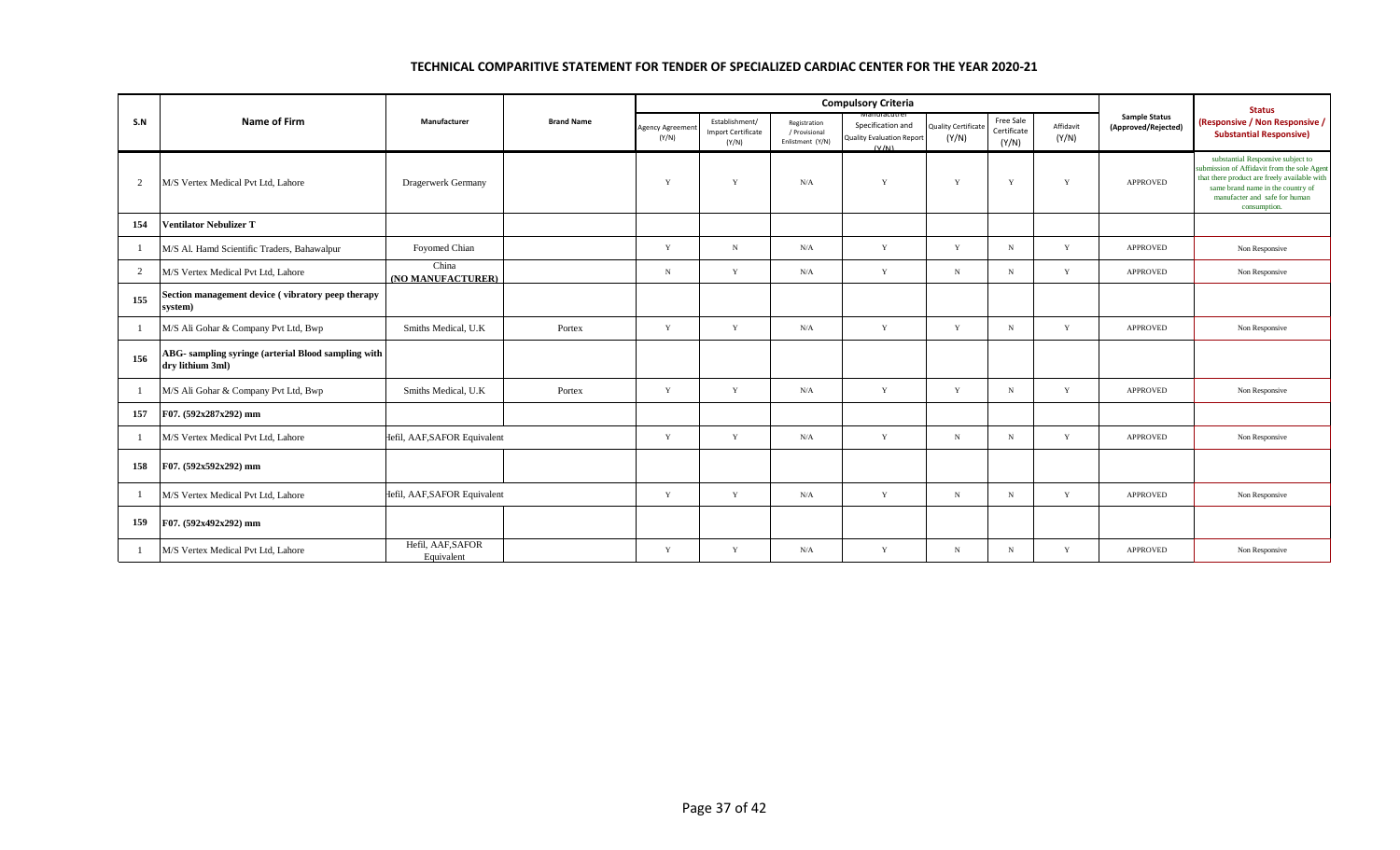|                |                                     |                                                                    | <b>Brand Name</b> |                                 |                                                      | <b>Compulsory Criteria</b>                        |                                                                               | <b>Status</b>                       |                                   |                    |                                             |                                                                  |
|----------------|-------------------------------------|--------------------------------------------------------------------|-------------------|---------------------------------|------------------------------------------------------|---------------------------------------------------|-------------------------------------------------------------------------------|-------------------------------------|-----------------------------------|--------------------|---------------------------------------------|------------------------------------------------------------------|
| S.N            | Name of Firm                        | Manufacturer                                                       |                   | <b>Agency Agreemen</b><br>(Y/N) | Establishment/<br><b>Import Certificate</b><br>(Y/N) | Registration<br>/ Provisional<br>Enlistment (Y/N) | vianuracutr<br>Specification and<br><b>Quality Evaluation Report</b><br>(V/M) | <b>Quality Certificate</b><br>(Y/N) | Free Sale<br>Certificate<br>(Y/N) | Affidavit<br>(Y/N) | <b>Sample Status</b><br>(Approved/Rejected) | (Responsive / Non Responsive /<br><b>Substantial Responsive)</b> |
| 160            | Hepa (H 14) (610x1220x70) mm        |                                                                    |                   |                                 |                                                      |                                                   |                                                                               |                                     |                                   |                    |                                             |                                                                  |
| -1             | M/S Vertex Medical Pvt Ltd, Lahore  | Hefil, AAF, SAFOR<br>Equivalent                                    |                   | Y                               | Y                                                    | N/A                                               | Y                                                                             | $_{\rm N}$                          | N                                 | Y                  | <b>APPROVED</b>                             | Non Responsive                                                   |
| 161            | Hepa (H 14)(610x610x70) mm          |                                                                    |                   |                                 |                                                      |                                                   |                                                                               |                                     |                                   |                    |                                             |                                                                  |
| -1             | M/S Vertex Medical Pvt Ltd, Lahore  | Hefil, AAF, SAFOR<br>Equivalent                                    |                   | Y                               | Y                                                    | N/A                                               | Y                                                                             | $_{\rm N}$                          | $_{\rm N}$                        | Y                  | <b>APPROVED</b>                             | Non Responsive                                                   |
| 162            | <b>Suction Jar</b>                  |                                                                    |                   |                                 |                                                      |                                                   |                                                                               |                                     |                                   |                    |                                             |                                                                  |
| $\overline{1}$ | M/S Medi Serve, Lahore              | Elmaslar Imalat Tibbi Cihaz<br>INS. ITH. IHR. SAN. VE.<br>TIC. A.S | Elmasler          | Y                               | N                                                    | N/A                                               | Y                                                                             | Y                                   | $\mathbf N$                       | Y                  | <b>REJECTED</b>                             | Non Responsive                                                   |
| 2              | M/S Vertex Medical Pvt Ltd, Lahore  | Medela Switzerland                                                 |                   | N                               | Y                                                    | N/A                                               | Y                                                                             | Y                                   | $_{\rm N}$                        | Y                  | <b>APPROVED</b>                             | Non Responsive                                                   |
| 163            | <b>Suction Tube</b>                 |                                                                    |                   |                                 |                                                      |                                                   |                                                                               |                                     |                                   |                    |                                             |                                                                  |
| -1             | M/S Medi Serve, Lahore              | China                                                              | Imported          | N                               | N                                                    | N/A                                               | Y                                                                             | $_{\rm N}$                          | N                                 | Y                  | REJECTED                                    | Non Responsive                                                   |
| $\overline{2}$ | M/S Vertex Medical Pvt Ltd, Lahore  | Medela Switzerland                                                 |                   | $_{\rm N}$                      | Y                                                    | N/A                                               | Y                                                                             | Y                                   | N                                 | $\mathbf Y$        | <b>APPROVED</b>                             | Non Responsive                                                   |
| 164            | <b>Activated Carbon Filter, 025</b> |                                                                    |                   |                                 |                                                      |                                                   |                                                                               |                                     |                                   |                    |                                             |                                                                  |
| $\overline{1}$ | M/S Vertex Medical Pvt Ltd, Lahore  | <b>Boge Germany</b>                                                |                   | $_{\rm N}$                      | Y                                                    | N/A                                               | $\mathbf{Y}$                                                                  | $_{\rm N}$                          | $_{\rm N}$                        | $\mathbf{Y}$       | <b>APPROVED</b>                             | Non Responsive                                                   |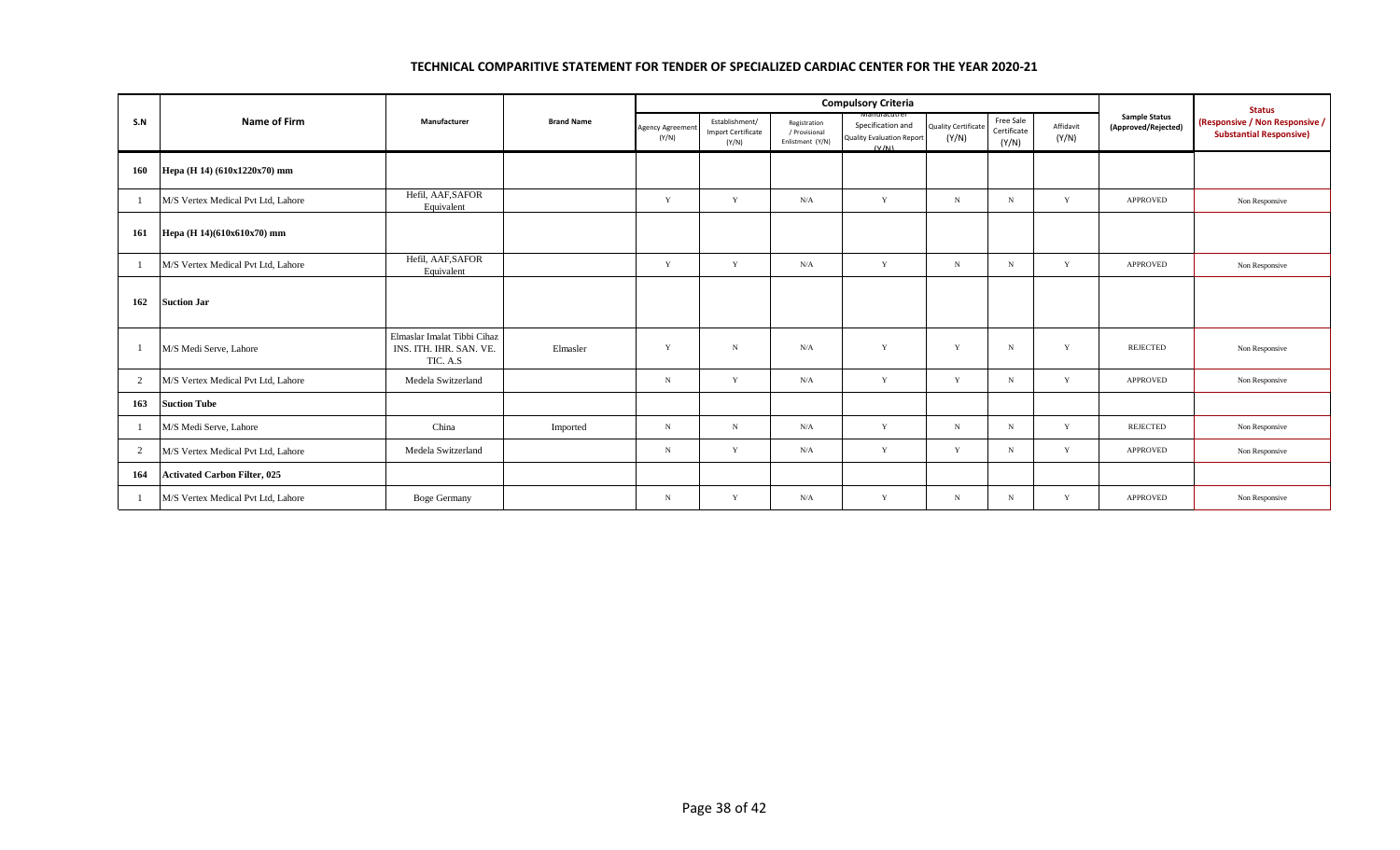|                | <b>Name of Firm</b>                |                     |                   |                          |                                                      | <b>Compulsory Criteria</b>                        |                                                                                | <b>Status</b>                       |                                   |                    |                                             |                                                                  |
|----------------|------------------------------------|---------------------|-------------------|--------------------------|------------------------------------------------------|---------------------------------------------------|--------------------------------------------------------------------------------|-------------------------------------|-----------------------------------|--------------------|---------------------------------------------|------------------------------------------------------------------|
| S.N            |                                    | Manufacturer        | <b>Brand Name</b> | Agency Agreemer<br>(Y/N) | Establishment/<br><b>Import Certificate</b><br>(Y/N) | Registration<br>/ Provisional<br>Enlistment (Y/N) | Manuracutrei<br>Specification and<br><b>Quality Evaluation Report</b><br>(V/N) | <b>Quality Certificate</b><br>(Y/N) | Free Sale<br>Certificate<br>(Y/N) | Affidavit<br>(Y/N) | <b>Sample Status</b><br>(Approved/Rejected) | (Responsive / Non Responsive /<br><b>Substantial Responsive)</b> |
| 165            | <b>Hopcalite Filter, 040</b>       |                     |                   |                          |                                                      |                                                   |                                                                                |                                     |                                   |                    |                                             |                                                                  |
| -1             | M/S Vertex Medical Pvt Ltd, Lahore | <b>Boge Germany</b> |                   | $\, {\bf N}$             | Y                                                    | N/A                                               | Y                                                                              | $\mathbf N$                         | $\mathbf N$                       | Y                  | APPROVED                                    | Non Responsive                                                   |
| 166            | Pre/post Filter, 030               |                     |                   |                          |                                                      |                                                   |                                                                                |                                     |                                   |                    |                                             |                                                                  |
| -1             | M/S Vertex Medical Pvt Ltd, Lahore | <b>Boge Germany</b> |                   | $_{\rm N}$               | Y                                                    | N/A                                               | Y                                                                              | $_{\rm N}$                          | $_{\rm N}$                        | Y                  | APPROVED                                    | Non Responsive                                                   |
| 167            | Pre/post Filter, 058               |                     |                   |                          |                                                      |                                                   |                                                                                |                                     |                                   |                    |                                             |                                                                  |
| $\overline{1}$ | M/S Vertex Medical Pvt Ltd, Lahore | <b>Boge Germany</b> |                   | $_{\rm N}$               | Y                                                    | N/A                                               | Y                                                                              | $\mathbf N$                         | $_{\rm N}$                        | Y                  | APPROVED                                    | Non Responsive                                                   |
| 168            | Desicant, 11.2 Litter pack         |                     |                   |                          |                                                      |                                                   |                                                                                |                                     |                                   |                    |                                             |                                                                  |
| -1             | M/S Vertex Medical Pvt Ltd, Lahore | <b>Boge Germany</b> |                   | $_{\rm N}$               | Y                                                    | N/A                                               | Y                                                                              | $_{\rm N}$                          | N                                 | Y                  | <b>APPROVED</b>                             | Non Responsive                                                   |
| 169            | <b>Seal Kit, DME 012-040</b>       |                     |                   |                          |                                                      |                                                   |                                                                                |                                     |                                   |                    |                                             |                                                                  |
| -1             | M/S Vertex Medical Pvt Ltd, Lahore | <b>Boge Germany</b> |                   | N                        | Y                                                    | N/A                                               | Y                                                                              | $\mathbf N$                         | $\mathbf N$                       | Y                  | APPROVED                                    | Non Responsive                                                   |
| 170            | <b>Condensate Drain</b>            |                     |                   |                          |                                                      |                                                   |                                                                                |                                     |                                   |                    |                                             |                                                                  |
| -1             | M/S Vertex Medical Pvt Ltd, Lahore | <b>Boge Germany</b> |                   | $_{\rm N}$               | Y                                                    | N/A                                               | Y                                                                              | $_{\rm N}$                          | N                                 | Y                  | <b>APPROVED</b>                             | Non Responsive                                                   |
| 171            | <b>Valve Set, DME 012-040</b>      |                     |                   |                          |                                                      |                                                   |                                                                                |                                     |                                   |                    |                                             |                                                                  |
| -1             | M/S Vertex Medical Pvt Ltd, Lahore | <b>Boge Germany</b> |                   | $_{\rm N}$               | Y                                                    | N/A                                               | Y                                                                              | $\mathbf N$                         | $_{\rm N}$                        | Y                  | APPROVED                                    | Non Responsive                                                   |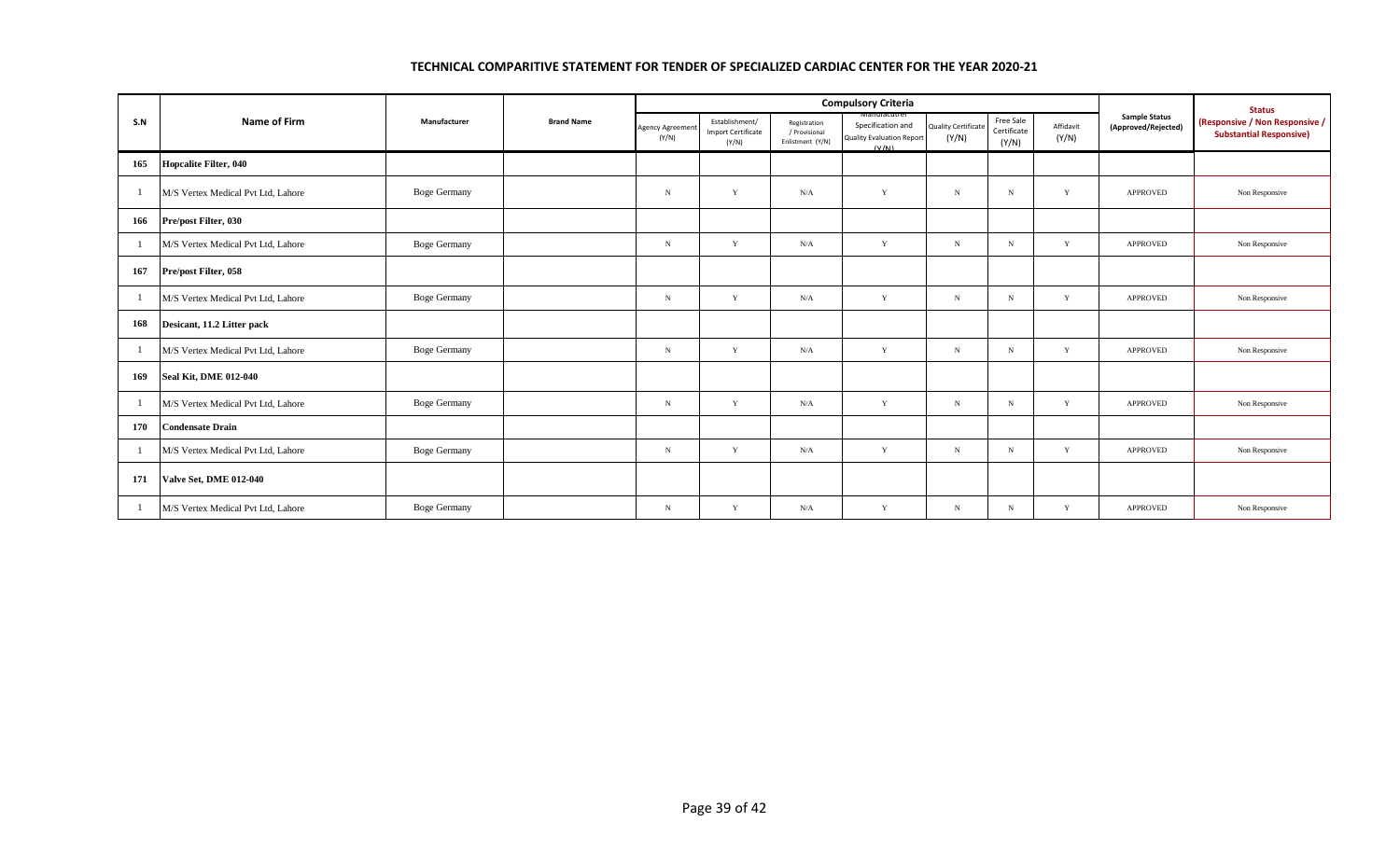|              |                                                |                                |                   |                          |                                                      | <b>Compulsory Criteria</b>                        |                                                                | <b>Status</b>                       |                                   |                    |                                             |                                                                  |
|--------------|------------------------------------------------|--------------------------------|-------------------|--------------------------|------------------------------------------------------|---------------------------------------------------|----------------------------------------------------------------|-------------------------------------|-----------------------------------|--------------------|---------------------------------------------|------------------------------------------------------------------|
| S.N          | <b>Name of Firm</b>                            | Manufacturer                   | <b>Brand Name</b> | Agency Agreemer<br>(Y/N) | Establishment/<br><b>Import Certificate</b><br>(Y/N) | Registration<br>/ Provisional<br>Enlistment (Y/N) | Specification and<br><b>Quality Evaluation Report</b><br>(V/N) | <b>Quality Certificate</b><br>(Y/N) | Free Sale<br>Certificate<br>(Y/N) | Affidavit<br>(Y/N) | <b>Sample Status</b><br>(Approved/Rejected) | (Responsive / Non Responsive /<br><b>Substantial Responsive)</b> |
| 172          | <b>Sound Absorber set</b>                      |                                |                   |                          |                                                      |                                                   |                                                                |                                     |                                   |                    |                                             |                                                                  |
| -1           | M/S Vertex Medical Pvt Ltd, Lahore             | <b>Boge Germany</b>            |                   | $_{\rm N}$               | Y                                                    | N/A                                               | Y                                                              | $_{\rm N}$                          | N                                 | Y                  | APPROVED                                    | Non Responsive                                                   |
| 173          | <b>Dew Point Sensor, MAE</b>                   |                                |                   |                          |                                                      |                                                   |                                                                |                                     |                                   |                    |                                             |                                                                  |
| $\mathbf{1}$ | M/S Vertex Medical Pvt Ltd, Lahore             | <b>Boge Germany</b>            |                   | $_{\rm N}$               | Y                                                    | N/A                                               | Y                                                              | $_{\rm N}$                          | N                                 | Y                  | <b>APPROVED</b>                             | Non Responsive                                                   |
| 174          | <b>Sterile Filter Option, 030</b>              |                                |                   |                          |                                                      |                                                   |                                                                |                                     |                                   |                    |                                             |                                                                  |
| -1           | M/S Vertex Medical Pvt Ltd, Lahore             | <b>Boge Germany</b>            |                   | $_{\rm N}$               | Y                                                    | N/A                                               | Y                                                              | $_{\rm N}$                          | N                                 | Y                  | <b>APPROVED</b>                             | Non Responsive                                                   |
| 175          | Sound Absorber BER Option, Air-x25             |                                |                   |                          |                                                      |                                                   |                                                                |                                     |                                   |                    |                                             |                                                                  |
| -1           | M/S Vertex Medical Pvt Ltd, Lahore             | <b>Boge Germany</b>            |                   | $_{\rm N}$               | Y                                                    | N/A                                               | Y                                                              | $_{\rm N}$                          | N                                 | Y                  | <b>APPROVED</b>                             | Non Responsive                                                   |
| 176          | Pacemaker Complete Set (Disposable)            |                                |                   |                          |                                                      |                                                   |                                                                |                                     |                                   |                    |                                             |                                                                  |
| $\mathbf{1}$ | N.Q                                            |                                |                   |                          |                                                      |                                                   |                                                                |                                     |                                   |                    |                                             |                                                                  |
| 177          | Venous line sensor compatible with Maquet 40   |                                |                   |                          |                                                      |                                                   |                                                                |                                     |                                   |                    |                                             |                                                                  |
| 1            | M/S Mediland Pakistan Pvt Ltd, Lahore          | Maquet                         |                   | $\mathbf Y$              | $\mathbf Y$                                          | N/A                                               | Y                                                              | Y                                   | ${\bf N}$                         | Y                  | APPROVED                                    | Non Responsive                                                   |
| 178          | Arterial line sensor compatible with Maquet 40 |                                |                   |                          |                                                      |                                                   |                                                                |                                     |                                   |                    |                                             |                                                                  |
| -1           | M/S Mediland Pakistan Pvt Ltd, Lahore          | Maquet                         |                   | $\mathbf Y$              | $\mathbf Y$                                          | $_{\rm N}$                                        | $\mathbf Y$                                                    | $\mathbf Y$                         | ${\bf N}$                         | $\mathbf Y$        | <b>APPROVED</b>                             | Non Responsive                                                   |
| 2            | M/S Cardiac Care, Lahore                       | Vygon Europe (18G, 20G,<br>22G |                   | $\mathbf Y$              | Y                                                    | $\mathbf Y$                                       | $\mathbf Y$                                                    | Y                                   | $\mathbf Y$                       | Y                  | REJECTED                                    | Non Responsive                                                   |
| 179          | Suction safety connector, FDA Approved         |                                |                   |                          |                                                      |                                                   |                                                                |                                     |                                   |                    |                                             |                                                                  |
| $\mathbf{1}$ | N.Q                                            |                                |                   |                          |                                                      |                                                   |                                                                |                                     |                                   |                    |                                             |                                                                  |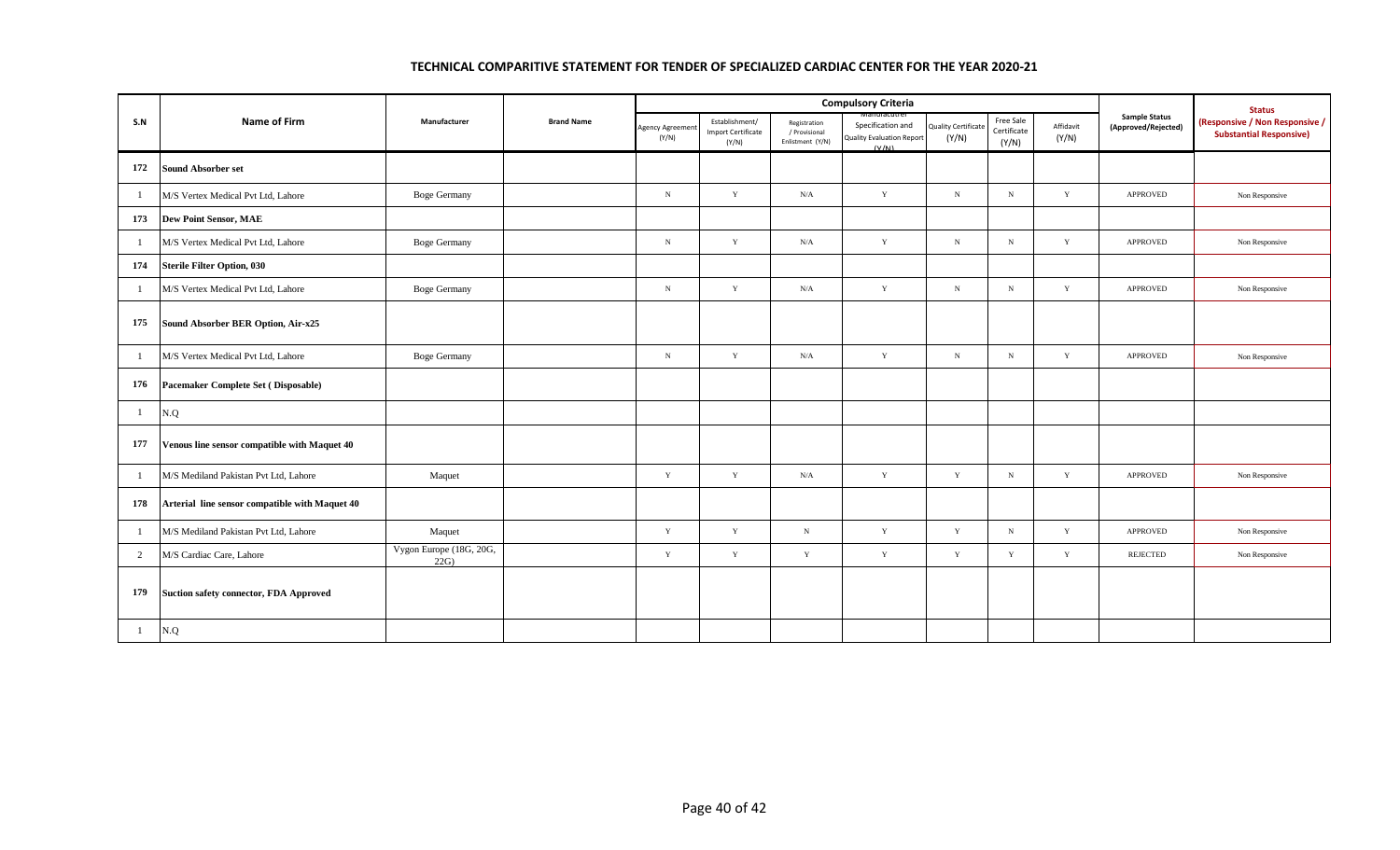|                |                                                                                           |                                 |                              |                         |                                               | <b>Compulsory Criteria</b>                        |                                                                | <b>Status</b>                      |                                   |                    |                                             |                                                                                                                                                                                                                      |
|----------------|-------------------------------------------------------------------------------------------|---------------------------------|------------------------------|-------------------------|-----------------------------------------------|---------------------------------------------------|----------------------------------------------------------------|------------------------------------|-----------------------------------|--------------------|---------------------------------------------|----------------------------------------------------------------------------------------------------------------------------------------------------------------------------------------------------------------------|
| S.N            | Name of Firm                                                                              | Manufacturer                    | <b>Brand Name</b>            | Agency Agreeme<br>(Y/N) | Establishment/<br>Import Certificate<br>(Y/N) | Registration<br>/ Provisional<br>Enlistment (Y/N) | Specification and<br><b>Quality Evaluation Report</b><br>(V/M) | <b>Quality Certificat</b><br>(Y/N) | Free Sale<br>Certificate<br>(Y/N) | Affidavit<br>(Y/N) | <b>Sample Status</b><br>(Approved/Rejected) | (Responsive / Non Responsive /<br><b>Substantial Responsive)</b>                                                                                                                                                     |
| 180            | <b>HLS set for ECMO</b>                                                                   |                                 |                              |                         |                                               |                                                   |                                                                |                                    |                                   |                    |                                             |                                                                                                                                                                                                                      |
| $\overline{1}$ | M/S Mediland Pakistan Pvt Ltd, Lahore                                                     | Maquet                          |                              | Y                       | $\mathbf Y$                                   | $_{\rm N}$                                        | $\mathbf Y$                                                    | Y                                  | $_{\rm N}$                        | $\mathbf Y$        | <b>APPROVED</b>                             | Non Responsive                                                                                                                                                                                                       |
| 181            | PLS set for Rota flow                                                                     |                                 |                              |                         |                                               |                                                   |                                                                |                                    |                                   |                    |                                             |                                                                                                                                                                                                                      |
| $\overline{1}$ | M/S Mediland Pakistan Pvt Ltd, Lahore                                                     | Maquet                          |                              | Y                       | $\mathbf Y$                                   | ${\bf N}$                                         | $\mathbf Y$                                                    | $\mathbf Y$                        | ${\bf N}$                         | $\mathbf Y$        | <b>APPROVED</b>                             | Non Responsive                                                                                                                                                                                                       |
| 182            | Jugular two stage venous cannula for HLS & PLS                                            |                                 |                              |                         |                                               |                                                   |                                                                |                                    |                                   |                    |                                             |                                                                                                                                                                                                                      |
| $\mathbf{1}$   | N.Q                                                                                       |                                 |                              |                         |                                               |                                                   |                                                                |                                    |                                   |                    |                                             |                                                                                                                                                                                                                      |
| 183            | <b>Heater Cooling Unit HCU 35</b>                                                         |                                 |                              |                         |                                               |                                                   |                                                                |                                    |                                   |                    |                                             |                                                                                                                                                                                                                      |
| $\mathbf{1}$   | M/S Mediland Pakistan Pvt Ltd, Lahore                                                     | Maquet                          |                              | Y                       | $\mathbf Y$                                   | ${\bf N}$                                         | $\mathbf Y$                                                    | Y                                  | $_{\rm N}$                        | $\mathbf Y$        | APPROVED                                    | Non Responsive                                                                                                                                                                                                       |
| 184            | O.P.N.C with inflation Gun Or Equivalent                                                  |                                 |                              |                         |                                               |                                                   |                                                                |                                    |                                   |                    |                                             |                                                                                                                                                                                                                      |
| $\mathbf{1}$   | M/S Mediling Enterprises, Lahore                                                          | SIS Medical Switzerland         | <b>OPN NC</b>                | $\mathbf Y$             | $\mathbf Y$                                   | $_{\rm N}$                                        | $\mathbf Y$                                                    | $\mathbf Y$                        | $\mathbf Y$                       | $\mathbf Y$        | APPROVED                                    | Non Responsive                                                                                                                                                                                                       |
| 185            | Y-Hemostasis valves with 8fr Inner Lumen with click<br>system                             |                                 |                              |                         |                                               |                                                   |                                                                |                                    |                                   |                    |                                             |                                                                                                                                                                                                                      |
| $\overline{1}$ | M/S Imtiaz Brothers, Lahore                                                               | Ortus Medi-Tech Co Ltd<br>China | Ortus                        | Y                       | $\mathbf Y$                                   | N/A                                               | $\mathbf Y$                                                    | Y                                  | $\mathbf Y$                       | $\mathbf Y$        | <b>REJECTED</b>                             | Non Responsive                                                                                                                                                                                                       |
| 186            | Mitral valve annular ring (scmi rigid, scmi flexible)<br>all sizes Approved by FDA/ CE    |                                 |                              |                         |                                               |                                                   |                                                                |                                    |                                   |                    |                                             |                                                                                                                                                                                                                      |
| -1             | M/S Verizon, Lahore                                                                       | St. Jude Medical                |                              | Y                       | $\mathbf Y$                                   | $\mathbf Y$                                       | $\mathbf Y$                                                    | $\mathbf Y$                        | $\mathbf Y$                       | $\mathbf Y$        | <b>REJECTED</b>                             | Non Responsive                                                                                                                                                                                                       |
| 2              | M/S Vertex Medical Pvt Ltd, Lahore                                                        | LivaNova Italy                  |                              | Y                       | $\mathbf Y$                                   | $\mathbf Y$                                       | $\mathbf Y$                                                    | $\mathbf Y$                        | $\mathbf Y$                       | $\mathbf Y$        | <b>APPROVED</b>                             | substantial Responsive subject to<br>ubmission of Affidavit from the sole Agen<br>that there product are freely available with<br>same brand name in the country of<br>manufacter and safe for human<br>consumption  |
| $\mathbf{3}$   | M/S Medtronic Pakistan Pvt Ltd, Karachi                                                   | Medtronic USA/Mexico            | CG Future Annuloplasty Ring  | $\mathbf Y$             | $\mathbf Y$                                   | $\mathbf Y$                                       | $\mathbf Y$                                                    | Y                                  | $\mathbf Y$                       | $\mathbf Y$        | <b>REJECTED</b>                             | Non Responsive                                                                                                                                                                                                       |
| 187            | Tricuspid valve annular ring (scmi rigid, scmi<br>flexible) all sizes Approved by FDA/ CE |                                 |                              |                         |                                               |                                                   |                                                                |                                    |                                   |                    |                                             |                                                                                                                                                                                                                      |
| -1             | M/S Verizon, Lahore                                                                       | St. Jude Medical                |                              | $\mathbf Y$             | $\mathbf Y$                                   | $\mathbf Y$                                       | $\mathbf Y$                                                    | $\mathbf Y$                        | $\mathbf Y$                       | $\mathbf Y$        | <b>REJECTED</b>                             | Non Responsive                                                                                                                                                                                                       |
| 2              | M/S Vertex Medical Pvt Ltd, Lahore                                                        | LivaNova Italy                  |                              | $\mathbf Y$             | $\mathbf Y$                                   | $\mathbf Y$                                       | Y                                                              | Y                                  | $\mathbf Y$                       | $\mathbf Y$        | <b>APPROVED</b>                             | substantial Responsive subject to<br>ubmission of Affidavit from the sole Agen<br>that there product are freely available with<br>same brand name in the country of<br>manufacter and safe for human<br>consumption. |
| $\mathbf{3}$   | M/S Medtronic Pakistan Pvt Ltd, Karachi                                                   | Medtronic USA/Mexico            | Contour 3D Annuloplasty Ring | Y                       | $\mathbf Y$                                   | $\mathbf Y$                                       | $\mathbf Y$                                                    | $\mathbf Y$                        | $\mathbf Y$                       | $\mathbf Y$        | <b>REJECTED</b>                             | Non Responsive                                                                                                                                                                                                       |
| 188            | Mitral valve annular ring (rigid) all sizes Approved<br>by FDA/CE                         |                                 |                              |                         |                                               |                                                   |                                                                |                                    |                                   |                    |                                             |                                                                                                                                                                                                                      |